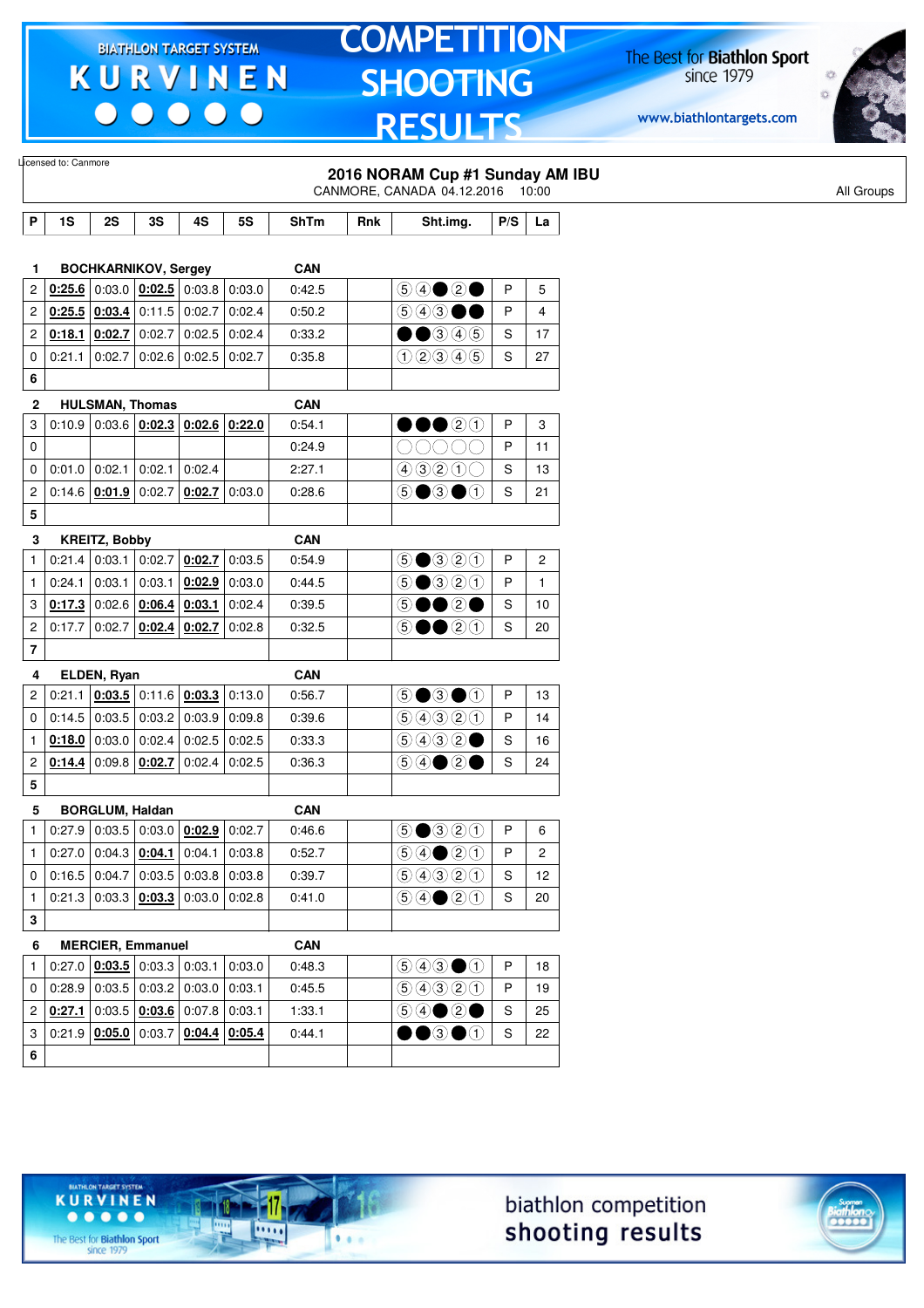$\begin{array}{c|c|c|c|c} \hline \bullet & \bullet & \bullet & \bullet & \bullet \end{array}$ 

# **TOMPETITION SHOOTING RESULTS**

The Best for **Biathlon Sport**<br>since 1979

www.biathlontargets.com



|                | Licensed to: Canmore<br>2016 NORAM Cup #1 Sunday AM IBU                    |                                     |    |                                              |           |             |     |                                                        |     |                         |
|----------------|----------------------------------------------------------------------------|-------------------------------------|----|----------------------------------------------|-----------|-------------|-----|--------------------------------------------------------|-----|-------------------------|
|                |                                                                            |                                     |    |                                              |           |             |     | CANMORE, CANADA 04.12.2016 10:00                       |     |                         |
| P              | 1S                                                                         | 2S                                  | 3S | 4S                                           | <b>5S</b> | <b>ShTm</b> | Rnk | Sht.img.                                               | P/S | La                      |
|                |                                                                            |                                     |    |                                              |           |             |     |                                                        |     |                         |
| 7              |                                                                            | <b>BERLING, Chad</b>                |    |                                              |           | <b>CAN</b>  |     |                                                        |     |                         |
| 5              |                                                                            | $0:22.9$ 0:02.5 0:03.4              |    | 0:06.0                                       | 0:03.8    | 0:51.3      |     | ,,,,,,                                                 | P   | $\mathbf{1}$            |
| 1              |                                                                            | $0:19.5$ 0:03.3 0:02.1              |    | 0.02.0                                       | 0:02.2    | 0:33.3      |     | (5)4)32                                                | P   | 20                      |
| 3              | 0:20.9                                                                     | $0:03.8$ 0:01.8                     |    | 0:02.0                                       | 0:02.6    | 0:36.0      |     | $\bullet$ 23(                                          | S   | 22                      |
| $\mathbf{1}$   | 0:19.1                                                                     | $0:02.8$ 0:02.3                     |    | 0.02.0                                       | 0:02.8    | 0:32.3      |     | $\bigcirc$ $\bigcirc$ $\bigcirc$ $\bigcirc$ $\bigcirc$ | S   | 20                      |
| 10             |                                                                            |                                     |    |                                              |           |             |     |                                                        |     |                         |
| 8              |                                                                            | NIELSEN, Eli                        |    |                                              |           | <b>USA</b>  |     |                                                        |     |                         |
| 3              |                                                                            | $0.15.6$ 0:04.4 0:04.4              |    | 0:04.0                                       | 0.04.6    | 0:39.2      |     | 5●●2●                                                  | P   | 9                       |
| $\overline{c}$ |                                                                            | $0:19.5$ $0:04.9$ $0:04.2$ $0:04.1$ |    |                                              | 0:04.3    | 1:01.4      |     | $\circledcirc$ $\bullet$ $\circledcirc$                | P   | 10                      |
| 3              | 0:14.4                                                                     | $0:02.3$ 0:02.1                     |    | 0:02.1                                       | 0:02.2    | 0:32.8      |     | ●●③②●                                                  | S   | 18                      |
| $\overline{c}$ | 0:15.1                                                                     | $0:02.3$ 0:02.1                     |    | 0:02.0                                       | 0.01.8    | 0:26.9      |     | 5●●2①                                                  | S   | 23                      |
| 10             |                                                                            |                                     |    |                                              |           |             |     |                                                        |     |                         |
| 9              |                                                                            | <b>GOLDHAWK, Kieran</b>             |    |                                              |           | <b>CAN</b>  |     |                                                        |     |                         |
| $\mathbf{1}$   | 0:09.7                                                                     | $0:03.8$ 0:03.7                     |    | 0:03.8                                       | 0:02.8    | 0:59.3      |     | $\bigcirc$ $\bigcirc$ $\bigcirc$ $\bigcirc$            | P   | 11                      |
| $\mathbf{1}$   |                                                                            |                                     |    | 0.22.6   0.03.7   0.03.6   0.03.3            | 0:03.7    | 0:40.4      |     | $\bigcirc$ $\bigcirc$ $\bigcirc$ $\bigcirc$ $\bigcirc$ | P   | 5                       |
| 3              |                                                                            |                                     |    | $0:10.5$ $0:06.2$ 0:03.3 0:02.8              | 0:03.2    | 0:31.5      |     | ••3•5                                                  | S   | 15                      |
| $\mathbf{1}$   |                                                                            |                                     |    | $0.18.6$ 0:04.0 0:03.8 0:02.6                | 0:02.9    | 0:34.9      |     | 90000                                                  | S   | 20                      |
| 6              |                                                                            |                                     |    |                                              |           |             |     |                                                        |     |                         |
| 10             |                                                                            | SHERBA, Logan                       |    |                                              |           | <b>CAN</b>  |     |                                                        |     |                         |
| 3              |                                                                            | $0:22.7$ 0:03.5 0:03.7              |    | 0:04.0                                       | 0:04.2    | 0:42.2      |     | DOOO<br>$\circledS$                                    | P   | $\overline{\mathbf{4}}$ |
| 0              |                                                                            | $0:27.9$ 0:03.7 0:03.4              |    | 0:03.7                                       | 0:03.3    | 0:45.5      |     | 9990                                                   | P   | 6                       |
| 5              |                                                                            | $0:11.4$ 0:03.6 0:07.6              |    | 0:03.4                                       | 0:03.2    | 0:36.4      |     |                                                        | S   | 11                      |
| 3              | 0:22.7                                                                     | $0:03.6$ 0:03.1                     |    | 0:02.9                                       | 0:03.5    | 0:39.3      |     | 5●3●●                                                  | S   | 21                      |
| 11             |                                                                            |                                     |    |                                              |           |             |     |                                                        |     |                         |
|                |                                                                            |                                     |    |                                              |           |             |     |                                                        |     |                         |
| 11             |                                                                            | QUINN, Tobias                       |    | $0.26.2$ 0.03.8 0.03.7 0.03.9 0.07.1         |           | <b>CAN</b>  |     |                                                        |     |                         |
| $\mathbf{1}$   |                                                                            |                                     |    |                                              |           | 1:05.0      |     | $\odot$ $\odot$ $\odot$ $\odot$ $\odot$                | P   | 10                      |
| $\mathbf{1}$   |                                                                            |                                     |    | $0.32.9$ 0.05.9 0.04.6 0.05.2 0.04.3         |           | 1:00.5      |     | $\bigcirc$ 40032                                       | P   | 8                       |
|                | 4 0:39.3 0:05.6 0:05.3 0:02.9 0:10.7                                       |                                     |    |                                              |           | 1:10.9      |     | $\bullet\bullet\bullet\circ$                           | S   | 20                      |
|                | 2 $0:19.9$ 0:03.2 $0:02.9$ 0:02.3 0:01.9                                   |                                     |    |                                              |           | 0:34.4      |     | $\circledcirc \circ \bullet \circ \bullet$             | S   | 21                      |
| 8              |                                                                            |                                     |    |                                              |           |             |     |                                                        |     |                         |
|                | 12 PEARSON, Jake                                                           |                                     |    |                                              |           | <b>USA</b>  |     |                                                        |     |                         |
| $\mathbf{1}$   |                                                                            |                                     |    | 0.19.4   0.04.1   0.04.3   0.04.3            | 0:04.0    | 0:42.0      |     | $\odot$ $\odot$ $\odot$ $\odot$ $\odot$                | P   | 8                       |
|                | 3 $\vert$ 0:21.8 $\vert$ 0:05.7 $\vert$ 0:04.6 $\vert$ 0:05.1              |                                     |    |                                              | 0:04.2    | 0:52.0      |     | 64●●●                                                  | P   | 3                       |
| 0              | $\vert$ 0:20.3 $\vert$ 0:02.9 $\vert$ 0:02.6 $\vert$ 0:05.5 $\vert$ 0:06.6 |                                     |    |                                              |           | 0:42.2      |     | 99900                                                  | S   | 19                      |
| 3              |                                                                            |                                     |    | $0:18.5   0:03.2   0:02.7   0:02.5   0:03.0$ |           | 0:36.6      |     | $\bullet\bullet$ 20                                    | S   | 26                      |
| $\overline{7}$ |                                                                            |                                     |    |                                              |           |             |     |                                                        |     |                         |





The Best for **Biathlon Sport**<br>since 1979

TARGET SYSTEM

-17

 $\overline{\cdots}$ 

 $1.1.1$ 

**KURVINEN**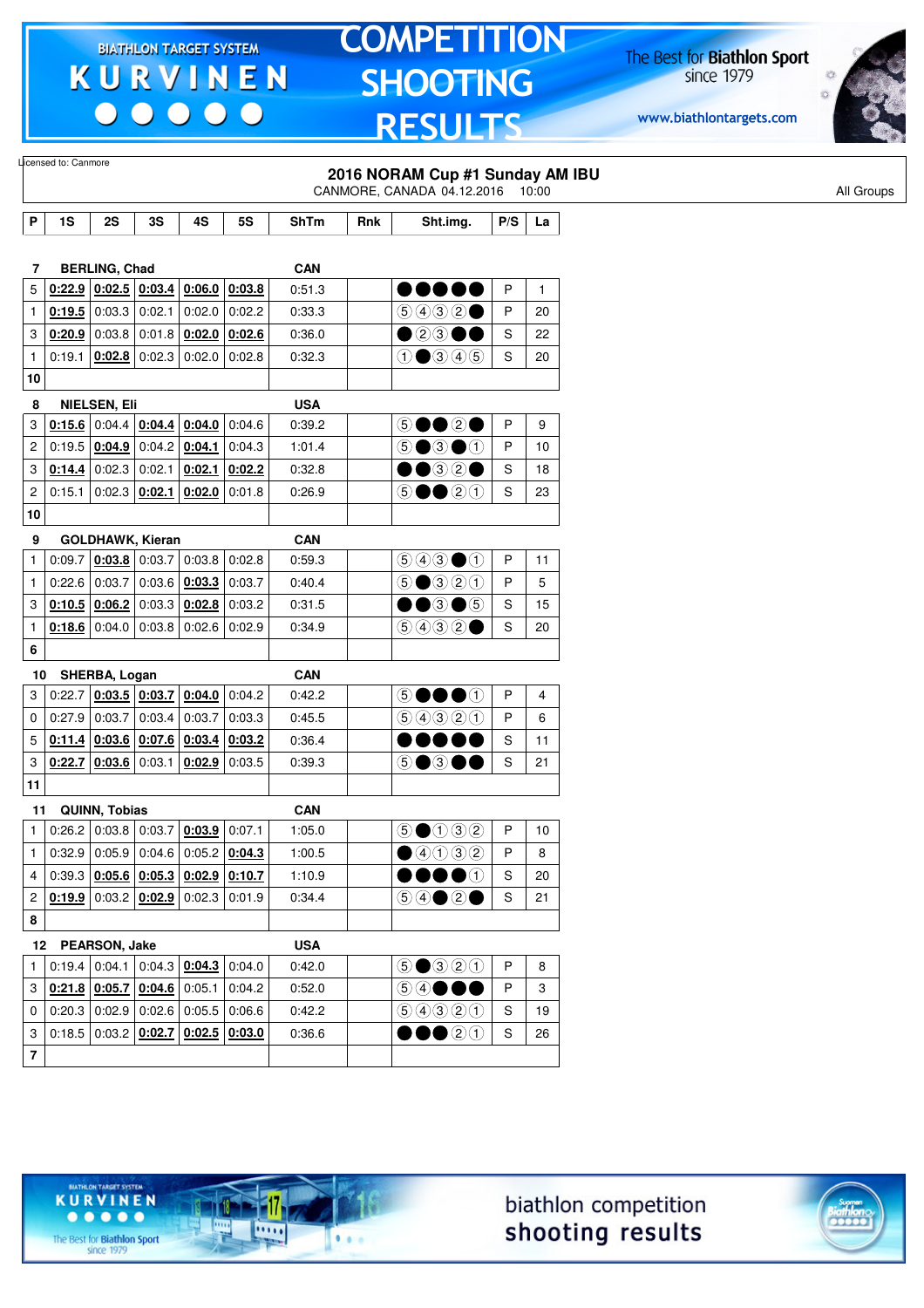$\begin{array}{c|c} \bullet & \bullet & \bullet & \bullet \end{array}$ 

### **TOMPETITION SHOOTING RESULTS**

The Best for **Biathlon Sport**<br>since 1979

www.biathlontargets.com



|                | Licensed to: Canmore |                         |                                     |                                                                                     |                 |             |     | 2016 NORAM Cup #1 Sunday AM IBU                          |     |    |
|----------------|----------------------|-------------------------|-------------------------------------|-------------------------------------------------------------------------------------|-----------------|-------------|-----|----------------------------------------------------------|-----|----|
|                |                      |                         |                                     |                                                                                     |                 |             |     | CANMORE, CANADA 04.12.2016 10:00                         |     |    |
| P              | 1S                   | 2S                      | 3S                                  | 4S                                                                                  | <b>5S</b>       | <b>ShTm</b> | Rnk | Sht.img.                                                 | P/S | La |
|                |                      |                         |                                     |                                                                                     |                 |             |     |                                                          |     |    |
| 13             |                      | <b>GORE, Marcus</b>     |                                     |                                                                                     |                 | <b>USA</b>  |     |                                                          |     |    |
| $\overline{2}$ |                      | $0.01.8$ 0.03.1         | 0:03.1                              | 0:03.2                                                                              | 0:03.4          | 0:51.3      |     | $\odot$ $\odot$ $\odot$ $\odot$                          | P   | 12 |
| 3              |                      | 0:26.6 0:03.0           | 0:03.2                              | 0:03.3                                                                              | 0:02.8          | 0:48.9      |     | 00 20                                                    | P   | 16 |
| 5              |                      |                         | $0.22.5$   0:13.3   0:04.0   0:11.4 |                                                                                     |                 | 0:57.7      |     | ,,,,,                                                    | S   | 27 |
| 5              |                      | $0:18.8$ 0:04.0 0:03.1  |                                     |                                                                                     | $0:03.7$ 0:03.9 | 0:42.2      |     | ,,,,,                                                    | S   | 25 |
| 15             |                      |                         |                                     |                                                                                     |                 |             |     |                                                          |     |    |
| 14             |                      | GOBEIL, Jerome          |                                     |                                                                                     |                 | <b>CAN</b>  |     |                                                          |     |    |
| $\mathbf 0$    |                      | $0:19.8$ 0:04.7         | 0:04.0                              | 0:03.7                                                                              | 0:04.0          | 0:42.4      |     | 9990                                                     | P   | 22 |
| 3              |                      | $0:14.3$ 0:05.4         |                                     | $0:11.0$ 0:03.4                                                                     | 0:04.1          | 0:41.7      |     | 5●3●●                                                    | P   | 15 |
| 3              |                      | $0.18.7$ 0:03.8 0:03.1  |                                     | 0:03.3                                                                              | 0:02.7          | 0:36.0      |     | $\bigcirc$ 4020                                          | S   | 21 |
| $\mathbf{2}$   | 0:18.7               | 0:03.4                  | 0:05.3                              | 0:02.9                                                                              | 0:02.8          | 0:38.4      |     | $\circledcirc$ 4300                                      | S   | 24 |
| 8              |                      |                         |                                     |                                                                                     |                 |             |     |                                                          |     |    |
| 15             |                      | HARROP, Sean            |                                     |                                                                                     |                 | <b>CAN</b>  |     |                                                          |     |    |
| 4              |                      |                         |                                     | 0.12.2   0.03.4   0.07.6   0.04.0                                                   | 0:03.9          | 0:37.3      |     | $\bullet\bullet$ 300                                     | P   | 14 |
| 3              |                      | $0:10.0$ 0:03.5 0:03.1  |                                     | 0:03.5                                                                              | 0:03.5          | 0:30.7      |     | $\bigcirc$ 4020                                          | P   | 12 |
| 2              |                      |                         | $0.20.2$ 0:02.8 0:02.6              | 0:02.9                                                                              | 0:02.7          | 0:35.8      |     | $\bullet$ 234 $\bullet$                                  | S   | 18 |
| $\mathbf{1}$   |                      | $0:15.5$ 0:02.3 0:02.1  |                                     | 0:02.2                                                                              | 0:02.4          | 0:27.9      |     | $023 \bullet 5$                                          | S   | 21 |
| 10             |                      |                         |                                     |                                                                                     |                 |             |     |                                                          |     |    |
|                |                      |                         |                                     |                                                                                     |                 |             |     |                                                          |     |    |
| 16             |                      | <b>MANN, Taij</b>       |                                     |                                                                                     |                 | <b>CAN</b>  |     |                                                          |     |    |
| 1              |                      | $0:24.6$ 0:02.3         | 0:02.3                              | 0:02.7                                                                              | 0:02.4          | 0:43.8      |     | 9932                                                     | P   | 17 |
| $\overline{2}$ |                      | $0:23.7$ 0:02.4         |                                     | $0:03.3$ 0:02.8                                                                     | 0:02.3          | 0:41.3      |     | 900                                                      | P   | 13 |
| $\overline{2}$ |                      | 0:15.7 0:02.4           | 0:02.5                              | 0:02.8                                                                              | 0:02.4          | 0:33.3      |     | $\bullet$ 320                                            | S   | 24 |
| $\mathbf{1}$   |                      | $0:18.0$ 0:02.2         | 0:02.3                              | 0:02.0                                                                              | 0:01.9          | 0:32.4      |     | ④④③①                                                     | S   | 21 |
| 6              |                      |                         |                                     |                                                                                     |                 |             |     |                                                          |     |    |
| 17             |                      |                         | <b>MARCHAND, Keiran</b>             |                                                                                     |                 | <b>CAN</b>  |     |                                                          |     |    |
| $\mathbf{1}$   |                      |                         |                                     | $0.12.1$ $0.03.7$ $0.03.8$ $0.03.6$ $0.04.0$                                        |                 | 0:35.7      |     | $\bigcirc \bigcirc \bigcirc \bigcirc \bigcirc \bigcirc$  | P   | 24 |
| 2 <sup>2</sup> |                      |                         |                                     | 0.28.6   0.03.4   0.03.5   0.03.3                                                   | 0:03.3          | 0:53.0      |     | $\bullet\bullet$ 320                                     | P   | 17 |
| 2              |                      |                         |                                     | $0:20.0$ 0:02.8 $0:02.8$ 0:02.8                                                     | 0:04.8          | 0:54.7      |     | $\circledcirc \bullet \bullet \circledcirc \circledcirc$ | S   | 26 |
| 2              |                      |                         |                                     | $0.21.3$ $0.03.2$ 0:04.2 0:03.3 0:03.1                                              |                 | 0:40.4      |     | $\circledcirc$ 4300                                      | S   | 24 |
| $\overline{7}$ |                      |                         |                                     |                                                                                     |                 |             |     |                                                          |     |    |
| 18             |                      | <b>GERVAIS, Olivier</b> |                                     |                                                                                     |                 | <b>CAN</b>  |     |                                                          |     |    |
| $\mathbf 0$    |                      |                         |                                     |                                                                                     |                 |             |     |                                                          |     |    |
| 19             |                      |                         | <b>BURKHART, Nikolas</b>            |                                                                                     |                 | <b>USA</b>  |     |                                                          |     |    |
| 2              |                      |                         |                                     | $0.16.6$ 0.04.6 0.04.4 $0.04.2$                                                     | 0:04.8          | 0:41.2      |     | $\circledcirc \bullet \circledcirc \circ \bullet$        | P   | 21 |
|                |                      |                         |                                     | 2 $\left  0.26.1 \right  0.04.5 \left  0.04.3 \right  0.04.1 \left  0.03.8 \right $ |                 | 0:48.5      |     | $\bigcirc$ 4320                                          | P   | 21 |
| $\overline{4}$ |                      |                         |                                     | 0.18.6   0.04.6   0.05.0   0.06.0                                                   | 0:05.1          | 0:51.2      |     | $\bullet\bullet$ $\bullet\bullet$                        | S   | 28 |
| $3 \mid$       |                      |                         |                                     | $0.21.0   0.04.0   0.03.9   0.03.5   0.03.0$                                        |                 | 0:41.7      |     | $\bullet\bullet\circ\circ$                               | S   | 23 |
|                |                      |                         |                                     |                                                                                     |                 |             |     |                                                          |     |    |
| 11             |                      |                         |                                     |                                                                                     |                 |             |     |                                                          |     |    |





The Best for **Biathlon Sport**<br>since 1979

TARGET SYSTEM

17

.....

 $1.1.1$ 

**KURVINEN**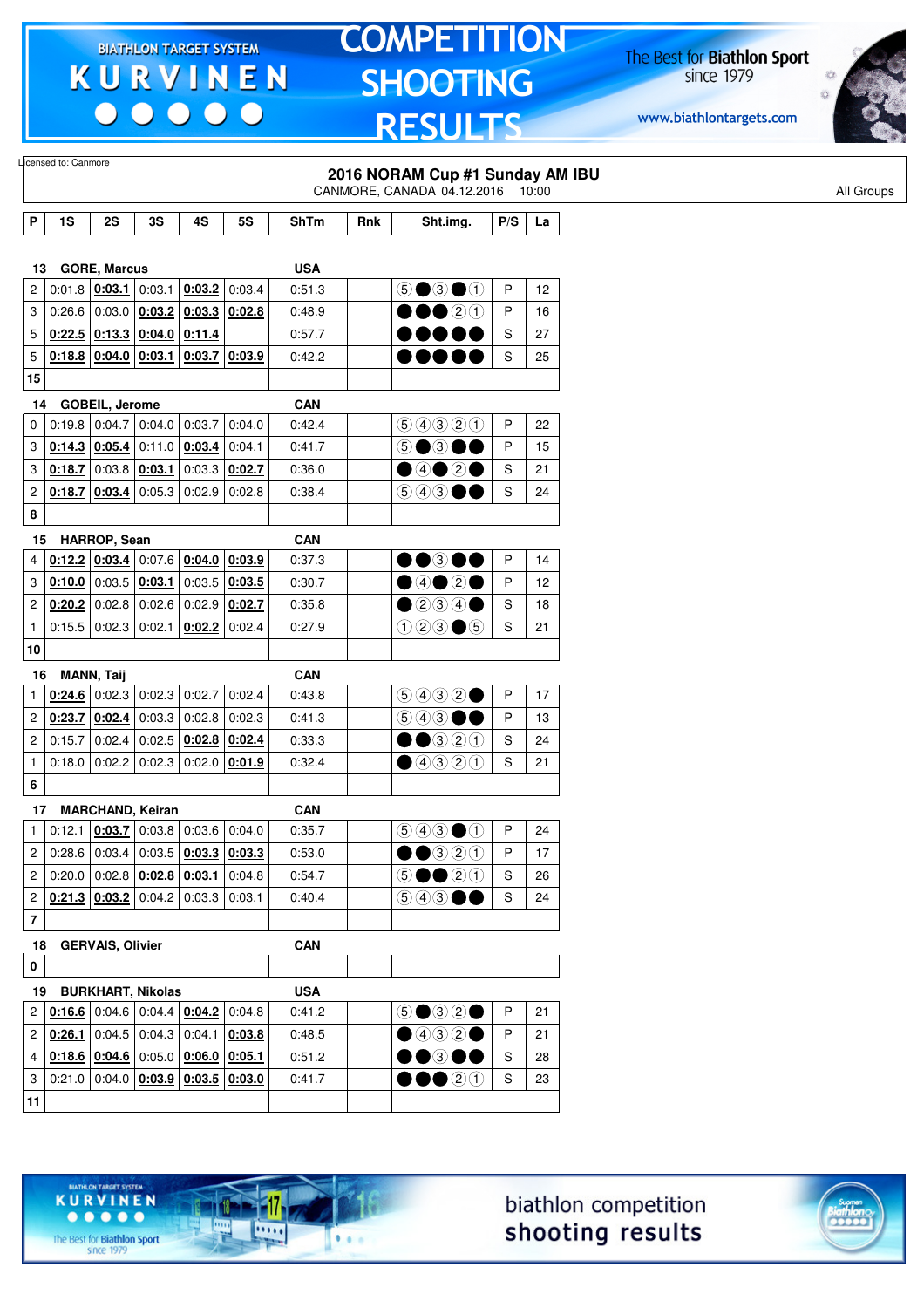$\begin{array}{c|c} \bullet & \bullet & \bullet & \bullet \end{array}$ 

### **TOMPETITION SHOOTING RESULTS**

The Best for **Biathlon Sport**<br>since 1979

www.biathlontargets.com



|              | Licensed to: Canmore |                               |        |                                                                                                                                   |           |             |     |                                   |     |                |            |
|--------------|----------------------|-------------------------------|--------|-----------------------------------------------------------------------------------------------------------------------------------|-----------|-------------|-----|-----------------------------------|-----|----------------|------------|
|              |                      |                               |        |                                                                                                                                   |           |             |     | 2016 NORAM Cup #1 Sunday AM IBU   |     |                |            |
|              |                      |                               |        |                                                                                                                                   |           |             |     | CANMORE, CANADA 04.12.2016 10:00  |     |                | All Groups |
| P            | 1S                   | 2S                            | 3S     | 4S                                                                                                                                | <b>5S</b> | <b>ShTm</b> | Rnk | Sht.img.                          | P/S | La             |            |
|              |                      |                               |        |                                                                                                                                   |           |             |     |                                   |     |                |            |
| 20           |                      | <b>NEUHAUS, Will</b>          |        |                                                                                                                                   |           | <b>CAN</b>  |     |                                   |     |                |            |
| 3            |                      |                               |        | 0.42.7   0.03.3   0.04.9   0.03.4                                                                                                 | 0:10.1    | 1:09.4      |     | 5 4 ● ● ●                         | P   | 19             |            |
| 4            | 0:18.1               | 0:03.0                        |        | $0:03.6$ 0:03.2                                                                                                                   | 0:03.0    | 0:36.4      |     | ●●③●●                             | P   | 11             |            |
| 1            |                      |                               |        | $0.24.6$ 0.02.9 0.02.3 0.02.2 0.02.2                                                                                              |           | 0:39.6      |     | 9032                              | S   | 17             |            |
| 2            | 0:21.1               | 0:02.7                        |        | $0:02.3$ 0:02.7                                                                                                                   | 0:04.2    | 0:37.6      |     | $\odot \bullet \bullet$ 20        | S   | 27             |            |
| 10           |                      |                               |        |                                                                                                                                   |           |             |     |                                   |     |                |            |
| 21           |                      | PULLISHY, Michael             |        |                                                                                                                                   |           | <b>CAN</b>  |     |                                   |     |                |            |
| 3            |                      | 0.20.0   0.02.5               |        | $0:04.2$ 0:03.0                                                                                                                   | 0:04.0    | 0:39.8      |     | $\bullet\bullet$ 3 $\bullet\circ$ | P   | $\overline{7}$ |            |
| 0            |                      | $0.16.9$ 0.03.1 0.02.8 0.03.1 |        |                                                                                                                                   | 0:02.7    | 0:33.6      |     | 99900                             | P   | 9              |            |
| 2            |                      | $0:01.0$ 0:02.3 0:01.9        |        |                                                                                                                                   |           | 2:21.3      |     | $\bullet$ 20 $\bullet$ 3          | S   | 14             |            |
| 5            | 0:18.1               |                               |        | $\vert$ 0:02.0 $\vert$ 0:02.9 $\vert$ 0:02.7 $\vert$ 0:03.1                                                                       |           | 0:35.6      |     |                                   | S   | 25             |            |
| 10           |                      |                               |        |                                                                                                                                   |           |             |     |                                   |     |                |            |
| 22           |                      | STEPAN, Jakub                 |        |                                                                                                                                   |           | <b>CAN</b>  |     |                                   |     |                |            |
| 0            |                      |                               |        | $0.26.0$ 0.06.9 0.06.2 0.06.3                                                                                                     | 0:05.3    | 0.57.6      |     | 90000                             | P   | 25             |            |
| 2            | 0:33.3               | 0:05.5                        |        | $0:05.2$ 0:06.0                                                                                                                   | 0:08.3    | 1:13.8      |     | $\bigcirc$ 432 $\bigcirc$         | P   | 18             |            |
| 1            |                      | $0:25.0$ 0:06.1               | 0:04.5 | 0:03.9                                                                                                                            | 0:03.9    | 0:53.1      |     | (5)(4)(3)(2)                      | S   | 22             |            |
| 2            |                      | 0.21.7 0.06.0                 |        | 0.06.5   0.05.6   0.04.9                                                                                                          |           | 0:56.1      |     | $\bullet$ 432 $\bullet$           | S   | 22             |            |
| 5            |                      |                               |        |                                                                                                                                   |           |             |     |                                   |     |                |            |
| 23           |                      | SECU, Andrei                  |        |                                                                                                                                   |           | <b>CAN</b>  |     |                                   |     |                |            |
| 1            | 0:08.5               |                               |        | $\vert 0.05.9 \vert 0.06.5 \vert 0.06.0$                                                                                          | 0:06.2    | 0:38.2      |     | 9032                              | P   | 15             |            |
| 0            |                      |                               |        | $0.15.9$ 0.07.1 0.05.2 0.05.9                                                                                                     | 0:05.6    | 0:46.4      |     | 9990                              | P   | 12             |            |
| 3            |                      | $0:28.6$ 0:11.6               |        | $0:06.0$ 0:05.2                                                                                                                   | 0:04.4    | 1:02.7      |     | DOQ(<br>$\circledS$               | S   | 21             |            |
| 0            |                      | $0:18.0$ 0:04.5               | 0:06.1 | 0:05.3                                                                                                                            | 0:05.8    | 0:45.0      |     | 99900                             | S   | 23             |            |
| 4            |                      |                               |        |                                                                                                                                   |           |             |     |                                   |     |                |            |
| 24           |                      | SMITH, Quinlan                |        |                                                                                                                                   |           | <b>CAN</b>  |     |                                   |     |                |            |
| 3            |                      |                               |        | $0:19.2$ $0:04.1$ $0:04.2$ $0:03.8$ $0:03.8$                                                                                      |           | 0:44.7      |     | $\bullet\bullet$ 3 $\bullet$ 1    | P   | 23             |            |
|              |                      |                               |        | $2   0:19.2   0:08.5   0:04.0   0:03.8   0:03.9$                                                                                  |           | 0:45.6      |     |                                   | P   | 13             |            |
| $\mathbf{1}$ |                      |                               |        | $0.17.9$ 0:04.3 0:02.8 0:02.7                                                                                                     | 0:03.0    | 0:41.2      |     | $\bigcirc$ 20045                  | S   | 14             |            |
|              |                      |                               |        | $2   0:17.9   0:03.3   0:02.9   0:03.5   0:02.8$                                                                                  |           | 0:38.6      |     | $\bigcirc$ 20 45                  | S   | 26             |            |
| 8            |                      |                               |        |                                                                                                                                   |           |             |     |                                   |     |                |            |
| 25           |                      | LINKLATER, Wynn               |        |                                                                                                                                   |           | <b>CAN</b>  |     |                                   |     |                |            |
| 2            |                      |                               |        | $0.27.6$ $0.03.8$ $0.07.4$ $0.03.5$ 0.02.5                                                                                        |           | 0:51.3      |     | $0 \bullet 3 \bullet 5$           | P   | 20             |            |
| $\mathbf{1}$ |                      |                               |        | $0.29.0   0.03.8   0.03.6   0.03.2   0.03.3$                                                                                      |           | 0:49.4      |     | 0234                              | P   | 9              |            |
|              |                      |                               |        | 2 $\left  \frac{\mathbf{0}:24.5}{\mathbf{0}:04.8} \right $ 0:04.0 $\left  \frac{\mathbf{0}:03.2}{\mathbf{0}:03.4} \right $ 0:03.4 |           | 0:45.7      |     | $\bullet$ 20 $\bullet$ 5          | S   | 16             |            |
| 5            |                      |                               |        | $\vert$ <u>0:26.5 <math>\vert</math> 0:03.6 <math>\vert</math> 0:04.1 <math>\vert</math> 0:03.0 <math>\vert</math> 0:02.1</u>     |           | 0:44.8      |     |                                   | S   | 20             |            |
| 10           |                      |                               |        |                                                                                                                                   |           |             |     |                                   |     |                |            |
|              |                      |                               |        |                                                                                                                                   |           |             |     |                                   |     |                |            |

biathlon competition shooting results



The Best for **Biathlon Sport**<br>since 1979

TARGET SYSTEM

17

.....

 $1.1.1$ 

**KURVINEN**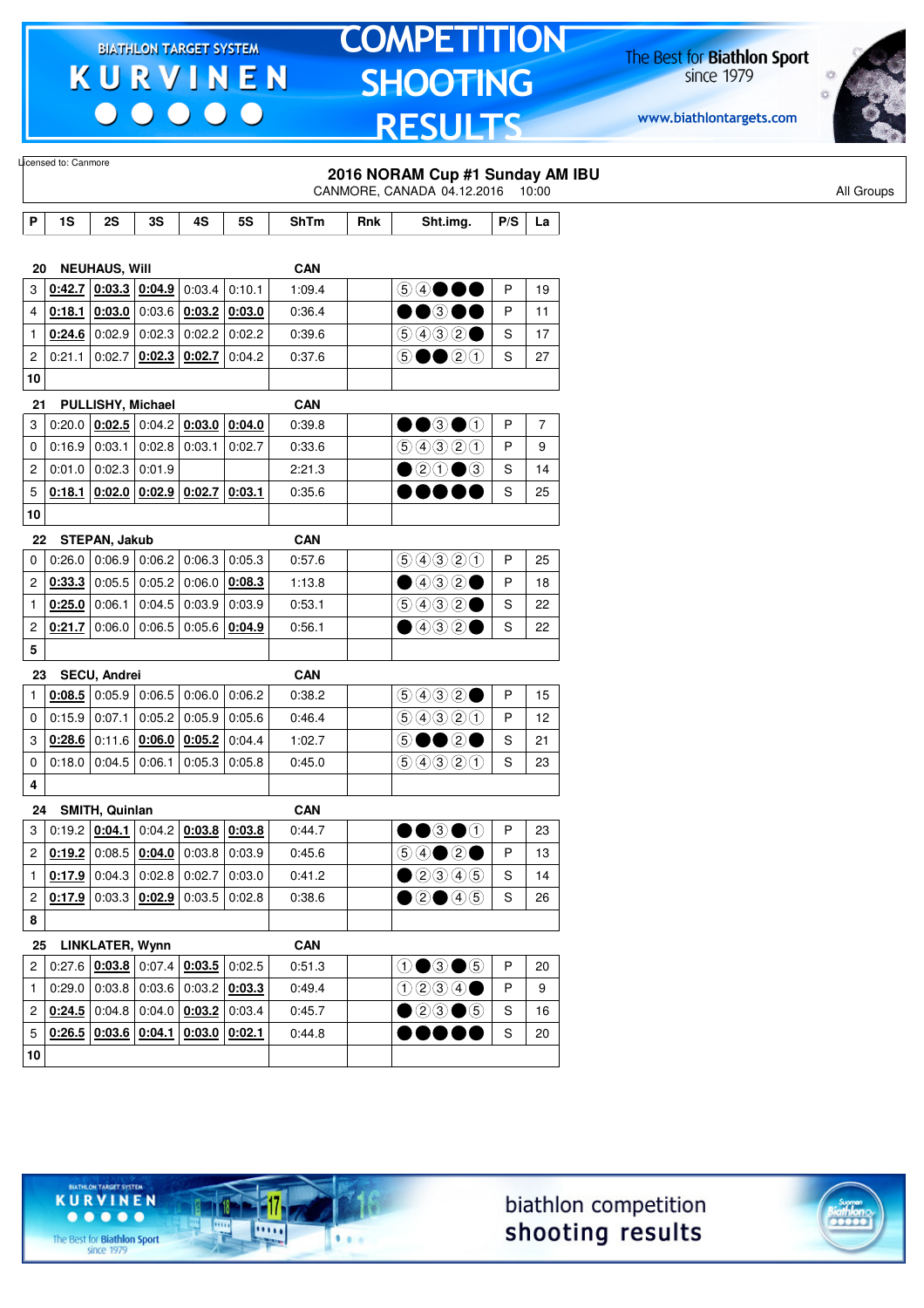$\begin{array}{c|c|c|c|c} \hline \bullet & \bullet & \bullet & \bullet & \bullet \end{array}$ 

# **TOMPETITION SHOOTING RESULTS**

The Best for **Biathlon Sport**<br>since 1979

www.biathlontargets.com



|                         | Licensed to: Canmore |                                              |                 |                                                                            |        |             |     | 2016 NORAM Cup #1 Sunday AM IBU<br>CANMORE, CANADA 04.12.2016 10:00                    |               |                |  |
|-------------------------|----------------------|----------------------------------------------|-----------------|----------------------------------------------------------------------------|--------|-------------|-----|----------------------------------------------------------------------------------------|---------------|----------------|--|
| P                       | 1S                   | 2S                                           | 3S              | 4S                                                                         | 5S     | <b>ShTm</b> | Rnk | Sht.img.                                                                               | P/S           | La             |  |
| 26                      |                      | <b>SCHRATZ, William</b>                      |                 |                                                                            |        | <b>CAN</b>  |     |                                                                                        |               |                |  |
| 4                       | 0:24.5               | 0:04.4                                       |                 | $0:06.3$ 0:06.3                                                            | 0:06.0 | 0:55.9      |     | $\bullet\bullet$ 300                                                                   | $\mathsf{P}$  | 26             |  |
| 4                       | 0:25.1               |                                              |                 | 0.06.4   0.06.2   0.05.0                                                   | 0:05.2 | 0:54.0      |     | ••••                                                                                   | P             | 9              |  |
| 3                       |                      | $0:23.5$ 0:05.2                              | 0:04.9          | 0:04.5                                                                     | 0:03.5 | 0:49.7      |     | $\bullet$ 3 $\bullet$ 1                                                                | S             | 22             |  |
| 4                       |                      |                                              |                 | $0:29.7$ $0:04.0$ $0:04.0$ $0:03.6$ $0:03.8$                               |        | 0:50.8      |     | $\bullet\bullet\bullet\circ$                                                           | $\mathbf S$   | 23             |  |
| 15                      |                      |                                              |                 |                                                                            |        |             |     |                                                                                        |               |                |  |
| 27                      |                      | <b>GILLILAND, Rory</b>                       |                 |                                                                            |        | <b>CAN</b>  |     |                                                                                        |               |                |  |
| 1                       |                      | 0:25.6   0:04.1                              |                 | $0:03.9$ 0:04.0                                                            | 0:03.9 | 0.48.0      |     | $\bigcirc$ $\bigcirc$ $\bigcirc$ $\bigcirc$                                            | P             | 16             |  |
| 3                       | 0:26.0               |                                              |                 | $0.04.5$ $0.03.4$ $0.03.6$                                                 | 0:10.0 | 0:51.4      |     | $\bullet$ 0<br>D                                                                       | P             | $\overline{7}$ |  |
| $\mathbf{1}$            |                      | $0:14.4$ 0:03.2 0:02.5                       |                 | 0:02.7                                                                     | 0:03.1 | 0:31.5      |     | $\bigcirc \bigcirc \bigcirc \bigcirc \bigcirc \bigcirc \bigcirc$                       | S             | 23             |  |
| $\mathbf{1}$            |                      |                                              |                 | 0.19.4   0.03.4   0.02.8   0.02.4                                          | 0:02.7 | 0:36.3      |     | $\circledcirc$ $\circledcirc$ $\circledcirc$ $\circlearrowleft$                        | S             | 22             |  |
| 6                       |                      |                                              |                 |                                                                            |        |             |     |                                                                                        |               |                |  |
| 28                      |                      | PAZDAN, Christian                            |                 |                                                                            |        | <b>CAN</b>  |     |                                                                                        |               |                |  |
| 0                       |                      |                                              |                 |                                                                            |        |             |     |                                                                                        |               |                |  |
| 29                      |                      | <b>COOPER, Travis</b>                        |                 |                                                                            |        | <b>USA</b>  |     |                                                                                        |               |                |  |
| 2                       | 0:25.4               | 0:02.2                                       |                 | $0:02.2$ 0:02.3                                                            | 0:02.2 | 0:45.3      |     | $\bullet\bullet$ 320                                                                   | $\sf P$       | $\mathbf{1}$   |  |
| 2                       |                      | $0:29.1$ 0:03.4                              |                 | $0.14.8$ 0.03.2 0.03.4                                                     |        | 1:02.8      |     | $\circledcirc$ 4300                                                                    | P             | $\mathbf{1}$   |  |
| $\mathbf{1}$            |                      | $0:19.1$ 0:01.9 0:02.1                       |                 | 0:04.0                                                                     | 0:02.1 | 0:33.0      |     | $\bigcirc$ $\bigcirc$ $\bigcirc$ $\bigcirc$ $\bigcirc$                                 | S             | 20             |  |
| $\overline{\mathbf{c}}$ |                      | $0:17.7$ 0:02.1 0:02.1                       |                 | 0:07.7                                                                     | 0:02.2 | 0:35.2      |     | $\bullet$ 43 $\bullet$ 1                                                               | $\mathbf S$   | 23             |  |
| 7                       |                      |                                              |                 |                                                                            |        |             |     |                                                                                        |               |                |  |
| 30                      |                      | <b>BOUDREAU, André</b>                       |                 |                                                                            |        | <b>CAN</b>  |     |                                                                                        |               |                |  |
| 0                       |                      |                                              |                 | $0.27.0$ 0.04.2 0.04.2 0.03.9                                              | 0:03.9 | 0:48.1      |     | 99900                                                                                  | P             | 5              |  |
| $\mathbf{1}$            |                      | $0:31.9$ 0:04.6 0:04.4                       |                 | 0:04.1                                                                     | 0:04.1 | 0:59.0      |     | $\bigcirc$ 4320                                                                        | P             | 2              |  |
| 2                       |                      | 0:22.6   0:04.9                              |                 | $0:04.2$ 0:03.9                                                            | 0:04.7 | 0:45.4      |     | $\circledcirc$ $\bullet$ $\circledcirc$                                                | S             | 21             |  |
| 2                       |                      |                                              |                 | $0:21.8$   0:05.4   0:04.5   0:04.6   0:04.7                               |        | 0:46.6      |     | $\bullet$ 320<br>D                                                                     | S             | 24             |  |
| 5                       |                      |                                              |                 |                                                                            |        |             |     |                                                                                        |               |                |  |
|                         | 31 BOUDREAU, Lucas   |                                              |                 |                                                                            |        | <b>CAN</b>  |     |                                                                                        |               |                |  |
| $\mathbf{1}$            | 0:14.8               |                                              | $0:03.4$ 0:03.4 | 0:03.0                                                                     | 0:02.8 | 0:36.3      |     | 9992                                                                                   | $\mathsf{P}$  | 3              |  |
| $\overline{c}$          |                      |                                              |                 | $\vert$ 0:21.6 $\vert$ 0:04.0 $\vert$ 0:03.3 $\vert$ 0:03.0 $\vert$ 0:02.8 |        | 0:46.2      |     |                                                                                        | P             | 3              |  |
| 3                       |                      |                                              |                 | $0.18.4$ $0.07.2$ 0:02.8 0:02.9 0.02.8                                     |        | 0:38.3      |     | $\bullet$ 43 $\bullet\bullet$                                                          | ${\mathsf S}$ | 24             |  |
| $\overline{\mathbf{c}}$ |                      | $\vert$ 0:13.7 $\vert$ 0:02.5 $\vert$ 0:02.7 |                 | $0:02.4$ 0:02.0                                                            |        | 0:30.7      |     | $\circledcirc \circledcirc \bullet \bullet$                                            | $\mathbf S$   | 29             |  |
| 8                       |                      |                                              |                 |                                                                            |        |             |     |                                                                                        |               |                |  |
|                         | 32 ALGRA, Jarod      |                                              |                 |                                                                            |        | <b>CAN</b>  |     |                                                                                        |               |                |  |
| $\overline{2}$          |                      |                                              |                 | $0.25.3   0.03.1   0.02.5   0.03.5   0.02.7$                               |        | 0:46.9      |     | $\bigcirc$ 4 $\bigcirc$ 0                                                              | P             | $\overline{c}$ |  |
| $\mathbf{1}$            |                      | $0.28.2$ 0.03.1 0.03.0                       |                 | 0:03.1                                                                     | 0:02.8 | 0:44.8      |     | $\textcircled{\scriptsize{9}}\textcircled{\scriptsize{9}}\textcircled{\scriptsize{1}}$ | P             | 6              |  |
| 0                       |                      |                                              |                 | $0:13.9$ 0:02.9 0:02.5 0:02.5 0:02.4                                       |        | 0:28.7      |     | 99900                                                                                  | S             | 18             |  |
| $\mathbf{1}$            |                      |                                              |                 | $0.15.7$   0.03.4   0.02.7   0.03.1   0.03.0                               |        | 0:33.0      |     | $\bigcirc$ $\bigcirc$ $\bigcirc$ $\bigcirc$                                            | ${\mathsf S}$ | 27             |  |
| 4                       |                      |                                              |                 |                                                                            |        |             |     |                                                                                        |               |                |  |

biathlon competition shooting results



The Best for **Biathlon Sport**<br>since 1979

TARGET SYSTEM

17

.....

 $1.1.1$ 

**KURVINEN**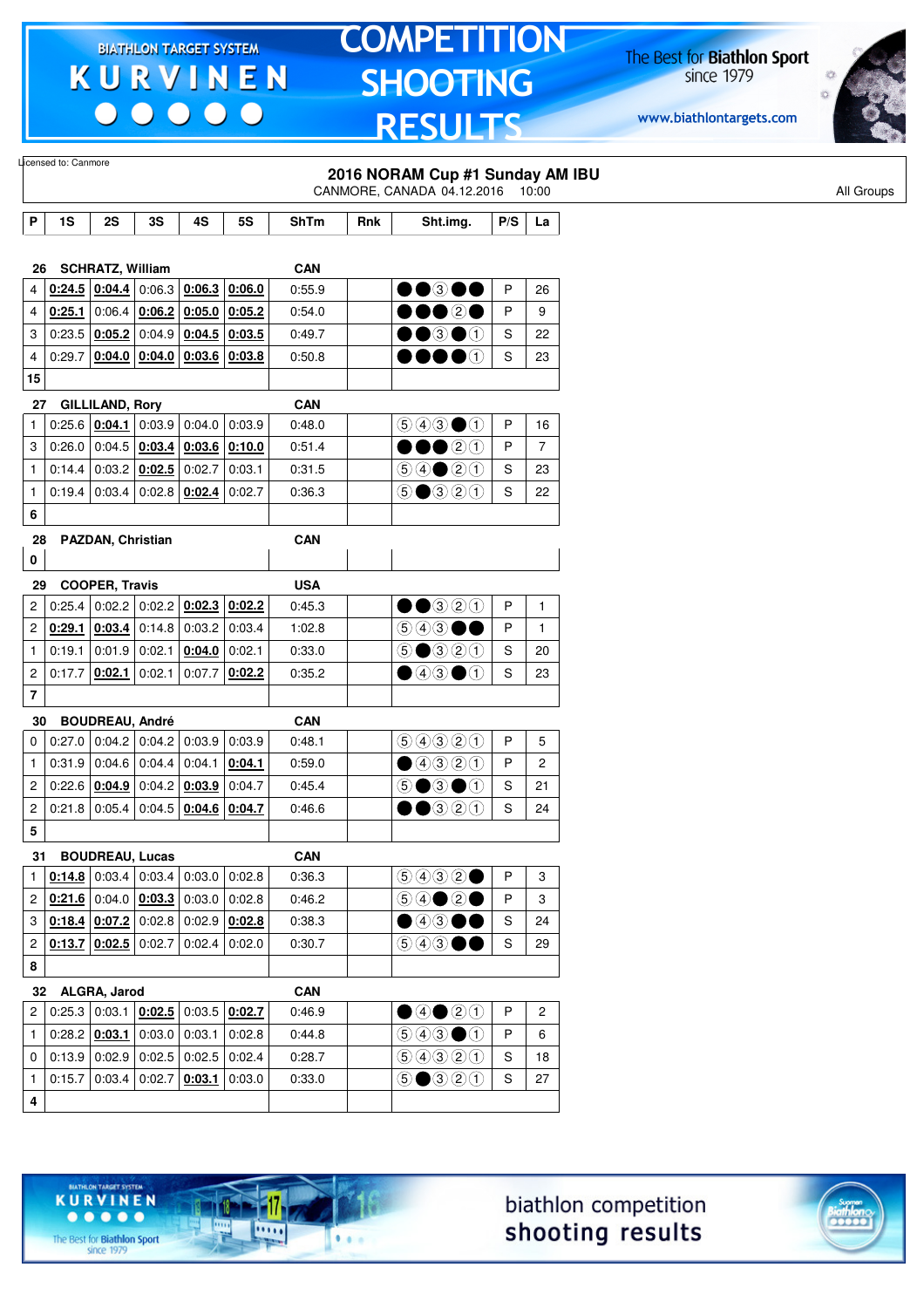$\begin{array}{c|c|c|c|c} \hline \bullet & \bullet & \bullet & \bullet & \bullet \end{array}$ 

# **TOMPETITION SHOOTING RESULTS**

The Best for **Biathlon Sport**<br>since 1979

www.biathlontargets.com



|                |        |                       |                                              |                  |           |                      |     | 2016 NORAM Cup #1 Sunday AM IBU<br>CANMORE, CANADA 04.12.2016 10:00       |               |                |
|----------------|--------|-----------------------|----------------------------------------------|------------------|-----------|----------------------|-----|---------------------------------------------------------------------------|---------------|----------------|
| P              | 1S     | 2S                    | 3S                                           | 4S               | <b>5S</b> | <b>ShTm</b>          | Rnk | Sht.img.                                                                  | P/S           | La             |
|                |        |                       |                                              |                  |           |                      |     |                                                                           |               |                |
| 33             |        | <b>CARROLL, Peter</b> | $0.27.3$ 0:03.7 0:03.3                       |                  |           | <b>USA</b><br>0:50.2 |     | $\n  2900\n$                                                              | P             |                |
| 1              | 0.24.0 | 0:05.3                | 0:04.9                                       | 0:03.1<br>0:05.6 | 0:03.4    | 0:47.9               |     |                                                                           | P             | 4              |
| 0              |        |                       |                                              |                  | 0:05.1    |                      |     | 000005                                                                    |               | 4              |
| 1              |        | 0:18.2 0:05.1         | 0:04.7                                       | 0:03.9           | 0:03.6    | 0:38.3               |     | $\bigcirc$ 20046                                                          | S             | 22             |
| 3              | 0:22.1 | 0:04.7                | 0:04.3                                       | 0:16.4           | 0:10.1    | 1:00.9               |     | $\bullet$ 2000                                                            | S             | 23             |
| 5              |        |                       |                                              |                  |           |                      |     |                                                                           |               |                |
| 34             |        | <b>TWEEDIE, Angus</b> |                                              |                  |           | <b>CAN</b>           |     |                                                                           |               |                |
| $\mathbf{1}$   |        |                       | $0.20.2$ 0.02.6 0.02.5 0.02.7                |                  | 0:02.5    | 0:38.0               |     | 40023                                                                     | P             | 6              |
| 2              |        | $0:20.5$ 0:12.7       | $0:02.9$ 0:02.5                              |                  | 0:02.5    | 0:46.2               |     | $\bigcirc$ 5 $\bigcirc$ 2 3                                               | P             | 5              |
| 2              | 0:24.4 | 0:03.1                | 0:02.7                                       | 0:02.9           | 0:03.3    | 0:39.5               |     | $0 \bullet 34 \bullet$                                                    | ${\mathbb S}$ | 19             |
| $\mathbf{1}$   |        | $0:12.1$ 0:03.9       | 0:03.1                                       | $0:02.8$ 0:02.8  |           | 0:29.8               |     | $0$ $0$ $0$ $0$ $0$                                                       | S             | 30             |
| 6              |        |                       |                                              |                  |           |                      |     |                                                                           |               |                |
| 35             |        |                       | PLAMONDON-DUMONT, Lo                         |                  |           | <b>CAN</b>           |     |                                                                           |               |                |
| 0              |        |                       | $0.17.9$ 0.04.5 0.04.6 0.03.7 0.04.2         |                  |           | 0:40.1               |     | 99900                                                                     | P             | 9              |
| $\mathbf{1}$   |        | $0:25.1$ 0:02.8       | 0:02.7                                       | 0:03.0           | 0:03.2    | 0:43.1               |     | $\bigcirc \bigcirc \bigcirc \bigcirc \bigcirc \bigcirc \bigcirc \bigcirc$ | P             | $\overline{7}$ |
| 0              |        | 0:13.2 0:04.0         | 0:08.1                                       | 0:03.5           | 0:02.7    | 0:35.6               |     | 99920                                                                     | S             | 19             |
| $\mathbf{1}$   |        | 0:13.9 0:03.4         | 0:03.5                                       | 0:03.5           | 0:03.2    | 0:34.1               |     | $\bigcirc$ 4320                                                           | $\mathbf S$   | 28             |
| 2              |        |                       |                                              |                  |           |                      |     |                                                                           |               |                |
|                |        |                       |                                              |                  |           |                      |     |                                                                           |               |                |
| 36             |        | <b>HOLLAND, Brion</b> |                                              |                  |           | <b>CAN</b>           |     |                                                                           |               |                |
| 2              |        |                       | $0:22.9$ 0:03.8 0:02.9 0:02.7 0:02.8         |                  |           | 0:38.8               |     | $\bullet$ 320                                                             | P             | $\overline{7}$ |
| 1              |        | 0:30.9 0:05.4         | 0:03.1                                       | 0:04.0           | 0:02.9    | 0:55.8               |     | 00000                                                                     | P             | $\mathbf{1}$   |
| 2              | 0:18.7 | 0:03.9                | 0:04.3                                       | 0:03.5           | 0:05.2    | 0:39.5               |     | $\bullet$ 20 $\bullet$ 5                                                  | S             | 18             |
| 0              | 0:23.1 | 0:03.8                | 0:03.7                                       | $0.03.6$ 0.03.0  |           | 0:51.5               |     | $(1)$ $(2)$ $(3)$ $(4)$ $(5)$                                             | S             | 28             |
| 5              |        |                       |                                              |                  |           |                      |     |                                                                           |               |                |
| 37             |        |                       | <b>MACDONELL, Curtis</b>                     |                  |           | <b>CAN</b>           |     |                                                                           |               |                |
| 5              |        |                       | $0.36.3$ $0.04.6$ $0.06.8$ $0.08.4$ $0.12.3$ |                  |           | 1:13.4               |     |                                                                           | P             | 8              |
| 1              |        |                       | $0.42.0   0.04.5   0.03.9   0.03.8   0.03.7$ |                  |           | 1:03.7               |     | ①③③③                                                                      | P             | 16             |
| 4              |        |                       | $0.37.3$ $0.10.5$ 0:03.7 0:03.1              |                  | 0:08.2    | 1:08.8               |     | DO®OO                                                                     | S             | 26             |
| $\mathbf{1}$   |        |                       | $0.27.9$ 0.03.8 0.03.5 0.03.3 0.03.2         |                  |           | 0:46.5               |     | ④④③①                                                                      | $\mathsf{s}$  | 25             |
| 11             |        |                       |                                              |                  |           |                      |     |                                                                           |               |                |
| 38             |        |                       | <b>MACDOUGALL, Colton</b>                    |                  |           | <b>CAN</b>           |     |                                                                           |               |                |
| 3              |        |                       | $0.32.6$ $0.06.6$ $0.04.9$ $0.11.9$ $0.12.3$ |                  |           | 1:18.2               |     | $\mathbf{\odot} \bullet \bullet \mathbf{\odot}$                           | $\mathsf P$   | $\mathbf{1}$   |
|                |        |                       |                                              |                  |           |                      |     |                                                                           |               |                |
| 3              |        |                       |                                              |                  |           |                      |     |                                                                           |               |                |
| 39             |        | <b>MILLAR, Aidan</b>  |                                              |                  |           | CAN                  |     |                                                                           |               |                |
| 0              |        |                       | $0.14.6$ 0.02.4 0.01.9 0.01.9 0.01.7         |                  |           | 0:32.5               |     | 9990                                                                      | P             | 3              |
| $\mathbf{1}$   |        |                       | $0.22.3$ 0.03.8 0.03.3 0.03.3 0.03.1         |                  |           | 0:44.5               |     | (50000)                                                                   | P             | $\mathbf{1}$   |
| $\overline{2}$ |        |                       | $0:20.7$ $0:02.5$ $0:02.2$ 0:02.9 0:02.2     |                  |           | 0:34.4               |     | $\circledcirc \bullet \bullet \bullet$                                    | ${\mathbb S}$ | 25             |
| 4              |        |                       | $0.16.0$ 0:02.3 $0.02.1$ 0:02.7 0:02.3       |                  |           | 0:32.5               |     | $\bullet\bullet\circ\bullet$                                              | S             | $27\,$         |
| $\overline{7}$ |        |                       |                                              |                  |           |                      |     |                                                                           |               |                |





The Best for **Biathlon Sport**<br>since 1979

TARGET SYSTEM

-17

 $\overline{\cdots}$ 

 $1.1.1$ 

**KURVINEN**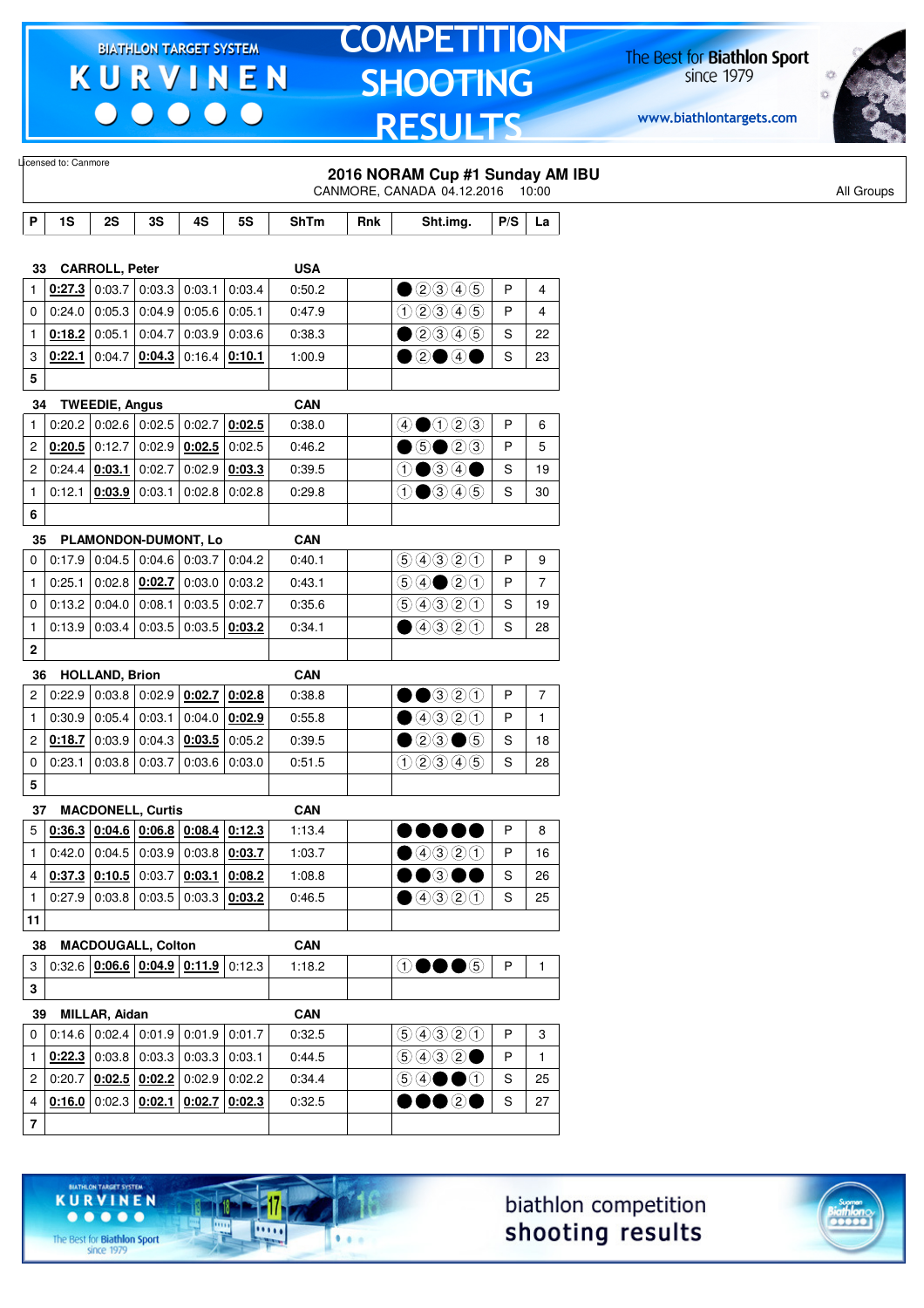$\begin{array}{c|c|c|c|c} \hline \bullet & \bullet & \bullet & \bullet & \bullet \end{array}$ 

# **TOMPETITION SHOOTING RESULTS**

The Best for **Biathlon Sport**<br>since 1979

www.biathlontargets.com



|                | Licensed to: Canmore                             |                                   |        |                                              |                 |            |     | 2016 NORAM Cup #1 Sunday AM IBU<br>CANMORE, CANADA 04.12.2016 10:00     |              |                |
|----------------|--------------------------------------------------|-----------------------------------|--------|----------------------------------------------|-----------------|------------|-----|-------------------------------------------------------------------------|--------------|----------------|
|                |                                                  |                                   |        |                                              |                 |            |     |                                                                         |              |                |
| P              | 1S                                               | 2S                                | 3S     | 4S                                           | <b>5S</b>       | ShTm       | Rnk | Sht.img.                                                                | P/S          | La             |
|                |                                                  |                                   |        |                                              |                 |            |     |                                                                         |              |                |
| 40             |                                                  | <b>BOWLER, Bill</b>               |        |                                              |                 | <b>USA</b> |     |                                                                         |              |                |
| 1              |                                                  | $0:24.5$ 0:03.2                   | 0:03.1 | 0:02.6                                       | 0:03.3          | 0:39.5     |     | $0$ 0 3 4 5                                                             | P            | 5              |
| 0              | 0:22.1                                           | 0:03.1                            | 0:03.1 | 0:03.1                                       | 0:02.6          | 0:41.0     |     | 02345                                                                   | P            | 3              |
| 2              |                                                  | $0:13.4$ $0:02.6$ $0:02.6$ 0:02.7 |        |                                              | 0:02.8          | 0:31.5     |     | $\textcircled{\small{1}}\textcircled{\small{4}}\textcircled{\small{5}}$ | S            | 28             |
| 4              |                                                  | $0:15.4$ 0:02.5                   | 0:05.1 |                                              | $0:03.6$ 0:03.8 | 0:38.1     |     | DOOOG                                                                   | S            | 28             |
| 7              |                                                  |                                   |        |                                              |                 |            |     |                                                                         |              |                |
| 41             |                                                  | <b>SCHOMMER, Paul</b>             |        |                                              |                 | <b>USA</b> |     |                                                                         |              |                |
| 1              | 0:18.6                                           | 0:02.5                            | 0:02.0 | 0:02.0                                       | 0:02.0          | 0:40.0     |     | ①③③②①                                                                   | P            | 6              |
| 0              |                                                  | $0:22.8$ 0:05.2                   | 0:02.4 | 0:03.9                                       | 0:02.4          | 0:42.6     |     | 9990                                                                    | P            | $\overline{c}$ |
| $\mathbf{1}$   | 0:17.3                                           | 0:05.8                            | 0:01.7 | 0:02.1                                       | 0:12.5          | 0:44.0     |     | <b>⑤●</b> ③②①                                                           | S            | 26             |
| $\mathbf{1}$   |                                                  | 0:16.6 0:04.9                     | 0:01.9 | 0:02.6                                       | 0:01.6          | 0:32.7     |     | (5)4032                                                                 | S            | 26             |
| 3              |                                                  |                                   |        |                                              |                 |            |     |                                                                         |              |                |
| 42             |                                                  | <b>HOWE, Alexander</b>            |        |                                              |                 | <b>CAN</b> |     |                                                                         |              |                |
| 3              |                                                  |                                   |        | 0.32.7   0.04.8   0.06.5   0.03.8            | 0:03.1          | 0:59.5     |     | $\bullet$ 4 $\bullet$ 3 $\bullet$                                       | P            | $\mathbf{1}$   |
| $\mathbf 0$    | 0:30.1                                           | 0:04.5                            | 0:04.4 | 0:04.4                                       | 0:05.0          | 0:58.3     |     | 90000                                                                   | P            | 12             |
| 2              |                                                  | 0:23.0   0:04.4                   |        | $0:02.3$ 0:09.5 0:04.1                       |                 | 0:57.2     |     | $\circledcirc \circledcirc \bullet \bullet$                             | S            | 27             |
| $\mathbf{1}$   |                                                  | $0:21.9$ 0:04.9                   |        | $0:02.5$ 0:02.2                              | 0:02.2          | 0:37.5     |     | $\bullet$ 4032                                                          | S            | 28             |
| 6              |                                                  |                                   |        |                                              |                 |            |     |                                                                         |              |                |
| 43             |                                                  | <b>DURTSCHI, Max</b>              |        |                                              |                 | <b>USA</b> |     |                                                                         |              |                |
| 2              | 0:19.7                                           | 0:04.2                            | 0:02.3 | 0:02.8                                       | 0:02.4          | 0:35.4     |     | ④④③③                                                                    | P            | $\overline{7}$ |
| $\mathbf 0$    | 0:21.4                                           | 0:02.8                            | 0:03.1 | $0:03.2$ 0:02.4                              |                 | 0:38.3     |     | 9990                                                                    | P            | $\overline{7}$ |
| 3              | 0:16.7                                           | 0:01.5                            |        | $0.02.2$ 0.02.6 0.02.3                       |                 | 3:21.7     |     | $\bullet\bullet$ 3 $\bullet\circ$                                       | S            | 25             |
| 0              | 0:12.6                                           | 0:02.4                            | 0:03.0 | 0:02.2                                       | 0:02.5          | 0:26.8     |     | 99920                                                                   | S            | 24             |
| 5              |                                                  |                                   |        |                                              |                 |            |     |                                                                         |              |                |
|                |                                                  |                                   |        |                                              |                 |            |     |                                                                         |              |                |
| 44             |                                                  | GIBSON, Michael                   |        | $0.20.8$ 0:03.6 $0.03.2$ 0:03.5              |                 | <b>CAN</b> |     |                                                                         | P            |                |
| $\overline{c}$ |                                                  |                                   |        |                                              | 0:03.5          | 0:39.1     |     | $\circledcirc \bullet \circledcirc \bullet$                             |              | 9              |
|                | $3   0:24.1   0:03.1   0:07.7   0:03.0   0:03.6$ |                                   |        |                                              |                 | 0:49.4     |     | <b>⑤④●●●</b>                                                            | P            | 10             |
| $\mathbf{1}$   |                                                  |                                   |        | $0.13.5   0.02.9   0.02.6   0.02.9   0.02.7$ |                 | 0:36.9     |     | ④④③③                                                                    | S            | 29             |
| $\overline{2}$ |                                                  |                                   |        | $0.08.0   0.02.4   0.02.5   0.03.0   0.02.9$ |                 | 0:22.9     |     | $\bigcirc$ 4 $\bigcirc$ 2 $\bigcirc$                                    | S            | 29             |
| 8              |                                                  |                                   |        |                                              |                 |            |     |                                                                         |              |                |
|                | 45 STRUM, Matthew                                |                                   |        |                                              |                 | <b>CAN</b> |     |                                                                         |              |                |
| $\mathbf{2}$   |                                                  |                                   |        | 0.10.5   0.02.5   0.02.7   0.08.5            | 0:02.6          | 0:38.9     |     | $\circledcirc \bullet \bullet \bullet$                                  | $\mathsf{P}$ | 11             |
| 0              |                                                  |                                   |        | $0.11.5$ 0.04.3 0.03.2 0.03.6 0.03.7         |                 | 0:35.6     |     | 9990                                                                    | P            | 11             |
| $\mathbf{1}$   |                                                  |                                   |        | $0:11.1$ 0:02.9 0:02.6 0:02.5 0:03.3         |                 | 0:26.6     |     | $\bigcirc$ $\bigcirc$ $\bigcirc$ $\bigcirc$ $\bigcirc$                  | S            | 24             |
| $\mathbf{1}$   |                                                  |                                   |        | $0.14.3   0.03.0   0.03.0   0.02.9   0.02.2$ |                 | 0:28.4     |     | $\bigcirc$ $\bigcirc$ $\bigcirc$ $\bigcirc$ $\bigcirc$                  | S            | 27             |
| 4              |                                                  |                                   |        |                                              |                 |            |     |                                                                         |              |                |





The Best for **Biathlon Sport**<br>since 1979

TARGET SYSTEM

-17

 $\overline{\cdots}$ 

 $1.1.1$ 

**KURVINEN**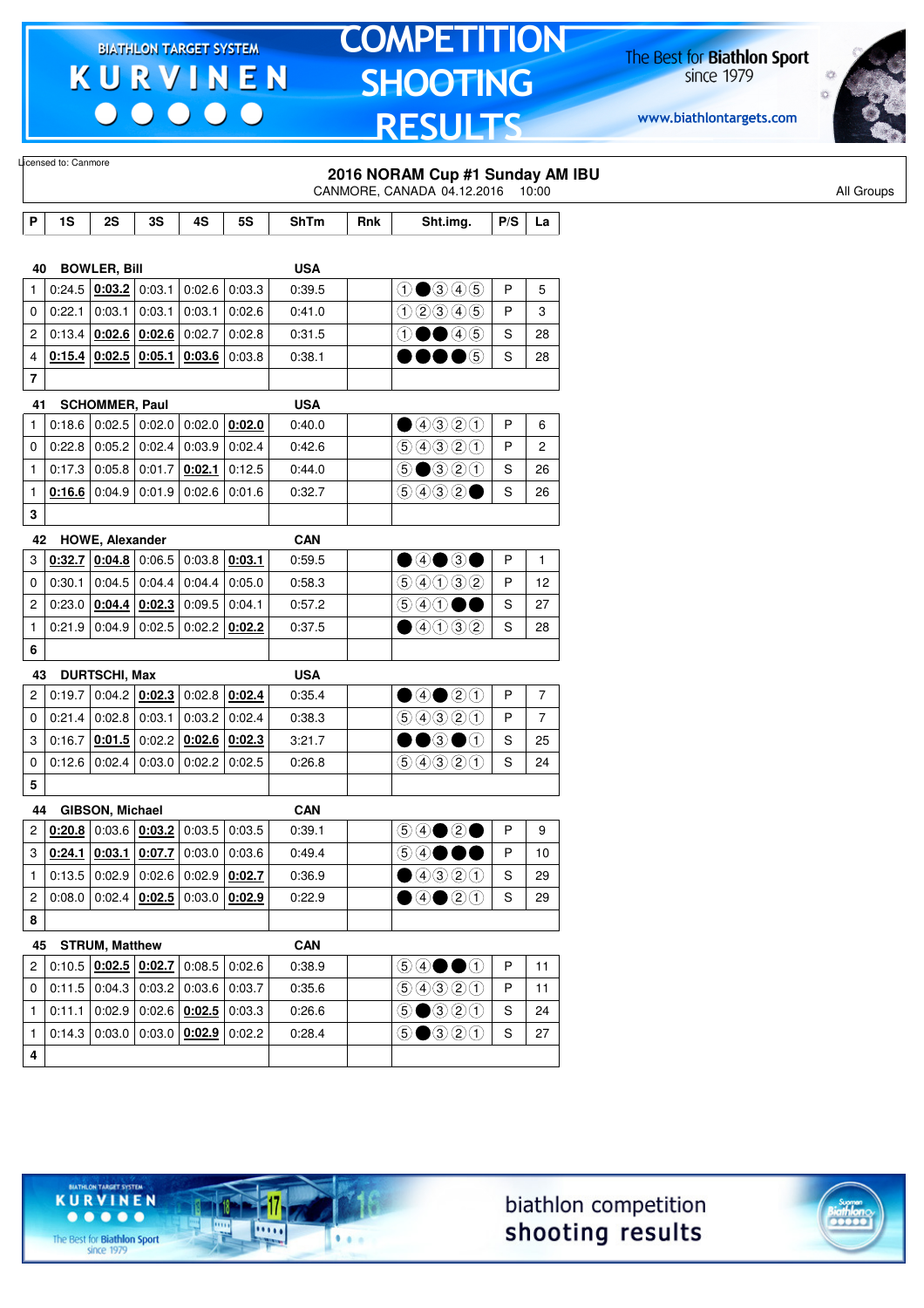$\begin{array}{c|c|c|c|c} \hline \bullet & \bullet & \bullet & \bullet & \bullet \end{array}$ 

# **TOMPETITION SHOOTING RESULTS**

The Best for **Biathlon Sport**<br>since 1979

www.biathlontargets.com



|                         | Licensed to: Canmore                             |                      |                                                                    |        |                                                                    |             |     | 2016 NORAM Cup #1 Sunday AM IBU<br>CANMORE, CANADA 04.12.2016 10:00        |              |    | All Groups |
|-------------------------|--------------------------------------------------|----------------------|--------------------------------------------------------------------|--------|--------------------------------------------------------------------|-------------|-----|----------------------------------------------------------------------------|--------------|----|------------|
| P                       | 1S                                               | 2S                   | 3S                                                                 | 4S     | <b>5S</b>                                                          | <b>ShTm</b> | Rnk | Sht.img.                                                                   | P/S          | La |            |
|                         |                                                  |                      |                                                                    |        |                                                                    |             |     |                                                                            |              |    |            |
| 46                      |                                                  | <b>BROWN, Jake</b>   |                                                                    |        |                                                                    | <b>USA</b>  |     |                                                                            |              |    |            |
| 3                       | $0:21.5$ 0:04.4 0:04.7                           |                      |                                                                    | 0:04.7 |                                                                    | 0:37.4      |     | $\bullet\textcolor{red}{\bullet\circledcirc}\textcolor{red}{\circ\bullet}$ | P            | 4  |            |
| 0                       | 0:22.0                                           | 0:04.6               | 0:05.4                                                             | 0:03.9 | 0:07.8                                                             | 0.48.9      |     | 9990                                                                       | P            | 9  |            |
| 4                       | 0:16.5                                           |                      | $0.03.5$ $0.12.8$ $0.10.6$                                         |        |                                                                    | 1:14.2      |     | $\bullet\bullet\bullet\circ$                                               | S            | 27 |            |
| 3                       |                                                  |                      | $0:11.0$ 0:05.8 0:04.9                                             |        | $0:03.9$ 0:04.5                                                    | 0:33.8      |     | 54●●●                                                                      | S            | 24 |            |
| 10                      |                                                  |                      |                                                                    |        |                                                                    |             |     |                                                                            |              |    |            |
| 47                      |                                                  |                      | <b>ELLINGSON, Jakob</b>                                            |        |                                                                    | <b>USA</b>  |     |                                                                            |              |    |            |
| 1                       | 0:21.8                                           | 0:03.1               | 0:03.1                                                             | 0:02.7 | 0:03.2                                                             | 0:37.6      |     | ①③③②①                                                                      | $\mathsf{P}$ | 8  |            |
| 1                       |                                                  | $0:23.3$ 0:03.3      | 0:03.0                                                             | 0:02.8 | 0:02.7                                                             | 0:39.0      |     | 9992                                                                       | P            | 6  |            |
| 3                       |                                                  |                      | $0.15.2$ 0.02.6 0.07.8 0.02.5                                      |        | 0:03.3                                                             | 0:35.4      |     | 5●●●①                                                                      | S            | 29 |            |
| 5                       |                                                  |                      |                                                                    |        |                                                                    |             |     |                                                                            |              |    |            |
| 48                      |                                                  |                      | <b>MACKENZIE, Jasper</b>                                           |        |                                                                    | <b>CAN</b>  |     |                                                                            |              |    |            |
| 2                       | 0:24.9                                           | 0:02.1               |                                                                    |        | $0:03.1$ 0:02.2 0:02.3                                             | 0.44.4      |     | $0 \bullet 3 \bullet 5$                                                    | P            | 2  |            |
| 2                       | 0:26.0                                           | 0:02.1               | 0:02.1                                                             |        | $0:01.8$ 0:02.6                                                    | 0:39.6      |     | $023 \bullet \bullet$                                                      | P            | 5  |            |
| 4                       | $0:10.3$ 0:04.5                                  |                      | 0:09.6                                                             |        | $0.02.4$ 0.02.2                                                    | 0:35.6      |     | $\bullet\bullet$ 300                                                       | S            | 28 |            |
| 2                       | 0:21.4                                           | 0:02.3               | 0:02.1                                                             |        | $0:02.3$ 0:02.6                                                    | 0:35.0      |     | $\odot \bullet \bullet$ 20                                                 | S            | 26 |            |
| 10                      |                                                  |                      |                                                                    |        |                                                                    |             |     |                                                                            |              |    |            |
| 49                      |                                                  |                      | <b>DREISSIGACKER, Ethan</b>                                        |        |                                                                    | <b>CAN</b>  |     |                                                                            |              |    |            |
| 0                       |                                                  |                      | $0.20.2$ 0.02.6 0.02.8 0.02.4                                      |        | 0:02.5                                                             | 0:48.4      |     | 99900                                                                      | P            | 10 |            |
| $\overline{c}$          | $0.20.0$ 0.02.8 0.08.7                           |                      |                                                                    | 0:02.7 | 0:02.5                                                             | 0:41.5      |     |                                                                            | P            | 4  |            |
| $\mathbf{1}$            |                                                  | $0:04.9$ 0:02.5      | 0:02.7                                                             | 0:02.7 | 0:03.0                                                             | 0:20.2      |     | ①③③②                                                                       | S            | 24 |            |
| 0                       | 0:16.0                                           | 0:02.2               | 0:02.1                                                             | 0:02.1 | 0:01.9                                                             | 0:28.0      |     | 9990                                                                       | S            | 22 |            |
| 3                       |                                                  |                      |                                                                    |        |                                                                    |             |     |                                                                            |              |    |            |
| 50                      |                                                  | <b>GERWING, Nate</b> |                                                                    |        |                                                                    | <b>CAN</b>  |     |                                                                            |              |    |            |
| 2                       |                                                  | 0:12.7 0:04.6        |                                                                    |        | $0:05.3$ 0:03.5 0:03.8                                             | 0:37.0      |     | $943 \bullet$                                                              | P            | 12 |            |
| $\overline{c}$          | $0.33.7$ 0.04.1 0.04.7                           |                      |                                                                    |        | $0:04.8$ 0:03.7                                                    | 0:59.1      |     | $\circledcirc$ 4300                                                        | P            | 13 |            |
|                         |                                                  |                      |                                                                    |        | 2 0:27.9 0:05.4 $0.03.7$ 0:04.7 0:04.5                             | 0:52.8      |     | ④④③③                                                                       | S            | 30 |            |
| $\mathbf{1}$            |                                                  |                      | $0.22.9$ $0.03.2$ 0.04.5 0.03.4 0.03.1                             |        |                                                                    | 0:40.7      |     | $\bigcirc \bigcirc \bigcirc \bigcirc \bigcirc \bigcirc$                    | <sub>S</sub> | 22 |            |
| $\overline{\mathbf{7}}$ |                                                  |                      |                                                                    |        |                                                                    |             |     |                                                                            |              |    |            |
| 51                      |                                                  | ROOTS, Arthur        |                                                                    |        |                                                                    | <b>CAN</b>  |     |                                                                            |              |    |            |
| 2                       |                                                  |                      | $\vert 0.21.1 \vert 0.04.5 \vert 0.03.6 \vert 0.02.9 \vert 0.03.7$ |        |                                                                    | 0:38.6      |     | $\circledcirc \bullet \circledcirc \circledcirc$                           | $\mathsf{P}$ | 14 |            |
|                         | $3   0:16.1   0:04.2   0:02.5   0:03.1   0:04.8$ |                      |                                                                    |        |                                                                    | 0:35.7      |     | $\bullet\bullet\circ\circ$                                                 | P            | 15 |            |
| $\mathbf{1}$            | $0:01.0$ 0:02.5 0:02.1                           |                      |                                                                    |        | $0:02.0$ 0:02.0                                                    | 0:14.3      |     | $\bigcirc \bigcirc \bigcirc \bigcirc \bigcirc \bigcirc \bigcirc \bigcirc$  | S            | 30 |            |
| 0                       |                                                  |                      |                                                                    |        |                                                                    |             |     |                                                                            |              |    |            |
|                         |                                                  |                      |                                                                    |        | $\vert 0.16.9 \vert 0.02.6 \vert 0.02.3 \vert 0.02.0 \vert 0.02.1$ | 0:29.9      |     | 90000                                                                      | S            | 25 |            |





The Best for **Biathlon Sport**<br>since 1979

TARGET SYSTEM

17

**Price** 

 $1.1.1$ 

**KURVINEN**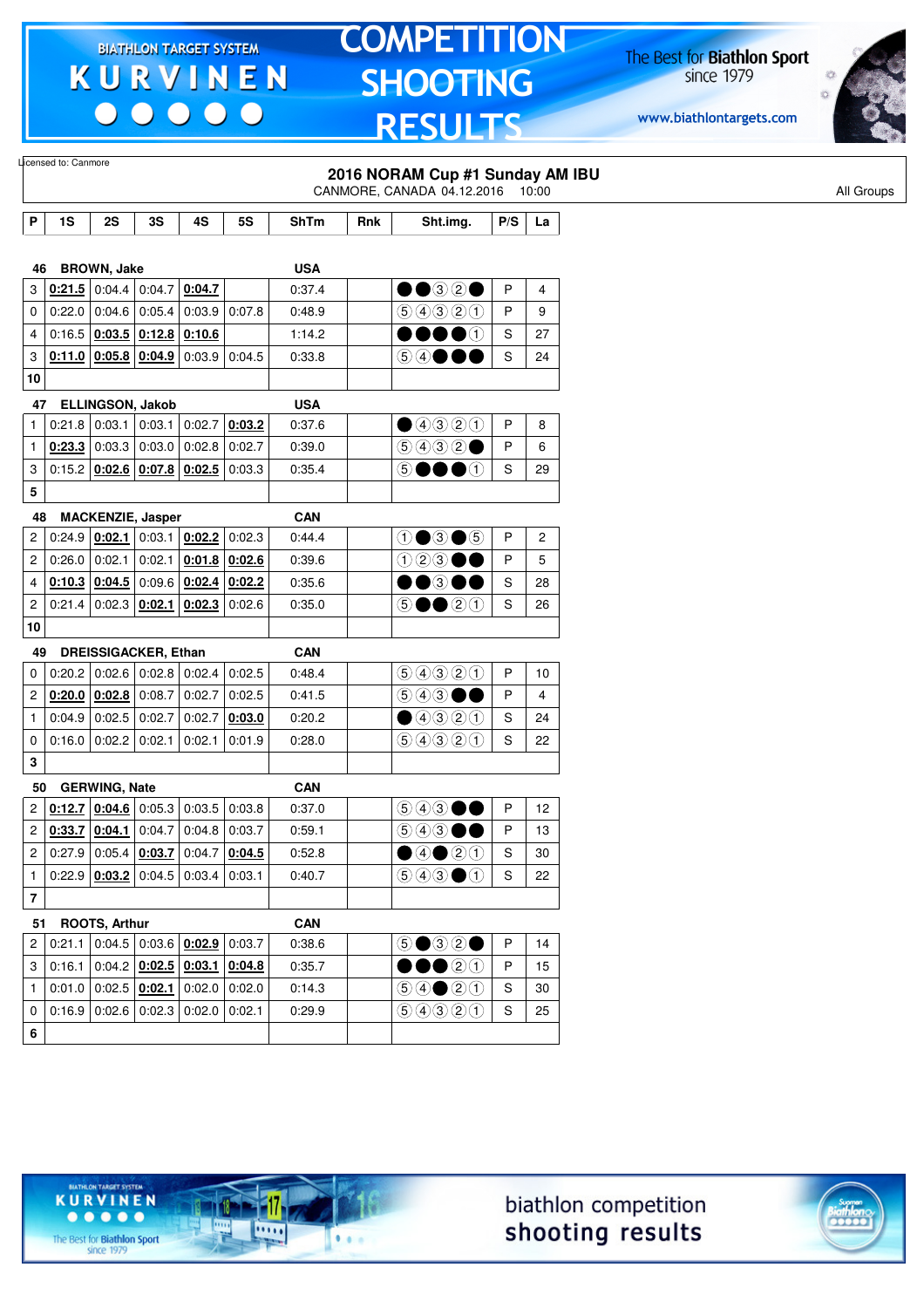$\begin{array}{c|c|c|c|c} \hline \bullet & \bullet & \bullet & \bullet & \bullet \end{array}$ 

# **TOMPETITION** SHOOTING **RESULTS**

The Best for **Biathlon Sport**<br>since 1979

www.biathlontargets.com



|                         | Licensed to: Canmore |                       |                                        |                                                     |                 |             |     | 2016 NORAM Cup #1 Sunday AM IBU<br>CANMORE, CANADA 04.12.2016 10:00 |               |              |
|-------------------------|----------------------|-----------------------|----------------------------------------|-----------------------------------------------------|-----------------|-------------|-----|---------------------------------------------------------------------|---------------|--------------|
| P                       | 1S                   | 2S                    | 3S                                     | 4S                                                  | <b>5S</b>       | <b>ShTm</b> | Rnk | Sht.img.                                                            | P/S           | La           |
|                         |                      |                       |                                        |                                                     |                 |             |     |                                                                     |               |              |
| 52                      |                      | NAKADA, Tadhg         |                                        |                                                     |                 | <b>USA</b>  |     |                                                                     |               |              |
| $\overline{c}$          |                      |                       | $0:18.2$ 0:02.8 0:05.7                 | 0:02.5                                              | 0:02.1          | 0:35.2      |     | $02 \bullet 4 \bullet$                                              | P             | 15           |
| $\mathbf{2}$            | 0:22.1               | 0:02.2                | 0.02.0                                 | 0:01.8                                              | 0:01.8          | 0:34.2      |     | $023 \bullet \bullet$                                               | P             | 14           |
| $\overline{c}$          |                      |                       | $0:11.7$ 0:08.8 0:02.5                 | 0:02.1                                              | 0:01.5          | 0:30.8      |     | $\bigcirc$ 43 $\bigcirc$ 1                                          | $\mathbb S$   | 27           |
| $\overline{\mathbf{c}}$ |                      |                       | 0.12.7   0.02.2   0.01.8               |                                                     | $0:01.6$ 0:01.5 | 0:23.4      |     | 603●●                                                               | ${\mathbb S}$ | 23           |
| 8                       |                      |                       |                                        |                                                     |                 |             |     |                                                                     |               |              |
| 53                      |                      | PREMOZE, Simon        |                                        |                                                     |                 | <b>USA</b>  |     |                                                                     |               |              |
| $\overline{2}$          | 0:22.5               |                       | $0.04.8$ 0:04.3                        | 0:03.8                                              | 0:05.3          | 0:48.0      |     | $0 \bullet 3 \bullet 5$                                             | $\sf P$       | 17           |
| 0                       | 0:24.0               | 0:03.1                | 0:03.3                                 | 0:02.7                                              | 0:02.7          | 0:40.5      |     | 02345                                                               | P             | 17           |
| 1                       | 0:20.7               | 0:03.7                | 0:05.1                                 | 0:03.1                                              | 0:12.3          | 0:49.6      |     | $0$ $0$ $0$ $0$ $0$                                                 | ${\mathbb S}$ | 29           |
| 3                       | 0:16.1               | 0:02.7                | 0:02.9                                 | 0:03.4                                              | 0:03.9          | 0:34.4      |     | $\bullet$ 2300                                                      | $\mathbf S$   | 24           |
| 6                       |                      |                       |                                        |                                                     |                 |             |     |                                                                     |               |              |
| 54                      |                      | <b>THOMPSON, Beau</b> |                                        |                                                     |                 | <b>CAN</b>  |     |                                                                     |               |              |
| $\mathbf{1}$            | 0:15.8               |                       | $0.04.2$ 0.09.2 0.04.8                 |                                                     | 0:04.0          | 0:44.6      |     | $\bigcirc$ $\bigcirc$ $\bigcirc$ $\bigcirc$ $\bigcirc$              | P             | 18           |
| $\mathbf{1}$            |                      | $0:24.3$ 0:04.3       | 0:03.2                                 | 0:03.5                                              | 0:04.6          | 0:46.6      |     | ①③③③                                                                | P             | 16           |
| $\mathbf{2}$            |                      | $0:21.3$ 0:03.7       | 0:02.6                                 | 0:02.3                                              | 0:02.7          | 0:39.3      |     | $\circledcirc$ $\bullet$ $\circledcirc$                             | ${\mathbb S}$ | 28           |
| $\boldsymbol{2}$        |                      |                       | $0:17.8$ 0:03.3 0:02.7                 |                                                     | $0:02.8$ 0:03.0 | 0:33.8      |     | $\bigcirc$ 4 $\bigcirc$ 2 $\bigcirc$                                | ${\mathbb S}$ | 26           |
| 6                       |                      |                       |                                        |                                                     |                 |             |     |                                                                     |               |              |
| 55                      |                      | <b>NOVAK, Grant</b>   |                                        |                                                     |                 | <b>CAN</b>  |     |                                                                     |               |              |
| $\overline{\mathbf{c}}$ |                      |                       | $0:11.0$ $0:03.9$ $0:05.2$             | 0:04.4                                              | 0.04.4          | 0:45.8      |     | $\circledcirc \circ \bullet \bullet \circlearrowleft$               | P             | 11           |
| $\mathbf 2$             |                      |                       |                                        |                                                     |                 |             |     |                                                                     |               |              |
| 56                      |                      |                       | <b>ECCLESTON, Sasha</b>                |                                                     |                 | <b>CAN</b>  |     |                                                                     |               |              |
| 4                       | 0:20.1               |                       | $0.04.2$ 0:04.8 0:03.0                 |                                                     | 0:03.5          | 0:44.7      |     | $\bullet$ $\bullet$ $\circ$<br>DØ                                   | P             | $\mathbf{1}$ |
| $\overline{\mathbf{c}}$ | 0:27.4               |                       | $0:03.8$ 0:02.8 0:02.9                 |                                                     | 0:03.1          | 0:54.8      |     | $\bullet$ 320                                                       | P             | $\mathbf{1}$ |
| $\mathbf{2}^{\prime}$   |                      |                       | $0:17.3$   0:02.3   0:02.3   0:02.4    |                                                     | 0:02.3          | 0:30.8      |     | $\circledcirc \bullet \bullet \circledcirc \circledcirc$            | ${\mathbb S}$ | 23           |
| 3                       |                      | $0:19.6$ 0:03.7       |                                        | $0:02.3$ 0:02.2                                     | 0:02.4          | 0:34.9      |     | 5●3●●                                                               | S             | 24           |
| 11                      |                      |                       |                                        |                                                     |                 |             |     |                                                                     |               |              |
|                         | 57                   | DOHERTY, Sean         |                                        |                                                     |                 | <b>USA</b>  |     |                                                                     |               |              |
| 0                       |                      | 0:18.6 0:06.1         | 0:02.4                                 | 0:02.3                                              | 0:02.2          | 0:36.6      |     | 9990                                                                | $\sf P$       | 13           |
| $\mathbf{1}$            |                      | $0:17.0$ 0:03.1       |                                        | $\vert$ 0:02.4 $\vert$ 0:02.7 $\vert$ <u>0:02.4</u> |                 | 0:32.8      |     | ④④③③                                                                | P             | 8            |
| $\overline{2}$          |                      |                       | $0:11.3$ 0:02.8 0:02.2 0:02.1          |                                                     | 0:01.8          | 0:27.9      |     | $\bigcirc$ 432 $\bigcirc$                                           | ${\mathbb S}$ | 29           |
| $\mathbf{1}$            |                      |                       | $0:15.6$ 0:02.6 0:02.4 0:02.1          |                                                     | 0:01.8          | 0:30.8      |     | 9992                                                                | $\mathbf S$   | 25           |
| 4                       |                      |                       |                                        |                                                     |                 |             |     |                                                                     |               |              |
|                         |                      |                       |                                        |                                                     |                 |             |     |                                                                     |               |              |
| 58                      |                      | <b>MADIGAN, Lexie</b> |                                        |                                                     |                 | <b>USA</b>  |     |                                                                     |               |              |
| 3                       |                      |                       | 0.22.2   0.05.0   0.05.3   0.06.0      |                                                     | 0:04.8          | 0:50.6      |     | 50300                                                               | $\sf P$       | 6            |
| $\mathbf{2}$            | 0:21.1               |                       | 0.04.8   0.05.2                        | 0:05.4                                              | 0:05.1          | 0:50.9      |     | ④④③③                                                                | P             | 14           |
| $\overline{2}$          |                      |                       | $0.19.3$ 0:05.0 $0.04.3$ 0:05.5 0:02.7 |                                                     |                 | 0:42.8      |     | $\bigcirc \bigcirc \bigcirc \bullet \bigcirc \bullet$               | ${\mathbb S}$ | 24           |
| $\mathbf{2}$            |                      |                       | $0:20.8$ 0:04.2 0:02.8 0:09.6 0:04.0   |                                                     |                 | 0:47.2      |     | $\bigcirc$ $\bigcirc$ 20                                            | ${\mathbb S}$ | 22           |
| 9                       |                      |                       |                                        |                                                     |                 |             |     |                                                                     |               |              |





The Best for **Biathlon Sport**<br>since 1979

TARGET SYSTEM

17

.....

 $1.1.1$ 

**KURVINEN**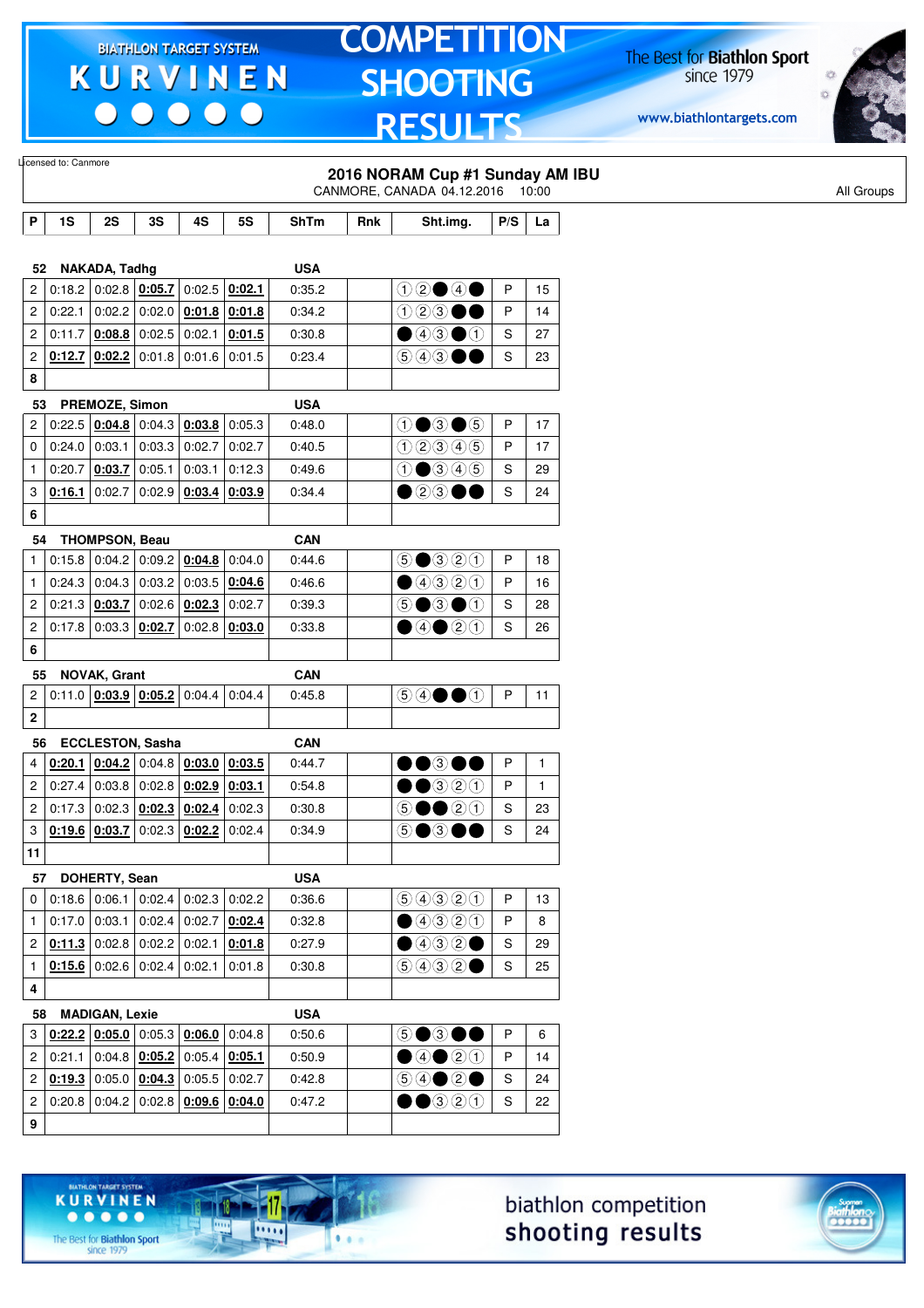$\begin{array}{c|c} \bullet & \bullet & \bullet & \bullet \end{array}$ 

### **TOMPETITION SHOOTING RESULTS**

The Best for **Biathlon Sport**<br>since 1979

www.biathlontargets.com



|              | Licensed to: Canmore                             |                                 |                 |                                                                                              |                 |             |     |                                                                                        |               |    |            |
|--------------|--------------------------------------------------|---------------------------------|-----------------|----------------------------------------------------------------------------------------------|-----------------|-------------|-----|----------------------------------------------------------------------------------------|---------------|----|------------|
|              |                                                  |                                 |                 |                                                                                              |                 |             |     | 2016 NORAM Cup #1 Sunday AM IBU                                                        |               |    |            |
|              |                                                  |                                 |                 |                                                                                              |                 |             |     | CANMORE, CANADA 04.12.2016 10:00                                                       |               |    | All Groups |
| Ρ            | 1S                                               | 2S                              | 3S              | 4S                                                                                           | <b>5S</b>       | <b>ShTm</b> | Rnk | Sht.img.                                                                               | P/S           | La |            |
|              |                                                  |                                 |                 |                                                                                              |                 |             |     |                                                                                        |               |    |            |
| 59           |                                                  | <b>GOWLING, Gillian</b>         |                 |                                                                                              |                 | <b>CAN</b>  |     |                                                                                        |               |    |            |
| 2            |                                                  | $0.35.3$ 0:04.4 0:04.5          |                 | $0:04.5$ 0:04.4                                                                              |                 | 0.59.0      |     | $\bigcirc$ 4020                                                                        | P             | 3  |            |
| 3            |                                                  | $0.29.0$ 0:04.9                 | 0:05.7          |                                                                                              | $0:10.6$ 0:04.3 | 0:58.4      |     | $\bigcirc$ 40 20                                                                       | P             | 8  |            |
| 2            | 0:26.1                                           | 0:02.4                          | 0:04.1          | $0:02.6$ 0:02.9                                                                              |                 | 0:43.6      |     | $\bullet\bullet$ 320                                                                   | S             | 26 |            |
| 2            |                                                  | $0:23.5$ 0:14.3 0:05.2          |                 | 0:04.6                                                                                       | 0:03.7          | 0:55.2      |     | $\bigcirc \bigcirc \bigcirc \bigcirc \bigcirc \bullet$                                 | S             | 23 |            |
| 9            |                                                  |                                 |                 |                                                                                              |                 |             |     |                                                                                        |               |    |            |
| 60           |                                                  | <b>GARNER, Rylie</b>            |                 |                                                                                              |                 | <b>USA</b>  |     |                                                                                        |               |    |            |
| 2            |                                                  | $0.01.0$ 0.05.8                 |                 | $0.04.8$ 0:05.0                                                                              | 0:05.0          | 0:33.6      |     | $\textcircled{\scriptsize{9}}\textcircled{\scriptsize{9}}\textcircled{\scriptsize{9}}$ | $\mathsf{P}$  | 12 |            |
| 5            |                                                  |                                 |                 | $0:20.6$ $0:05.0$ $0:07.8$ $0:06.3$                                                          | 0:08.9          | 0:53.5      |     |                                                                                        | P             | 13 |            |
| $\mathbf{1}$ |                                                  | 0.19.2   0.03.2   0.04.2        |                 | 0:03.6                                                                                       | 0:03.6          | 0:39.4      |     | $\bigcirc$ 4300                                                                        | S             | 26 |            |
| 2            |                                                  | $0:17.7$ 0:04.5                 | 0:03.8          | 0:03.6                                                                                       | 0:04.6          | 0:40.2      |     | $\circledcirc$ $\bullet$                                                               | S             | 15 |            |
| 10           |                                                  |                                 |                 |                                                                                              |                 |             |     |                                                                                        |               |    |            |
| 61           |                                                  | WOODS, Ariana                   |                 |                                                                                              |                 | <b>USA</b>  |     |                                                                                        |               |    |            |
| 1            |                                                  | $0.19.4$   0.06.9 0.04.9 0.08.1 |                 |                                                                                              | 0:06.9          | 0:51.8      |     | $0$ 0 3 4 5                                                                            | P             | 4  |            |
| 3            |                                                  | $0:24.2$ 0:07.1                 | 0:05.8          | 0:06.3                                                                                       | 0:05.8          | 0:56.0      |     | $\bullet$ 2300                                                                         | P             | 6  |            |
| 3            |                                                  | 0:18.7 0:06.3                   | 0:06.0          | 0:06.5                                                                                       | 0:05.1          | 0:47.5      |     | 12●●●                                                                                  | S             | 20 |            |
| 3            |                                                  |                                 |                 | $0.19.4$ $0.09.6$ 0.07.9 0.05.6                                                              | 0:06.2          | 0:54.7      |     | $\bullet\bullet$ 3 $\bullet$ 5                                                         | S             | 24 |            |
| 10           |                                                  |                                 |                 |                                                                                              |                 |             |     |                                                                                        |               |    |            |
| 62           |                                                  | <b>ROUSSEAU, Shilo</b>          |                 |                                                                                              |                 | <b>CAN</b>  |     |                                                                                        |               |    |            |
| 3            | 0:22.0                                           |                                 | 0.05.5   0.05.4 | 0:05.7                                                                                       | 0:04.0          | 0:51.1      |     | $\bullet\bullet\textcircled{2}\textcircled{1}$                                         | P             | 8  |            |
| 1            | 0:30.1                                           |                                 | $0:05.5$ 0:06.0 | 0:03.7                                                                                       | 0:04.4          | 0:57.8      |     | $\bigcirc \bigcirc \bigcirc \bigcirc \bigcirc \bigcirc$                                | P             | 16 |            |
| 1            |                                                  | $0:22.5$ 0:04.7                 | 0:05.5          | 0:03.9                                                                                       | 0:03.8          | 0:47.3      |     | $\n  2900\n$                                                                           | S             | 22 |            |
| 2            |                                                  | 0:20.2   0:04.5                 |                 | $0:05.0$ 0:04.2                                                                              | 0:03.5          | 0.43.8      |     | $0 \bullet 3 \bullet 5$                                                                | S             | 17 |            |
| 7            |                                                  |                                 |                 |                                                                                              |                 |             |     |                                                                                        |               |    |            |
|              | 63 SELLERS, Anna                                 |                                 |                 |                                                                                              |                 | <b>CAN</b>  |     |                                                                                        |               |    |            |
| $\mathbf{1}$ |                                                  |                                 |                 | $0.26.2$ 0.05.7 0.03.0 0.02.7 0.02.6                                                         |                 | 0:45.5      |     | (5)(4)(3)(2)                                                                           | P             | 5  |            |
| 4            |                                                  |                                 |                 | 0.30.6   0.02.9   0.02.8   0.02.7                                                            | 0:05.5          | 0:51.2      |     | $\bullet\bullet\bullet\circ$                                                           | P             | 5  |            |
| $\mathbf{2}$ |                                                  |                                 |                 | $\vert$ 0:17.6 $\vert$ 0:03.3 $\vert$ <u>0:03.0 <math>\vert</math> 0:03.0</u> $\vert$ 0:03.1 |                 | 0:35.8      |     | $\circledcirc \bullet \bullet \circledcirc \circledcirc$                               | $\mathbb S$   | 23 |            |
| 4            |                                                  |                                 |                 | $\vert 0.19.0 \vert 0.03.9 \vert 0.05.8 \vert 0.03.7 \vert 0.03.3$                           |                 | 0:42.3      |     | $\bullet\bullet$ 300                                                                   | ${\mathbb S}$ | 18 |            |
| 11           |                                                  |                                 |                 |                                                                                              |                 |             |     |                                                                                        |               |    |            |
| 64           |                                                  | <b>DEUCHAR, Ashley</b>          |                 |                                                                                              |                 | <b>CAN</b>  |     |                                                                                        |               |    |            |
| 0            |                                                  |                                 |                 | $0.20.8$ 0.03.6 0.03.7 0.03.5 0.03.3                                                         |                 | 0:41.3      |     | 99900                                                                                  | P             | 21 |            |
|              | $5   0:30.8   0:04.9   0:10.7   0:03.0   0:06.1$ |                                 |                 |                                                                                              |                 | 1:01.6      |     | $\bullet\bullet\bullet\bullet\bullet$                                                  | P             | 9  |            |
|              | 2   0:16.9   0:02.5   0:04.2                     |                                 |                 | 0:03.0                                                                                       | 0:02.2          | 0:34.7      |     | $\circledcirc$ $\bullet$ $\bullet$                                                     | S             | 25 |            |
| 3            |                                                  |                                 |                 | $\vert 0.17.6 \vert 0.03.4 \vert 0.04.2 \vert 0.02.2 \vert 0.03.0$                           |                 | 0:37.2      |     | $\bullet$ 4300                                                                         | S             | 28 |            |
| 10           |                                                  |                                 |                 |                                                                                              |                 |             |     |                                                                                        |               |    |            |
|              |                                                  |                                 |                 |                                                                                              |                 |             |     |                                                                                        |               |    |            |

biathlon competition shooting results



The Best for **Biathlon Sport**<br>since 1979

TARGET SYSTEM

17

.....

 $1.1.1$ 

**KURVINEN**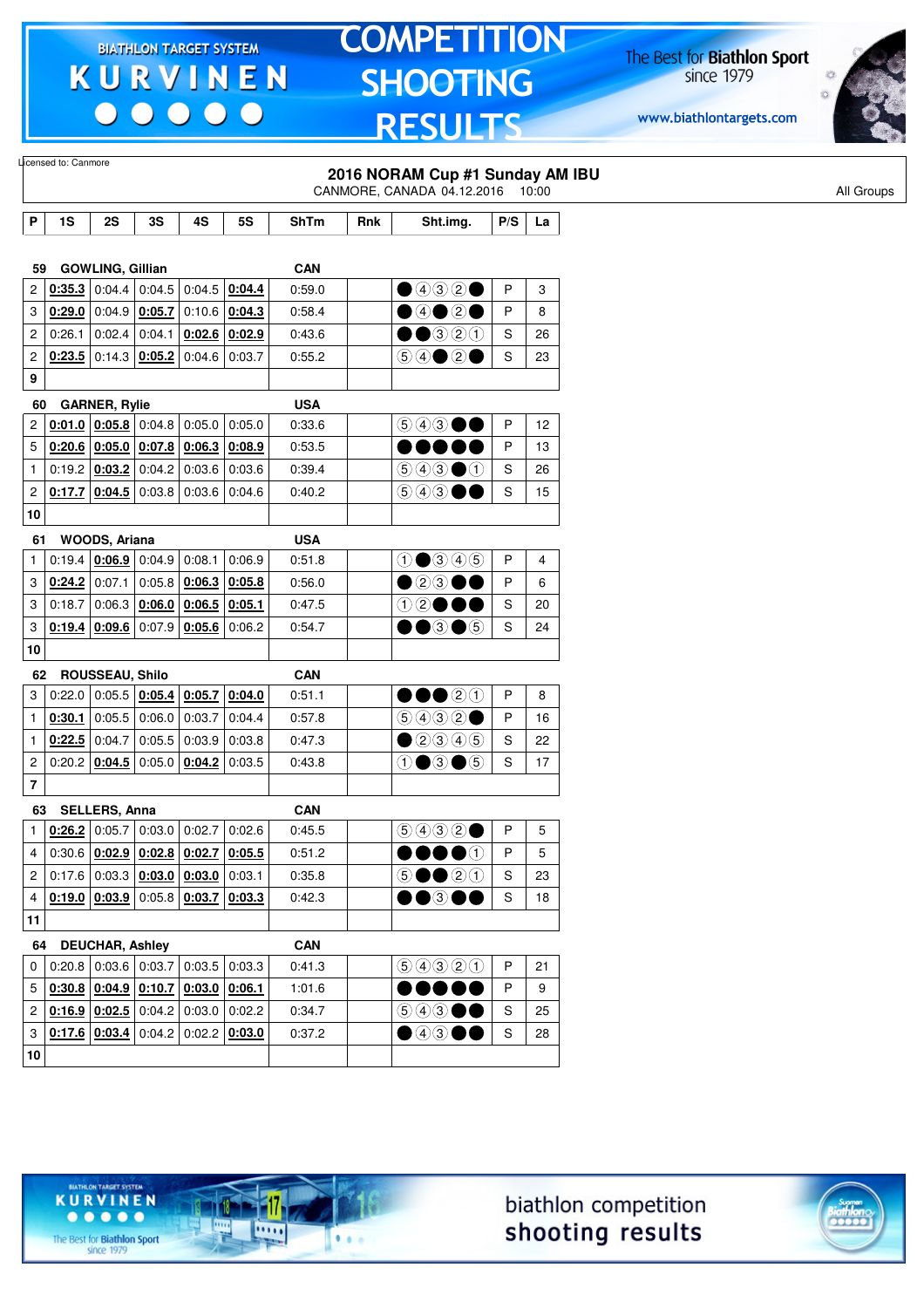$\begin{array}{c|c|c|c|c} \hline \bullet & \bullet & \bullet & \bullet & \bullet \end{array}$ 

# **TOMPETITION SHOOTING RESULTS**

The Best for **Biathlon Sport**<br>since 1979

www.biathlontargets.com



|                         | Licensed to: Canmore                             |                      |                                     |                                              |           |             |     | 2016 NORAM Cup #1 Sunday AM IBU<br>CANMORE, CANADA 04.12.2016 10:00 |     |    | All Groups |
|-------------------------|--------------------------------------------------|----------------------|-------------------------------------|----------------------------------------------|-----------|-------------|-----|---------------------------------------------------------------------|-----|----|------------|
| P                       | 1S                                               | 2S                   | 3S                                  | 4S                                           | <b>5S</b> | <b>ShTm</b> | Rnk | Sht.img.                                                            | P/S | La |            |
|                         |                                                  |                      |                                     |                                              |           |             |     |                                                                     |     |    |            |
| 65                      |                                                  |                      | <b>HAWKINS, Gabrielle</b>           |                                              |           | <b>CAN</b>  |     |                                                                     |     |    |            |
| 3                       | 0:25.9                                           |                      |                                     | 0:05.4 0:04.6 0:06.0 0:04.8                  |           | 0:59.0      |     | 00020                                                               | P   | 12 |            |
| 4                       |                                                  |                      |                                     | 0.24.0   0.04.8   0.04.0   0.04.6            | 0:04.1    | 0:51.8      |     | $\odot$                                                             | P   | 28 |            |
| 4                       |                                                  |                      |                                     | $0.23.3$ 0.04.9 0.04.2 0.06.0 0.03.8         |           | 0:48.8      |     | ●●●④●                                                               | S   | 29 |            |
| 11                      |                                                  |                      |                                     |                                              |           |             |     |                                                                     |     |    |            |
| 66                      |                                                  |                      | <b>PERUSSE, Frederique</b>          |                                              |           | <b>CAN</b>  |     |                                                                     |     |    |            |
| 0                       |                                                  |                      |                                     | $0.19.5$ 0.04.5 0.04.9 0.05.1                | 0:04.9    | 0:46.1      |     | 99900                                                               | P   | 9  |            |
| 1                       |                                                  |                      |                                     | $0.21.6$ 0.04.8 0.04.9 0.04.6                | 0:05.5    | 0:46.0      |     | $\bigcirc$ $\bigcirc$ $\bigcirc$ $\bigcirc$ $\bigcirc$              | P   | 4  |            |
| 2                       | 0:17.7                                           | 0:03.7               | 0:05.1                              | 0:04.1                                       | 0:03.7    | 0:39.4      |     | $\bullet$ $\bullet$ 3 2 0                                           | S   | 15 |            |
| 3                       | $0.17.9$ 0.04.0                                  |                      |                                     | $0:05.2$ 0:05.0 0:04.5                       |           | 0:41.4      |     | $\bullet$ 43<br>$\rightarrow$                                       | S   | 18 |            |
| 6                       |                                                  |                      |                                     |                                              |           |             |     |                                                                     |     |    |            |
| 67                      |                                                  | KAWANO, Kaede        |                                     |                                              |           | <b>CAN</b>  |     |                                                                     |     |    |            |
| 5                       |                                                  |                      |                                     | 0.15.7   0.05.7   0.04.3   0.06.7            | 0:03.8    | 0:47.0      |     | DO 80                                                               | P   | 15 |            |
| 3                       | $0.32.6$ 0:07.7                                  |                      |                                     | $0:05.5$ 0:04.0 0:04.6                       |           | 1:08.9      |     | $\bullet$ 2300                                                      | P   | 3  |            |
| $\mathbf{1}$            | 0:19.0                                           | 0:07.9               | 0:03.8                              | 0:04.4                                       | 0:03.4    | 0.44.6      |     | $\bigcirc$ 4320                                                     | S   | 17 |            |
| $\mathbf{1}$            |                                                  |                      |                                     | $0.26.8$ 0.05.4 0.04.5 0.03.0 0.03.5         |           | 0:47.9      |     | (50000)                                                             | S   | 21 |            |
| 10                      |                                                  |                      |                                     |                                              |           |             |     |                                                                     |     |    |            |
| 68                      |                                                  | <b>JUCE, Eveline</b> |                                     |                                              |           | <b>CAN</b>  |     |                                                                     |     |    |            |
| 0                       | $0:19.3$ 0:05.0 0:06.1                           |                      |                                     | $0:05.5$ 0:04.7                              |           | 0:46.7      |     | 02345                                                               | P   | 23 |            |
| $\mathbf{1}$            | $0:18.5$ 0:06.8                                  |                      | 0:08.8                              | 0:04.7                                       | 0:04.6    | 0:49.9      |     | 0234                                                                | P   | 15 |            |
| 0                       |                                                  |                      |                                     | $0.22.4$   0.05.4   0.04.5   0.05.4          | 0:05.1    | 0:47.8      |     | 02905                                                               | S   | 25 |            |
| 3                       |                                                  |                      | $0.23.8$   0.21.4   0.04.9   0.13.5 |                                              |           | 1:11.9      |     | $\bullet$<br>$\odot$<br>DO                                          | S   | 16 |            |
| 4                       |                                                  |                      |                                     |                                              |           |             |     |                                                                     |     |    |            |
| 69                      |                                                  | GAGNÉ, Vanessa       |                                     |                                              |           | <b>CAN</b>  |     |                                                                     |     |    |            |
| 1                       |                                                  |                      | $0.23.3$ 0.05.4 0.06.0              | 0:04.4                                       | 0:04.2    | 0:51.7      |     | 9992                                                                | P   | 22 |            |
| $\mathbf{1}$            | 0:30.3                                           | 0:05.1               |                                     | $0:04.2$ 0:03.8                              | 0:03.8    | 0:55.0      |     | (5)(4)(3)(2)                                                        | P   | 20 |            |
|                         | 3   0:21.3   0:05.4   0:05.2   0:09.7   0:03.7   |                      |                                     |                                              |           | 0:51.1      |     | 50000                                                               | S   | 21 |            |
|                         | $2   0:24.8   0:05.1   0:07.5   0:07.5   0:08.9$ |                      |                                     |                                              |           | 1:01.8      |     | $\bigcirc$ 4320                                                     | S   | 25 |            |
| $\overline{\mathbf{r}}$ |                                                  |                      |                                     |                                              |           |             |     |                                                                     |     |    |            |
|                         | 70 BURKE, Calista                                |                      |                                     |                                              |           | <b>CAN</b>  |     |                                                                     |     |    |            |
| $\mathbf{1}$            |                                                  |                      |                                     | $0:38.3   0:07.6   0:05.6   0:07.5   0:07.7$ |           | 2:24.0      |     | $02 \bullet 45$                                                     | P   | 19 |            |
|                         | $2   0:36.5   0:07.9   0:06.6   0:07.0   0:05.5$ |                      |                                     |                                              |           | 1:12.4      |     | $\bigcirc$ 20 46                                                    | P   | 19 |            |
| 4                       |                                                  |                      |                                     | $0.27.1$ 0.07.8 $0.08.1$ 0.09.3 0.06.2       |           | 1:05.3      |     | 00000                                                               | S   | 22 |            |
| 3                       | $0.31.7$ 0.06.9 0.07.1                           |                      |                                     | $0.06.4$ 0.06.0                              |           | 1:04.7      |     | $\bullet$ 2300                                                      | S   | 26 |            |
| $10\,$                  |                                                  |                      |                                     |                                              |           |             |     |                                                                     |     |    |            |



-17

 $\overline{\cdots}$ 

 $1.1.1$ 

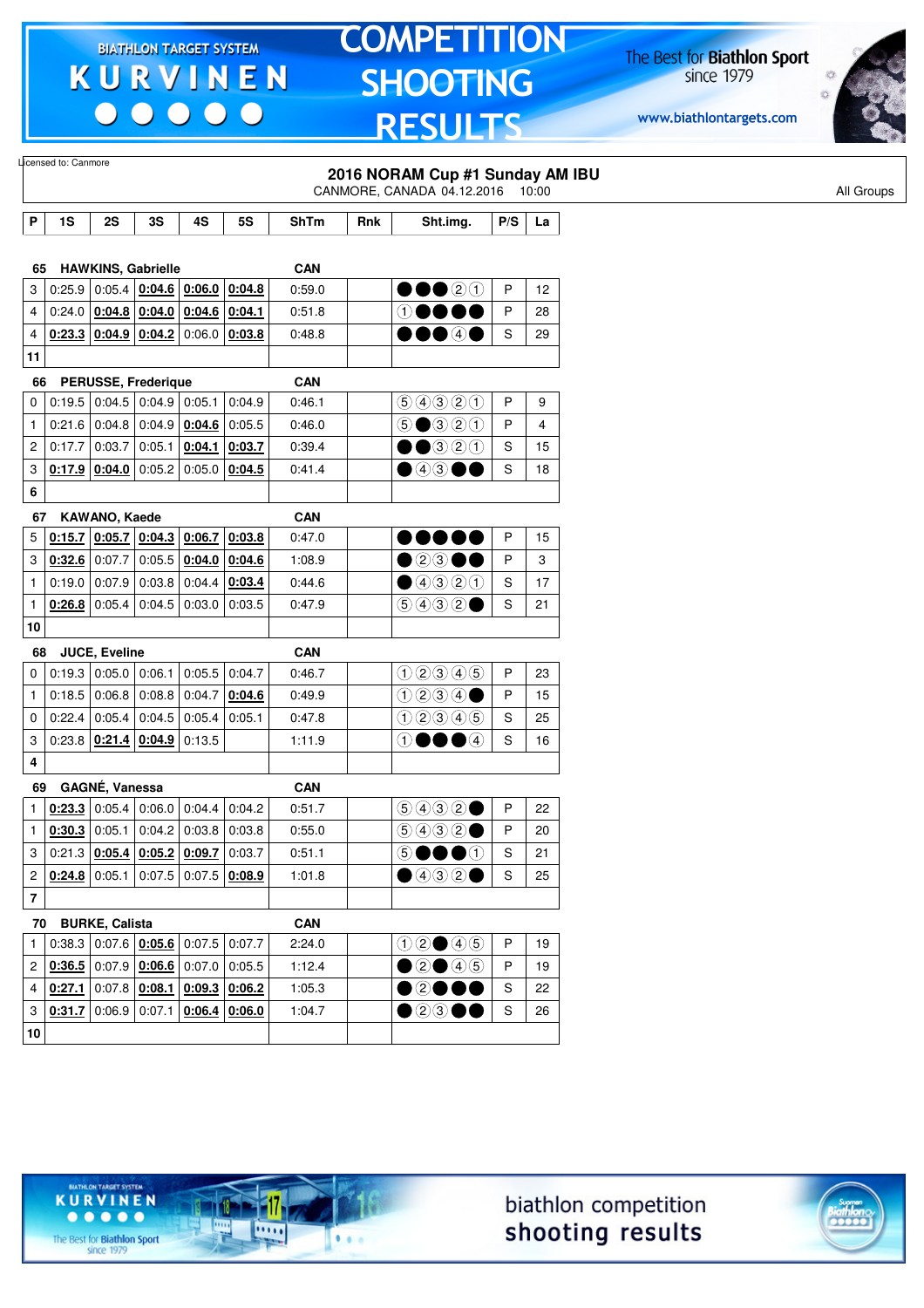$\begin{array}{c|c|c|c|c} \hline \bullet & \bullet & \bullet & \bullet & \bullet \end{array}$ 

# **TOMPETITION SHOOTING RESULTS**

The Best for **Biathlon Sport**<br>since 1979

www.biathlontargets.com



|                | Licensed to: Canmore            |                        |                                   |                                                                    |           |            |     | 2016 NORAM Cup #1 Sunday AM IBU<br>CANMORE, CANADA 04.12.2016 10:00                                                                                                                                                                           |     |                |
|----------------|---------------------------------|------------------------|-----------------------------------|--------------------------------------------------------------------|-----------|------------|-----|-----------------------------------------------------------------------------------------------------------------------------------------------------------------------------------------------------------------------------------------------|-----|----------------|
| P              | 1S                              | 2S                     | 3S                                | 4S                                                                 | <b>5S</b> | ShTm       | Rnk | Sht.img.                                                                                                                                                                                                                                      | P/S | La             |
|                |                                 |                        |                                   |                                                                    |           |            |     |                                                                                                                                                                                                                                               |     |                |
| 71             |                                 |                        | MIREJOVSKY, Anne                  |                                                                    |           | <b>CAN</b> |     |                                                                                                                                                                                                                                               |     |                |
| 0              |                                 |                        | $0:30.9$ 0:05.0 0:04.7            | 0:06.8                                                             | 0:06.2    | 1:01.2     |     | 90000                                                                                                                                                                                                                                         | P   | 10             |
| 2              | 0:48.7                          |                        | $0:12.5$ 0:06.2                   | 0:10.1                                                             | 0:07.2    | 1:34.4     |     | $\circledcirc \bullet \bullet \bullet$                                                                                                                                                                                                        | P   | 3              |
| 3              | 0:39.1                          |                        | $0.06.9$ 0.06.0 0.07.1            |                                                                    | 0:04.5    | 1:11.9     |     | 00 20<br>$\circledS$                                                                                                                                                                                                                          | S   | 17             |
| 3              | 0:37.7                          | 0:07.2                 |                                   | $0:06.4$ 0:05.8                                                    | 0:08.6    | 1:12.7     |     | ••32•                                                                                                                                                                                                                                         | S   | 20             |
| 8              |                                 |                        |                                   |                                                                    |           |            |     |                                                                                                                                                                                                                                               |     |                |
| 72             |                                 | KOVACHIK, Amelia       |                                   |                                                                    |           | <b>CAN</b> |     |                                                                                                                                                                                                                                               |     |                |
| 3              | 0:11.3                          |                        | $0.06.3$ 0.05.1                   | 0:03.8                                                             | 0:04.3    | 0:37.0     |     | 50000                                                                                                                                                                                                                                         | P   | 16             |
| $\mathbf{1}$   |                                 |                        | $0:21.0$ 0:05.1 0:05.0            | 0:04.9                                                             | 0:05.2    | 0:50.7     |     | $\bigcirc$ 4320                                                                                                                                                                                                                               | P   | $\overline{c}$ |
| 2              | 0:19.6                          | 0:06.5                 | 0:08.6                            | 0:04.7                                                             | 0:04.9    | 0:50.5     |     | 900                                                                                                                                                                                                                                           | S   | 30             |
| 3              |                                 | $0:23.5$ 0:05.4        |                                   | $0:05.6$ 0:05.0                                                    | 0:06.8    | 0:53.1     |     | 00020                                                                                                                                                                                                                                         | S   | 27             |
| 9              |                                 |                        |                                   |                                                                    |           |            |     |                                                                                                                                                                                                                                               |     |                |
| 73             |                                 | <b>BLACK, Larissa</b>  |                                   |                                                                    |           | <b>CAN</b> |     |                                                                                                                                                                                                                                               |     |                |
| 3              |                                 |                        | $0.31.6$ $0.05.4$ $0.05.3$ 0.06.7 |                                                                    | 0:08.3    | 1:06.4     |     | $\circledS$<br>DOOO                                                                                                                                                                                                                           | Ρ   | 18             |
| 0              | 0:09.7                          | 0:04.4                 | 0:03.1                            | 0:02.9                                                             | 0:02.9    | 0:33.9     |     | 99900                                                                                                                                                                                                                                         | P   | 15             |
| 4              |                                 |                        |                                   | $0.22.8$ 0.03.2 0.08.4 0.02.9                                      | 0:02.9    | 0:49.0     |     | $\circledS$<br>and the second second second second second second second second second second second second second second second second second second second second second second second second second second second second second second seco | S   | 29             |
| 3              | 0:29.1                          | 0:02.7                 | 0:03.1                            | 0:07.5                                                             | 0:30.1    | 1:17.7     |     | 00020                                                                                                                                                                                                                                         | S   | 23             |
| 10             |                                 |                        |                                   |                                                                    |           |            |     |                                                                                                                                                                                                                                               |     |                |
| 74             |                                 |                        | <b>TURNER, Mackenzie</b>          |                                                                    |           | <b>CAN</b> |     |                                                                                                                                                                                                                                               |     |                |
| 2              | 0:19.6                          | 0:05.1                 | 0:06.1                            | 0:06.4                                                             | 0:05.3    | 0:47.6     |     | $\bigcirc$ 4300                                                                                                                                                                                                                               | P   | 17             |
| 0              |                                 |                        | 0.32.6   0.05.9   0.05.4          | 0:04.8                                                             | 0:05.1    | 0:58.9     |     | 9990                                                                                                                                                                                                                                          | P   | 17             |
| 4              | 0:20.1                          |                        | $0.07.2$ 0.07.9                   | 0:11.7                                                             | 0:06.9    | 0:59.2     |     | DO④O                                                                                                                                                                                                                                          | S   | 19             |
| 2              |                                 | $0:16.6$ 0:06.4        | 0:07.5                            | 0:15.8                                                             | 0:07.3    | 0:57.9     |     | $\bullet$ 3 4 5                                                                                                                                                                                                                               | S   | 26             |
| 8              |                                 |                        |                                   |                                                                    |           |            |     |                                                                                                                                                                                                                                               |     |                |
| 75             |                                 | <b>TILLEY, Tatiana</b> |                                   |                                                                    |           | <b>CAN</b> |     |                                                                                                                                                                                                                                               |     |                |
| 1              |                                 |                        |                                   | $0.24.6$ 0.05.8 0.03.8 0.03.7                                      | 0:04.2    | 0:50.2     |     | 9992                                                                                                                                                                                                                                          | P   | 20             |
| 0              |                                 |                        |                                   | $\vert 0.17.4 \vert 0.04.1 \vert 0.03.9 \vert 0.04.5 \vert 0.05.1$ |           | 0:41.8     |     | 9990                                                                                                                                                                                                                                          | Ρ   | 18             |
| $\mathbf{1}$   |                                 |                        |                                   | $0.22.0$ 0.03.9 0.03.3 0.03.7                                      | 0:03.3    | 0:44.6     |     | ④④③①                                                                                                                                                                                                                                          | S   | 18             |
|                | 2 0:19.4 $0.03.9 0.04.0 0.05.7$ |                        |                                   |                                                                    | 0:05.6    | 0:46.5     |     | $\circledcirc \bullet \bullet \bullet$                                                                                                                                                                                                        | S   | 15             |
| 4              |                                 |                        |                                   |                                                                    |           |            |     |                                                                                                                                                                                                                                               |     |                |
|                | 76 KLOTZ, Annika                |                        |                                   |                                                                    |           | <b>CAN</b> |     |                                                                                                                                                                                                                                               |     |                |
| 4              |                                 |                        |                                   | 0.15.0   0.04.5   0.06.1   0.06.0                                  | 0:04.3    | 0:43.9     |     | 60000                                                                                                                                                                                                                                         | P   | 14             |
| 3              |                                 |                        |                                   | $0.33.4$ 0:05.3 $0.05.0$ 0:06.0                                    | 0:05.3    | 1:07.1     |     | 5●●2●                                                                                                                                                                                                                                         | P   | $\mathbf{1}$   |
|                |                                 |                        |                                   | 2   0.18.4   0.04.6   0.04.5   0.03.9                              | 0:04.5    | 0:41.5     |     | $\circledcirc \bullet \circledcirc \circ \bullet$                                                                                                                                                                                             | S   | 15             |
| $\overline{c}$ |                                 |                        |                                   | $0.18.6   0.04.3   0.05.6   0.06.1   0.05.2$                       |           | 0:45.4     |     | $\odot \bullet \bullet$ 20                                                                                                                                                                                                                    | S   | 15             |
| 11             |                                 |                        |                                   |                                                                    |           |            |     |                                                                                                                                                                                                                                               |     |                |
|                |                                 |                        |                                   |                                                                    |           |            |     |                                                                                                                                                                                                                                               |     |                |





 $• • • • •$ The Best for **Biathlon Sport**<br>since 1979

TARGET SYSTEM

17

11111

 $1.1.1$ 

**KURVINEN**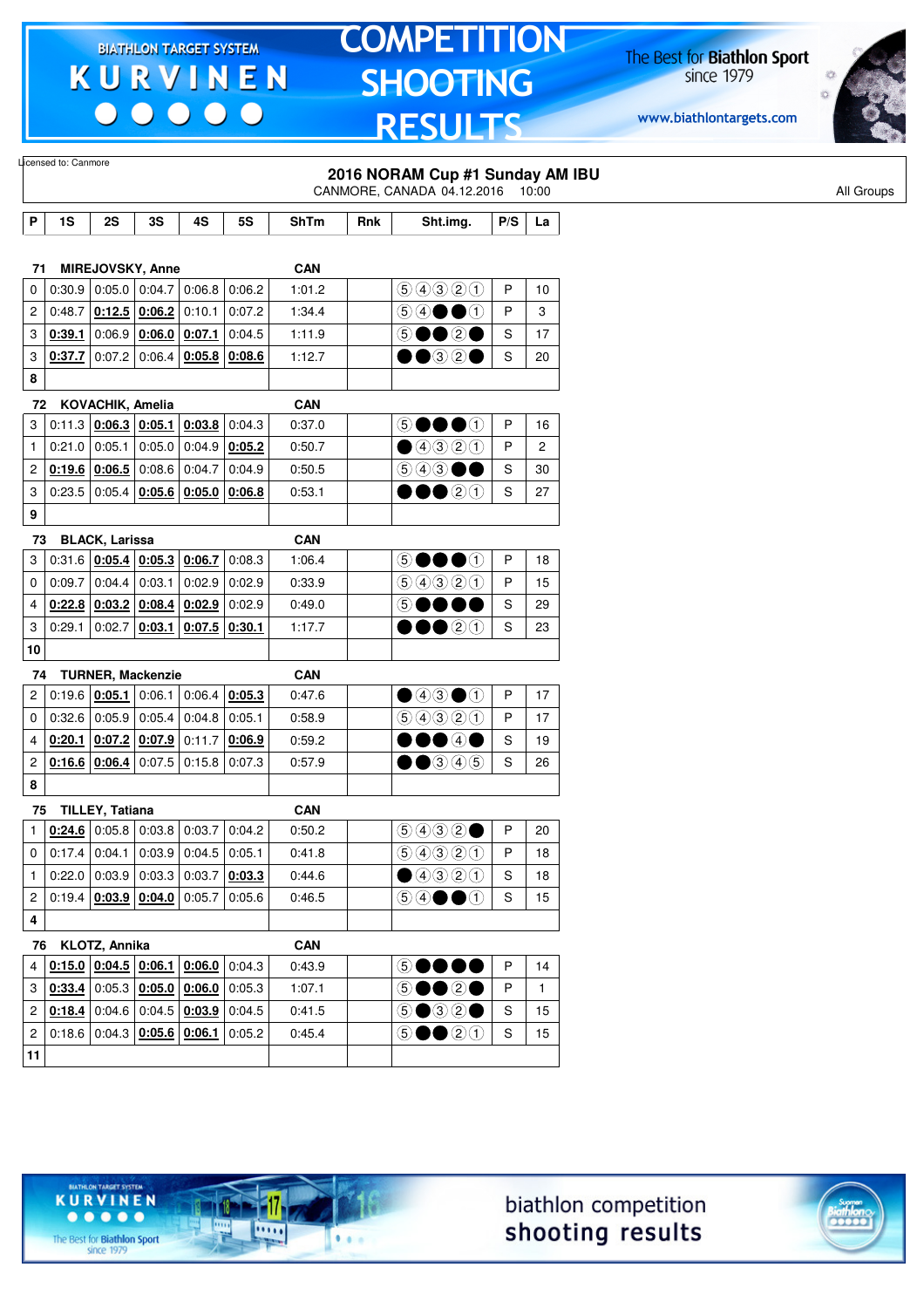$\begin{array}{c|c|c|c|c} \hline \bullet & \bullet & \bullet & \bullet & \bullet \end{array}$ 

### **TOMPETITION** SHOOTING **RESULTS**

The Best for **Biathlon Sport**<br>since 1979

www.biathlontargets.com



|                           | Llicensed to: Canmore |                               |        |                                          |                                      |             |     | 2016 NORAM Cup #1 Sunday AM IBU                                           |     |                |            |
|---------------------------|-----------------------|-------------------------------|--------|------------------------------------------|--------------------------------------|-------------|-----|---------------------------------------------------------------------------|-----|----------------|------------|
|                           |                       |                               |        |                                          |                                      |             |     | CANMORE, CANADA 04.12.2016 10:00                                          |     |                | All Groups |
| P                         | 1S                    | 2S                            | 3S     | 4S                                       | 5S                                   | <b>ShTm</b> | Rnk | Sht.img.                                                                  | P/S | La             |            |
|                           |                       |                               |        |                                          |                                      |             |     |                                                                           |     |                |            |
| 77                        |                       | <b>SHERRINGTON, Jenna</b>     |        |                                          |                                      | <b>CAN</b>  |     |                                                                           |     |                |            |
| 2                         | 0:19.0                |                               |        | $0.03.9$ 0.05.0 0.04.3                   | 0:04.1                               | 0:45.4      |     | $\circledcirc \bullet \bullet \circledcirc \circledcirc$                  | P   | $\overline{7}$ |            |
| 3                         |                       | $0:14.8$ 0:05.1               |        | $0:04.6$ 0:03.9                          | 0:05.2                               | 0:46.9      |     | $\bigcirc$ $\bigcirc$                                                     | P   | 11             |            |
| 2                         |                       | $0:21.4$ 0:05.3               | 0:03.7 | 0.04.0                                   | 0:03.4                               | 0.46.6      |     | $\circledcirc$ $\bullet$ $\bullet$                                        | S   | 27             |            |
| $\ensuremath{\mathsf{3}}$ |                       |                               |        |                                          |                                      | 0:08.6      |     | $\bullet$ ooo                                                             | S   | 25             |            |
| 10                        |                       |                               |        |                                          |                                      |             |     |                                                                           |     |                |            |
| 79                        |                       | SAUVÉ, Élise                  |        |                                          |                                      | <b>CAN</b>  |     |                                                                           |     |                |            |
| $\mathbf{1}$              | 0:17.3                |                               |        | $0.04.3$ 0.03.8 0.04.0                   | 0:03.9                               | 0:40.5      |     | $\bigcirc \bigcirc \bigcirc \bigcirc \bigcirc \bigcirc \bigcirc \bigcirc$ | P   | 13             |            |
| $\mathbf{1}$              | 0:18.5                |                               |        | $0.04.6$ 0.03.6 0.03.7                   | 0:03.9                               | 0:39.9      |     | $\bigcirc \bigcirc \bigcirc \bigcirc \bigcirc \bigcirc \bullet$           | P   | $\overline{7}$ |            |
| 0                         | 0:18.0                | 0:04.1                        | 0:04.2 | 0:03.6                                   | 0:03.6                               | 0:37.9      |     | 90300                                                                     | S   | 16             |            |
| 3                         | 0:15.1                |                               |        | $0.05.0$ $0.04.2$ $0.04.6$ $0.04.0$      |                                      | 0:38.4      |     | $\bullet$ 4020                                                            | S   | 16             |            |
| 5                         |                       |                               |        |                                          |                                      |             |     |                                                                           |     |                |            |
| 81                        |                       | PEIFFER, Benita               |        |                                          |                                      | <b>CAN</b>  |     |                                                                           |     |                |            |
| 4                         |                       |                               |        | $0.24.2$ 0:12.5 $0.06.0$ 0:08.0          | 0:06.6                               | 1:09.2      |     | •0•••                                                                     | P   | $\mathbf{1}$   |            |
| $\overline{c}$            | 0:32.2                | 0:10.5                        | 0:06.1 | 0:05.4                                   | 0:07.3                               | 1:10.0      |     | $023\textcolor{white}{\bullet}6$                                          | P   | 10             |            |
| 3                         | 0:26.7                | 0:06.0                        |        | $0:06.0$ 0:05.3                          | 0:06.4                               | 0:57.5      |     | ••••                                                                      | S   | 21             |            |
| $\mathbf{1}$              | 0:20.3                | 0:06.7                        |        | $0:08.0$ 0:06.2                          | 0:05.1                               | 0:51.2      |     | $\bigcirc$ $\bigcirc$ $\bigcirc$ $\bigcirc$ $\bigcirc$                    | S   | 21             |            |
| 10                        |                       |                               |        |                                          |                                      |             |     |                                                                           |     |                |            |
| 82                        |                       | DITTRICH, Katya               |        |                                          |                                      | <b>CAN</b>  |     |                                                                           |     |                |            |
| 2                         | 0:58.4                |                               |        | $0.16.3$ 0.11.9 0.12.7                   |                                      | 2:11.2      |     | $\textcircled{\scriptsize{3}\,2} \textcircled{\scriptsize{4}\,0}$         | P   | 24             |            |
| 3                         | 0:29.0                | 0:04.7                        |        | $0.04.0$ 0.03.8                          | 0:03.4                               | 0:53.4      |     | DOQO<br>$\circledS$                                                       | P   | 5              |            |
| 3                         |                       | $0:20.6$ 0:07.4 0:05.3 0:03.1 |        |                                          | 0:03.7                               | 0:47.5      |     | $\circledcirc$ $\bullet$                                                  | S   | 19             |            |
| 5                         | 0:47.1                |                               |        | $0.06.8$ 0.23.2 0.26.6                   |                                      | 1:51.1      |     |                                                                           | S   | 18             |            |
| 13                        |                       |                               |        |                                          |                                      |             |     |                                                                           |     |                |            |
| 83                        |                       | <b>PARADIS, Pascale</b>       |        |                                          |                                      | <b>CAN</b>  |     |                                                                           |     |                |            |
| 0                         |                       |                               |        |                                          | $0.25.9$ 0.05.6 0.04.6 0.04.0 0.03.1 | 0:54.6      |     | 60000                                                                     | P   | $\mathbf 2$    |            |
| $\mathbf{1}$              |                       |                               |        | $0.27.4$ $0.04.9$ 0.07.1 0.03.3 0.03.3   |                                      | 1:06.3      |     | $\bigcirc$ 4 $\bigcirc$ $\bigcirc$ $\bigcirc$                             | P   | $\mathbf{1}$   |            |
| 3                         |                       |                               |        | $0.03.4$ $0.04.7$ 0.04.4 0.03.5 0.03.6   |                                      | 0:28.6      |     | $\bullet$ 4300                                                            | S   | 21             |            |
| 2                         |                       |                               |        | $0.21.5$ $0.05.9$ $0.04.6$ 0.04.4 0.03.9 |                                      | 0:48.0      |     | $\circledcirc \bullet \bullet \bullet$                                    | S   | 23             |            |
| 6                         |                       |                               |        |                                          |                                      |             |     |                                                                           |     |                |            |
|                           |                       | 84 PHANEUF, Maddie            |        |                                          |                                      | <b>USA</b>  |     |                                                                           |     |                |            |
| 0                         |                       |                               |        | $0.20.6$ 0.03.2 0.02.6 0.02.4 0.02.9     |                                      | 0:41.2      |     | 02345                                                                     | P   | 5              |            |
| $\mathbf{1}$              |                       |                               |        | $0:20.1$ 0:02.7 $0:02.0$ 0:02.9 0:02.8   |                                      | 0:40.0      |     | $02 \bullet 45$                                                           | P   | $\mathbf{1}$   |            |
| 3                         |                       |                               |        | $0.09.4$ $0.02.7$ $0.02.7$ 0.02.9 0.02.0 |                                      | 0:28.6      |     | $\mathbf{0} \bullet \mathbf{0} \bullet \mathbf{0}$                        | S   | 15             |            |
| $\mathbf{1}$              |                       |                               |        | $0.14.8$ 0.02.4 $0.02.3$ 0.01.9 0.01.9   |                                      | 0:35.6      |     | 02005                                                                     | S   | 15             |            |
| ${\bf 5}$                 |                       |                               |        |                                          |                                      |             |     |                                                                           |     |                |            |





The Best for **Biathlon Sport**<br>since 1979

TARGET SYSTEM

17

.....

 $1.1.1$ 

**KURVINEN** 

 $\begin{array}{ccccccccccccccccc} \bullet & \bullet & \bullet & \bullet & \bullet & \bullet & \bullet \end{array}$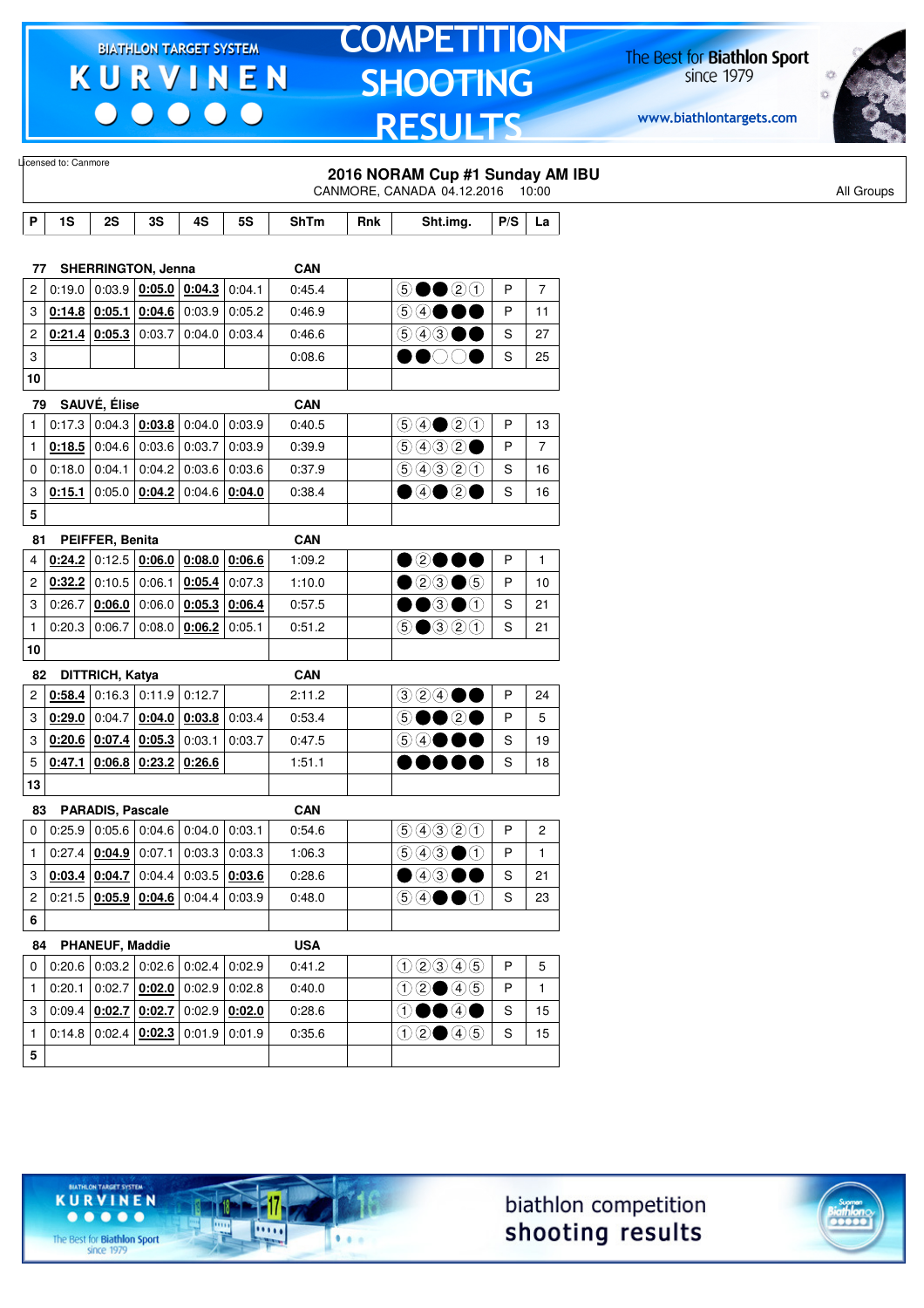$\begin{array}{c|c|c|c|c} \hline \bullet & \bullet & \bullet & \bullet & \bullet \end{array}$ 

# **TOMPETITION SHOOTING RESULTS**

The Best for **Biathlon Sport**<br>since 1979

www.biathlontargets.com



|              | Licensed to: Canmore                                               |                          |                                                             |        |           |            |     |                                                                                        |     |                |
|--------------|--------------------------------------------------------------------|--------------------------|-------------------------------------------------------------|--------|-----------|------------|-----|----------------------------------------------------------------------------------------|-----|----------------|
|              |                                                                    |                          |                                                             |        |           |            |     | 2016 NORAM Cup #1 Sunday AM IBU<br>CANMORE, CANADA 04.12.2016 10:00                    |     |                |
|              |                                                                    |                          |                                                             |        |           |            |     |                                                                                        |     |                |
| P            | 1S                                                                 | 2S                       | 3S                                                          | 4S     | <b>5S</b> | ShTm       | Rnk | Sht.img.                                                                               | P/S | La             |
|              |                                                                    |                          |                                                             |        |           |            |     |                                                                                        |     |                |
| 85           |                                                                    |                          | <b>DREISSIGACKER, Emily</b>                                 |        |           | <b>CAN</b> |     |                                                                                        |     |                |
| 2            | 0:33.0                                                             |                          | $\vert$ 0:04.0 $\vert$ 0:03.6 $\vert$ 0:03.8 $\vert$ 0:04.0 |        |           | 1:12.8     |     | $02 \bullet 6$                                                                         | P   | 6              |
| 3            | $0:22.3$ 0:04.4                                                    |                          | 0:04.1                                                      | 0:03.6 | 0:04.3    | 0:43.2     |     | ●23●●                                                                                  | P   | 4              |
| 2            |                                                                    | $0:17.0$ 0:04.0          | 0:04.1                                                      | 0:03.6 | 0:03.4    | 0:36.2     |     | $\circledcirc$ 4300                                                                    | S   | 16             |
| 4            |                                                                    |                          | $0.17.0$ $0.05.1$ $0.03.4$ $0.04.0$                         |        | 0:03.5    | 0:38.3     |     | DOOO                                                                                   | S   | 27             |
| 11           |                                                                    |                          |                                                             |        |           |            |     |                                                                                        |     |                |
| 86           |                                                                    | <b>GROSSMAN, Hallie</b>  |                                                             |        |           | <b>CAN</b> |     |                                                                                        |     |                |
| 3            | 0:30.4                                                             |                          | $0.05.1$ 0:04.8 $0.05.6$ 0:08.5                             |        |           | 1:03.0     |     | $\bullet\bullet$ 3 $\bullet$ 5                                                         | P   | 4              |
| 4            | $0.27.4$ 0.04.7 0.04.6 0.04.5                                      |                          |                                                             |        | 0:04.6    | 0:59.1     |     | $\circledcirc\bullet\bullet$                                                           | P   | 3              |
| 4            |                                                                    |                          | $0.25.0$ 0.03.2 0.04.3                                      | 0:03.9 | 0:03.6    | 0:45.2     |     | 00040                                                                                  | S   | 15             |
| 4            |                                                                    |                          | $0:20.4$ 0:04.0 0:03.6                                      | 0:03.4 |           | 0:43.0     |     | 00040                                                                                  | S   | 28             |
| 15           |                                                                    |                          |                                                             |        |           |            |     |                                                                                        |     |                |
| 87           |                                                                    |                          | PATERSON, Jessica                                           |        |           | <b>CAN</b> |     |                                                                                        |     |                |
| $\mathbf{1}$ |                                                                    |                          | $0:20.3$ 0:03.3 $0:02.8$ 0:03.6 0:03.0                      |        |           | 0:38.3     |     | $\bigcirc \bigcirc \bigcirc \bigcirc \bigcirc \bigcirc \bigcirc$                       | Ρ   | $\overline{7}$ |
| $\mathbf{1}$ |                                                                    | $0:24.6$ 0:03.5          | 0:03.1                                                      | 0:02.9 | 0:03.3    | 0:42.1     |     | $\bigcirc$ $\bigcirc$ $\bigcirc$ $\bigcirc$ $\bigcirc$                                 | P   | 4              |
| 0            | 0:19.4                                                             | 0:03.1                   | 0:02.1                                                      | 0:11.4 | 0:02.9    | 0:45.2     |     | 9990                                                                                   | S   | 18             |
| 1            |                                                                    | 0:18.3 0:03.0            | 0.04.0                                                      | 0:02.5 | 0:02.5    | 0:36.0     |     | 9992                                                                                   | S   | 26             |
| 3            |                                                                    |                          |                                                             |        |           |            |     |                                                                                        |     |                |
| 88           |                                                                    | <b>BURKE, Daniella</b>   |                                                             |        |           | <b>CAN</b> |     |                                                                                        |     |                |
| $\mathbf{1}$ |                                                                    |                          | 0:22.5   0:08.1   0:02.2                                    | 0:03.3 | 0:02.9    | 0:41.9     |     | $\bigcirc$ 5420                                                                        | P   | $\overline{c}$ |
| $\mathbf{1}$ | 0:27.0                                                             |                          | 0:03.6 0:11.6                                               | 0:04.7 | 0:03.8    | 1:13.4     |     | ①③③②                                                                                   | P   | $\overline{c}$ |
| 3            | 0:23.2                                                             |                          | $0.03.8$ 0.03.4                                             | 0:05.4 | 0:12.3    | 0:54.0     |     | $\bullet$ 4 $\bullet$ 0                                                                | S   | 26             |
| 3            | 0.23.7   0.04.9                                                    |                          | 0:03.0                                                      | 0:03.1 | 0:03.2    | 0:49.3     |     | 5●3●●                                                                                  | S   | 15             |
| 8            |                                                                    |                          |                                                             |        |           |            |     |                                                                                        |     |                |
| 89           |                                                                    | <b>CAMPBELL, Caitlin</b> |                                                             |        |           | <b>CAN</b> |     |                                                                                        |     |                |
| $\mathbf{1}$ |                                                                    |                          | $0:22.6$ 0:02.3 0:02.2 0:02.1 0:02.1                        |        |           | 0:41.1     |     | ④④③③①                                                                                  | P   | $\mathbf{1}$   |
| $\mathbf{1}$ | $0.20.3   0.02.3   0.02.3   0.02.8   0.02.5$                       |                          |                                                             |        |           | 0:36.6     |     | $\bigcirc \bigcirc \bigcirc \bigcirc \bigcirc \bigcirc \bigcirc$                       | P   | 6              |
| $\mathbf{1}$ | $0.14.0$ $0.03.1$ $0.03.7$ $0.02.2$ $0.02.4$                       |                          |                                                             |        |           | 0:29.9     |     | $\textcircled{\scriptsize{9}}\textcircled{\scriptsize{9}}\textcircled{\scriptsize{1}}$ | S   | 20             |
| 0            | $0.17.0$ 0.06.2 0.02.2 0.02.2 0.02.0                               |                          |                                                             |        |           | 0:40.7     |     | 9990                                                                                   | S   | 20             |
| 3            |                                                                    |                          |                                                             |        |           |            |     |                                                                                        |     |                |
|              |                                                                    |                          |                                                             |        |           |            |     |                                                                                        |     |                |
| 90           | $\vert 0.18.5 \vert 0.03.9 \vert 0.05.0 \vert 0.05.2 \vert 0.06.2$ | ELLINGSON, Siena         |                                                             |        |           | <b>USA</b> |     | (1000005)                                                                              | P   |                |
| 0            |                                                                    |                          |                                                             |        |           | 0:48.7     |     |                                                                                        |     | $\mathbf{2}$   |
| 0            | $0.34.2$ 0.05.2 0.05.8 0.06.2 0.05.0                               |                          |                                                             |        |           | 1:01.4     |     | 02345                                                                                  | P   | 4              |
| $\mathbf{1}$ |                                                                    |                          | $0.37.9$ $0.20.1$ 0.20.8 0.58.9                             |        | 0:11.0    | 2:33.0     |     | $0 \bigcirc 3 \bigcirc 5$                                                              | S   | 19             |
| 2            |                                                                    |                          |                                                             |        |           | 0:06.2     |     | 00000                                                                                  | S   | 21             |
| 3            |                                                                    |                          |                                                             |        |           |            |     |                                                                                        |     |                |





The Best for **Biathlon Sport**<br>since 1979

TARGET SYSTEM

17

.....

 $1.1.1$ 

**KURVINEN** 

 $\begin{array}{ccccccccccccccccc} \bullet & \bullet & \bullet & \bullet & \bullet & \bullet & \bullet \end{array}$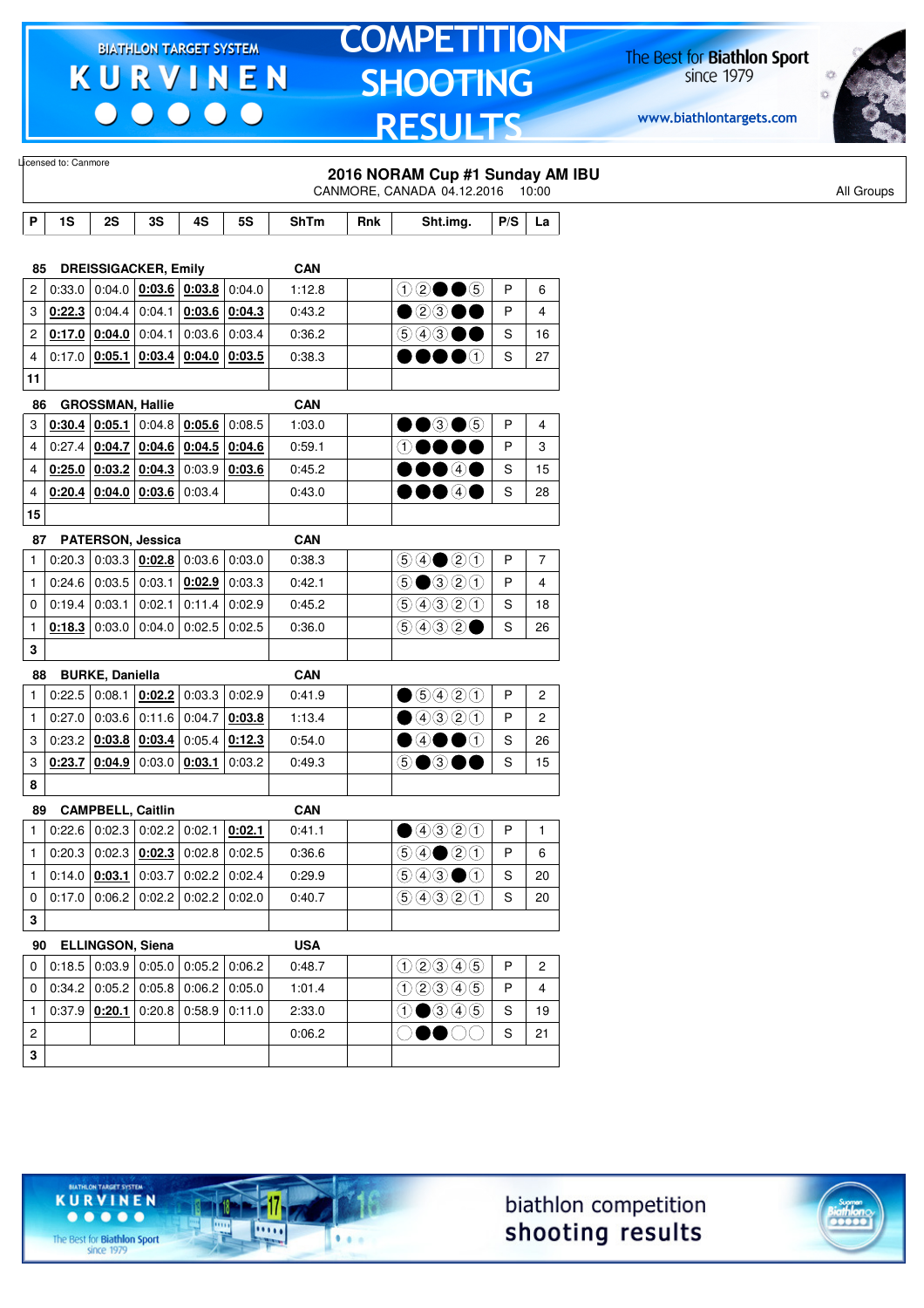$\begin{array}{c|c|c|c|c} \hline \bullet & \bullet & \bullet & \bullet & \bullet \end{array}$ 

# **TOMPETITION SHOOTING RESULTS**

The Best for **Biathlon Sport**<br>since 1979

www.biathlontargets.com



|                         | Licensed to: Canmore |                        |                                                             |                 |                 |             |     | 2016 NORAM Cup #1 Sunday AM IBU<br>CANMORE, CANADA 04.12.2016 10:00       |     |                       |
|-------------------------|----------------------|------------------------|-------------------------------------------------------------|-----------------|-----------------|-------------|-----|---------------------------------------------------------------------------|-----|-----------------------|
| P                       | 1S                   | 2S                     | 3S                                                          | 4S              | 5S              | <b>ShTm</b> | Rnk | Sht.img.                                                                  | P/S | La                    |
|                         |                      |                        |                                                             |                 |                 |             |     |                                                                           |     |                       |
| 91                      |                      |                        | <b>RUNNALLS, Ashley</b>                                     |                 |                 | <b>CAN</b>  |     |                                                                           |     |                       |
| $\mathbf{1}$            |                      |                        | $0.18.8$ $0.11.0$ $0.04.3$ $0.04.0$                         |                 | 0:03.4          | 0:48.1      |     | $\circledcirc$ $\bullet$ $\circledcirc$                                   | P   | 3                     |
| 4                       | 0:37.7               |                        | $0:03.3$ 0:06.0 0:06.1                                      |                 | 0:20.5          | 1:25.2      |     | $\bullet$<br>o a<br>$\mathbf{X}$                                          | P   | $\mathbf{2}$          |
| $\mathbf{1}$            | 0:20.1               |                        | $0.05.2$ 0.07.3 0.05.9                                      |                 | 0:05.2          | 0:50.8      |     | $\bullet$ 3 4 5<br>$\odot$                                                | S   | 17                    |
| $\overline{\mathbf{c}}$ | 0:24.1               |                        | $0.07.4$   0.06.8   0.06.1   0.14.7                         |                 |                 | 1:04.1      |     | ①②③                                                                       | S   | 25                    |
| 8                       |                      |                        |                                                             |                 |                 |             |     |                                                                           |     |                       |
| 92                      |                      | <b>CONNON, Liam</b>    |                                                             |                 |                 | <b>CAN</b>  |     |                                                                           |     |                       |
| $\mathbf{1}$            | 0:22.0               |                        | $0:04.1$ 0:03.3 0:03.1                                      |                 | 0:03.0          | 0:45.0      |     | $\bigcirc \bigcirc \bigcirc \bigcirc \bigcirc \bigcirc \bigcirc \bigcirc$ | P   | 6                     |
| 2                       | 0:24.2               |                        | 0.07.3   0.03.8   0.03.3                                    |                 | 0:03.7          | 0:50.1      |     | 5●32●                                                                     | P   | 24                    |
| $\overline{\mathbf{c}}$ | 0.29.4               |                        | $0:05.0$ $0:04.3$ $0:04.9$                                  |                 | 0:04.8          | 0:55.1      |     | 0020<br>$\circledS$                                                       | S   | 6                     |
| 5                       |                      |                        | $0.29.0$ 0.06.0 0.06.7 0.05.9 0.05.2                        |                 |                 | 1:01.6      |     | $\mathbf{D}$<br>DOC                                                       | S   | 16                    |
| 10                      |                      |                        |                                                             |                 |                 |             |     |                                                                           |     |                       |
| 93                      |                      | <b>VIIKERI, Mathew</b> |                                                             |                 |                 | <b>CAN</b>  |     |                                                                           |     |                       |
| 0                       | 0:27.4               | $0:06.1$ 0:06.1        |                                                             |                 | $0:05.8$ 0:05.9 | 0:57.9      |     | 99900                                                                     | P   | 8                     |
| $\mathbf{1}$            | 0:23.1               | $0:05.0$ 0:04.1        |                                                             | 0:04.1          | 0:03.2          | 0:46.4      |     | $\bigcirc \bigcirc \bigcirc \bigcirc \bigcirc \bigcirc$                   | P   | 18                    |
| 0                       | 0:25.0               |                        | $0.04.9$ 0.04.8 0.05.2                                      |                 | 0:06.0          | 0:53.2      |     | 9990                                                                      | S   | 8                     |
| 4                       | 0:01.4               |                        | $\vert$ 0:09.5 $\vert$ 0:05.5 $\vert$ 0:04.3 $\vert$ 0:03.8 |                 |                 | 0:33.5      |     | $\bullet\bullet$ 300                                                      | S   | 22                    |
| 5                       |                      |                        |                                                             |                 |                 |             |     |                                                                           |     |                       |
| 94                      |                      | SOHEILI, Arman         |                                                             |                 |                 | <b>CAN</b>  |     |                                                                           |     |                       |
| 5                       | 0:30.4               |                        | $\vert$ 0:08.0 $\vert$ 0:07.9 $\vert$ 0:05.1 $\vert$ 0:05.4 |                 |                 | 1:17.0      |     |                                                                           | P   | $\mathbf{2}^{\prime}$ |
| 3                       | 0:31.7               |                        | $0.05.6$ 0.05.6 0.07.7                                      |                 | 0:04.1          | 1:02.0      |     | 00000                                                                     | P   | 16                    |
| 3                       | 0:29.1               | 0:06.7                 | 0:06.6                                                      | $0.04.6$ 0:04.1 |                 | 0:59.8      |     | $\bullet$ 4300                                                            | S   | 6                     |
| 4                       | 0:26.7               |                        | $0.08.3$ 0.08.2 0.05.9                                      |                 | 0:04.8          | 1:01.4      |     | $\circledS$ (<br>$\mathbf{X}$                                             | S   | 18                    |
| 15                      |                      |                        |                                                             |                 |                 |             |     |                                                                           |     |                       |
| 95                      |                      |                        | THOROGOOD, Tynan                                            |                 |                 | <b>CAN</b>  |     |                                                                           |     |                       |
| $\mathbf{2}$            |                      |                        | $0.22.3   0.03.1   0.02.8   0.02.9   0.05.0$                |                 |                 | 0:50.9      |     | <b>⑤●●</b> ②①                                                             | P   | $\mathbf{1}$          |
| 2                       |                      |                        | $0:15.3   0:03.6   0:03.2   0:03.1   0:04.9$                |                 |                 | 0:38.7      |     | $\circledcirc$ $\bullet$ $\circledcirc$ $\circlearrowleft$                | P   | 16                    |
| $\overline{2}$          |                      |                        | $0.19.9 \mid 0.03.7 \mid 0.03.4 \mid 0.03.7 \mid 0.03.6$    |                 |                 | 0:45.4      |     | ④④③③                                                                      | S   | $\mathbf{1}$          |
| $\overline{2}$          |                      |                        | $0.08.1$ 0:03.3 0:02.9 0:03.0 0:02.9                        |                 |                 | 0:26.9      |     | $\bigcirc$ $\bigcirc$ $\bigcirc$ $\bigcirc$                               | S   | 15                    |
| 8                       |                      |                        |                                                             |                 |                 |             |     |                                                                           |     |                       |
|                         |                      |                        |                                                             |                 |                 |             |     |                                                                           |     |                       |
| 96                      |                      | <b>WAKEMAN, Hans</b>   |                                                             |                 |                 | <b>USA</b>  |     |                                                                           |     |                       |
| 4                       |                      |                        | $\left  \frac{0.32.3}{0.10.4} \right $ 0:07.7 0:05.3 0:05.1 |                 |                 | 1:17.0      |     | $\bullet$ 2000                                                            | P   | 9                     |
| 5                       |                      |                        | $0.22.8$ 0.05.7 0.09.2 0.04.5                               |                 |                 | 0:52.7      |     | $\bullet\bullet\bullet\bullet\bullet$                                     | P   | 21                    |
| 4                       |                      |                        | $0.22.6$ $0.13.0$ $0.04.9$ $0.05.3$ 0.07.8                  |                 |                 | 3:32.4      |     | $\bullet\bullet\bullet$ $\circ$                                           | S   | 10                    |
| 5                       |                      |                        | $0:22.3$ 0:05.8 0:06.2 0:03.0                               |                 |                 | 0:45.2      |     |                                                                           | S   | 29                    |
| 18                      |                      |                        |                                                             |                 |                 |             |     |                                                                           |     |                       |





The Best for **Biathlon Sport**<br>since 1979

TARGET SYSTEM

17

11111

 $1.1.1$ 

**KURVINEN**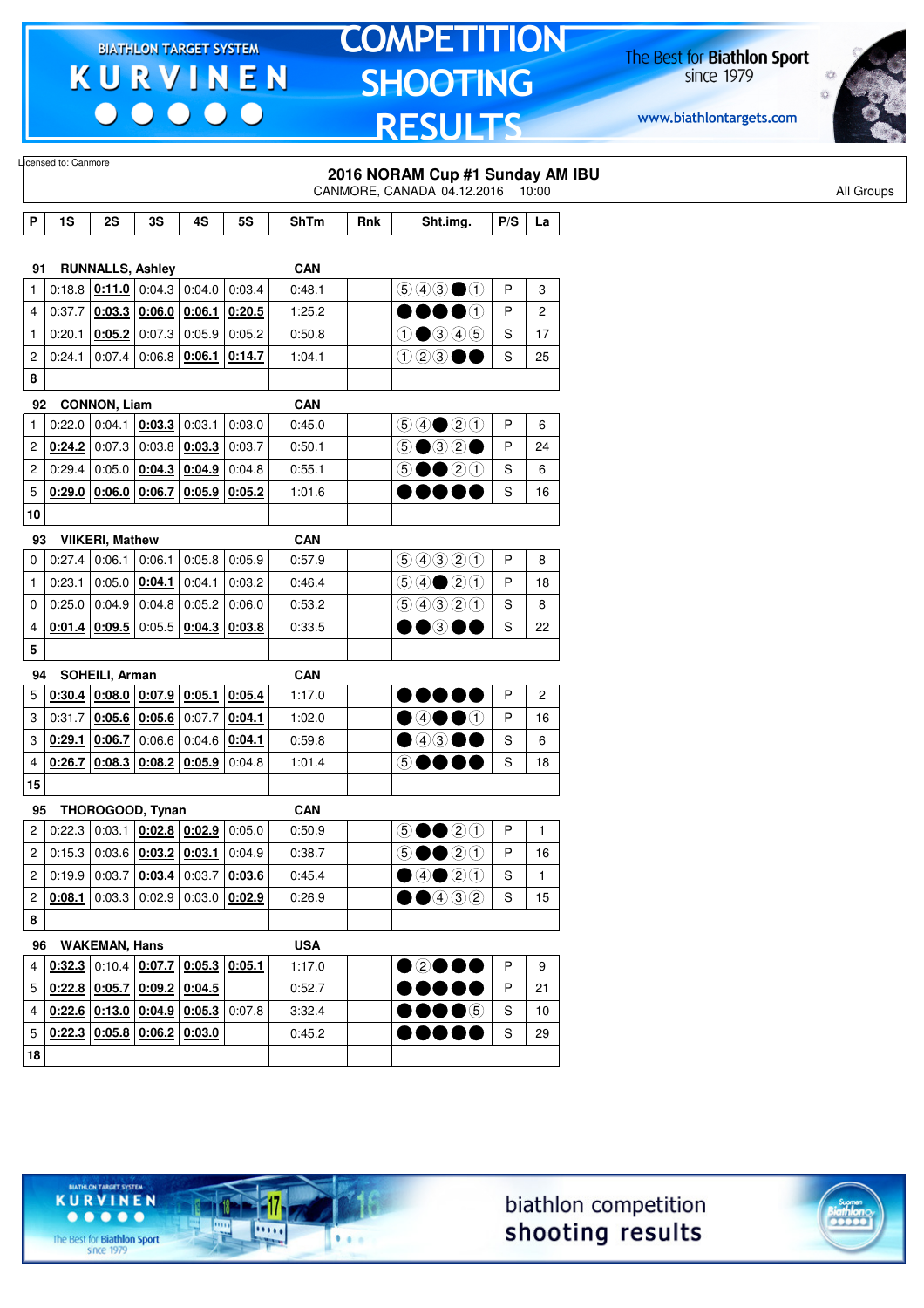$\begin{array}{c|c} \bullet & \bullet & \bullet & \bullet \end{array}$ 

### **TOMPETITION SHOOTING RESULTS**

The Best for **Biathlon Sport**<br>since 1979

www.biathlontargets.com



| Licensed to: Canmore |                                                                     |                            |                                                                                                                                                                                                                    |                                                                                                                                                                                                                                                   |                                                                                                                                                                                                                                                                                                                                                                                                                                                                                                                                                                                                                                                                                                                                                                             |                                                                                                                                        |                                                                     |                                                                                                                                                                                                                                                                                                                                                                                                                                                                                                                                  |                                 |
|----------------------|---------------------------------------------------------------------|----------------------------|--------------------------------------------------------------------------------------------------------------------------------------------------------------------------------------------------------------------|---------------------------------------------------------------------------------------------------------------------------------------------------------------------------------------------------------------------------------------------------|-----------------------------------------------------------------------------------------------------------------------------------------------------------------------------------------------------------------------------------------------------------------------------------------------------------------------------------------------------------------------------------------------------------------------------------------------------------------------------------------------------------------------------------------------------------------------------------------------------------------------------------------------------------------------------------------------------------------------------------------------------------------------------|----------------------------------------------------------------------------------------------------------------------------------------|---------------------------------------------------------------------|----------------------------------------------------------------------------------------------------------------------------------------------------------------------------------------------------------------------------------------------------------------------------------------------------------------------------------------------------------------------------------------------------------------------------------------------------------------------------------------------------------------------------------|---------------------------------|
|                      |                                                                     |                            |                                                                                                                                                                                                                    |                                                                                                                                                                                                                                                   |                                                                                                                                                                                                                                                                                                                                                                                                                                                                                                                                                                                                                                                                                                                                                                             |                                                                                                                                        | 2016 NORAM Cup #1 Sunday AM IBU<br>CANMORE, CANADA 04.12.2016 10:00 |                                                                                                                                                                                                                                                                                                                                                                                                                                                                                                                                  |                                 |
|                      |                                                                     |                            |                                                                                                                                                                                                                    |                                                                                                                                                                                                                                                   |                                                                                                                                                                                                                                                                                                                                                                                                                                                                                                                                                                                                                                                                                                                                                                             |                                                                                                                                        |                                                                     |                                                                                                                                                                                                                                                                                                                                                                                                                                                                                                                                  |                                 |
| 1S                   | 2S                                                                  | 3S                         | 4S                                                                                                                                                                                                                 | 5S                                                                                                                                                                                                                                                | <b>ShTm</b>                                                                                                                                                                                                                                                                                                                                                                                                                                                                                                                                                                                                                                                                                                                                                                 | Rnk                                                                                                                                    | Sht.img.                                                            | P/S                                                                                                                                                                                                                                                                                                                                                                                                                                                                                                                              | La                              |
|                      |                                                                     |                            |                                                                                                                                                                                                                    |                                                                                                                                                                                                                                                   |                                                                                                                                                                                                                                                                                                                                                                                                                                                                                                                                                                                                                                                                                                                                                                             |                                                                                                                                        |                                                                     |                                                                                                                                                                                                                                                                                                                                                                                                                                                                                                                                  |                                 |
|                      |                                                                     |                            |                                                                                                                                                                                                                    |                                                                                                                                                                                                                                                   | <b>CAN</b>                                                                                                                                                                                                                                                                                                                                                                                                                                                                                                                                                                                                                                                                                                                                                                  |                                                                                                                                        |                                                                     |                                                                                                                                                                                                                                                                                                                                                                                                                                                                                                                                  |                                 |
|                      |                                                                     |                            |                                                                                                                                                                                                                    |                                                                                                                                                                                                                                                   | 0:53.7                                                                                                                                                                                                                                                                                                                                                                                                                                                                                                                                                                                                                                                                                                                                                                      |                                                                                                                                        |                                                                     | P                                                                                                                                                                                                                                                                                                                                                                                                                                                                                                                                | 11                              |
|                      |                                                                     |                            |                                                                                                                                                                                                                    |                                                                                                                                                                                                                                                   | 0:43.2                                                                                                                                                                                                                                                                                                                                                                                                                                                                                                                                                                                                                                                                                                                                                                      |                                                                                                                                        |                                                                     | P                                                                                                                                                                                                                                                                                                                                                                                                                                                                                                                                | 18                              |
|                      |                                                                     |                            |                                                                                                                                                                                                                    |                                                                                                                                                                                                                                                   | 0:25.8                                                                                                                                                                                                                                                                                                                                                                                                                                                                                                                                                                                                                                                                                                                                                                      |                                                                                                                                        |                                                                     | S                                                                                                                                                                                                                                                                                                                                                                                                                                                                                                                                | 11                              |
|                      |                                                                     |                            |                                                                                                                                                                                                                    |                                                                                                                                                                                                                                                   | 0.40.0                                                                                                                                                                                                                                                                                                                                                                                                                                                                                                                                                                                                                                                                                                                                                                      |                                                                                                                                        |                                                                     | S                                                                                                                                                                                                                                                                                                                                                                                                                                                                                                                                | 18                              |
|                      |                                                                     |                            |                                                                                                                                                                                                                    |                                                                                                                                                                                                                                                   |                                                                                                                                                                                                                                                                                                                                                                                                                                                                                                                                                                                                                                                                                                                                                                             |                                                                                                                                        |                                                                     |                                                                                                                                                                                                                                                                                                                                                                                                                                                                                                                                  |                                 |
|                      |                                                                     |                            |                                                                                                                                                                                                                    |                                                                                                                                                                                                                                                   | <b>CAN</b>                                                                                                                                                                                                                                                                                                                                                                                                                                                                                                                                                                                                                                                                                                                                                                  |                                                                                                                                        |                                                                     |                                                                                                                                                                                                                                                                                                                                                                                                                                                                                                                                  |                                 |
|                      |                                                                     |                            |                                                                                                                                                                                                                    |                                                                                                                                                                                                                                                   | 0:50.7                                                                                                                                                                                                                                                                                                                                                                                                                                                                                                                                                                                                                                                                                                                                                                      |                                                                                                                                        | $\bigcirc$ $\bigcirc$ $\bigcirc$ $\bigcirc$                         | P                                                                                                                                                                                                                                                                                                                                                                                                                                                                                                                                | 3                               |
|                      |                                                                     |                            |                                                                                                                                                                                                                    |                                                                                                                                                                                                                                                   | 0:39.8                                                                                                                                                                                                                                                                                                                                                                                                                                                                                                                                                                                                                                                                                                                                                                      |                                                                                                                                        | $\bullet$ 320                                                       | P                                                                                                                                                                                                                                                                                                                                                                                                                                                                                                                                | 17                              |
|                      |                                                                     |                            |                                                                                                                                                                                                                    | 0:02.4                                                                                                                                                                                                                                            | 0:47.3                                                                                                                                                                                                                                                                                                                                                                                                                                                                                                                                                                                                                                                                                                                                                                      |                                                                                                                                        | DOOL                                                                | S                                                                                                                                                                                                                                                                                                                                                                                                                                                                                                                                | 3                               |
|                      |                                                                     |                            |                                                                                                                                                                                                                    | 0:03.6                                                                                                                                                                                                                                            | 0:41.8                                                                                                                                                                                                                                                                                                                                                                                                                                                                                                                                                                                                                                                                                                                                                                      |                                                                                                                                        |                                                                     | S                                                                                                                                                                                                                                                                                                                                                                                                                                                                                                                                | 17                              |
|                      |                                                                     |                            |                                                                                                                                                                                                                    |                                                                                                                                                                                                                                                   |                                                                                                                                                                                                                                                                                                                                                                                                                                                                                                                                                                                                                                                                                                                                                                             |                                                                                                                                        |                                                                     |                                                                                                                                                                                                                                                                                                                                                                                                                                                                                                                                  |                                 |
|                      |                                                                     |                            |                                                                                                                                                                                                                    |                                                                                                                                                                                                                                                   |                                                                                                                                                                                                                                                                                                                                                                                                                                                                                                                                                                                                                                                                                                                                                                             |                                                                                                                                        |                                                                     |                                                                                                                                                                                                                                                                                                                                                                                                                                                                                                                                  |                                 |
|                      |                                                                     |                            |                                                                                                                                                                                                                    |                                                                                                                                                                                                                                                   |                                                                                                                                                                                                                                                                                                                                                                                                                                                                                                                                                                                                                                                                                                                                                                             |                                                                                                                                        |                                                                     | P                                                                                                                                                                                                                                                                                                                                                                                                                                                                                                                                | 12                              |
|                      |                                                                     |                            |                                                                                                                                                                                                                    |                                                                                                                                                                                                                                                   | 0:51.6                                                                                                                                                                                                                                                                                                                                                                                                                                                                                                                                                                                                                                                                                                                                                                      |                                                                                                                                        |                                                                     | P                                                                                                                                                                                                                                                                                                                                                                                                                                                                                                                                | 19                              |
|                      |                                                                     |                            |                                                                                                                                                                                                                    |                                                                                                                                                                                                                                                   |                                                                                                                                                                                                                                                                                                                                                                                                                                                                                                                                                                                                                                                                                                                                                                             |                                                                                                                                        |                                                                     |                                                                                                                                                                                                                                                                                                                                                                                                                                                                                                                                  | 12                              |
|                      |                                                                     |                            |                                                                                                                                                                                                                    |                                                                                                                                                                                                                                                   |                                                                                                                                                                                                                                                                                                                                                                                                                                                                                                                                                                                                                                                                                                                                                                             |                                                                                                                                        |                                                                     |                                                                                                                                                                                                                                                                                                                                                                                                                                                                                                                                  | 19                              |
|                      |                                                                     |                            |                                                                                                                                                                                                                    |                                                                                                                                                                                                                                                   |                                                                                                                                                                                                                                                                                                                                                                                                                                                                                                                                                                                                                                                                                                                                                                             |                                                                                                                                        |                                                                     |                                                                                                                                                                                                                                                                                                                                                                                                                                                                                                                                  |                                 |
|                      |                                                                     |                            |                                                                                                                                                                                                                    |                                                                                                                                                                                                                                                   |                                                                                                                                                                                                                                                                                                                                                                                                                                                                                                                                                                                                                                                                                                                                                                             |                                                                                                                                        |                                                                     |                                                                                                                                                                                                                                                                                                                                                                                                                                                                                                                                  |                                 |
|                      |                                                                     |                            |                                                                                                                                                                                                                    |                                                                                                                                                                                                                                                   |                                                                                                                                                                                                                                                                                                                                                                                                                                                                                                                                                                                                                                                                                                                                                                             |                                                                                                                                        |                                                                     |                                                                                                                                                                                                                                                                                                                                                                                                                                                                                                                                  | 4                               |
|                      |                                                                     |                            |                                                                                                                                                                                                                    |                                                                                                                                                                                                                                                   |                                                                                                                                                                                                                                                                                                                                                                                                                                                                                                                                                                                                                                                                                                                                                                             |                                                                                                                                        |                                                                     |                                                                                                                                                                                                                                                                                                                                                                                                                                                                                                                                  |                                 |
|                      |                                                                     |                            |                                                                                                                                                                                                                    |                                                                                                                                                                                                                                                   |                                                                                                                                                                                                                                                                                                                                                                                                                                                                                                                                                                                                                                                                                                                                                                             |                                                                                                                                        |                                                                     |                                                                                                                                                                                                                                                                                                                                                                                                                                                                                                                                  | 15                              |
|                      |                                                                     |                            |                                                                                                                                                                                                                    |                                                                                                                                                                                                                                                   |                                                                                                                                                                                                                                                                                                                                                                                                                                                                                                                                                                                                                                                                                                                                                                             |                                                                                                                                        |                                                                     |                                                                                                                                                                                                                                                                                                                                                                                                                                                                                                                                  | 6                               |
|                      |                                                                     |                            |                                                                                                                                                                                                                    |                                                                                                                                                                                                                                                   |                                                                                                                                                                                                                                                                                                                                                                                                                                                                                                                                                                                                                                                                                                                                                                             |                                                                                                                                        |                                                                     |                                                                                                                                                                                                                                                                                                                                                                                                                                                                                                                                  | 21                              |
|                      |                                                                     |                            |                                                                                                                                                                                                                    |                                                                                                                                                                                                                                                   |                                                                                                                                                                                                                                                                                                                                                                                                                                                                                                                                                                                                                                                                                                                                                                             |                                                                                                                                        |                                                                     |                                                                                                                                                                                                                                                                                                                                                                                                                                                                                                                                  |                                 |
|                      |                                                                     |                            |                                                                                                                                                                                                                    |                                                                                                                                                                                                                                                   | <b>CAN</b>                                                                                                                                                                                                                                                                                                                                                                                                                                                                                                                                                                                                                                                                                                                                                                  |                                                                                                                                        |                                                                     |                                                                                                                                                                                                                                                                                                                                                                                                                                                                                                                                  |                                 |
|                      |                                                                     |                            |                                                                                                                                                                                                                    |                                                                                                                                                                                                                                                   | 0:46.4                                                                                                                                                                                                                                                                                                                                                                                                                                                                                                                                                                                                                                                                                                                                                                      |                                                                                                                                        |                                                                     |                                                                                                                                                                                                                                                                                                                                                                                                                                                                                                                                  | 11                              |
|                      |                                                                     |                            |                                                                                                                                                                                                                    |                                                                                                                                                                                                                                                   | 0:50.5                                                                                                                                                                                                                                                                                                                                                                                                                                                                                                                                                                                                                                                                                                                                                                      |                                                                                                                                        |                                                                     | P                                                                                                                                                                                                                                                                                                                                                                                                                                                                                                                                | 17                              |
|                      |                                                                     |                            |                                                                                                                                                                                                                    |                                                                                                                                                                                                                                                   | 0:53.7                                                                                                                                                                                                                                                                                                                                                                                                                                                                                                                                                                                                                                                                                                                                                                      |                                                                                                                                        |                                                                     | S                                                                                                                                                                                                                                                                                                                                                                                                                                                                                                                                | 8                               |
|                      |                                                                     |                            |                                                                                                                                                                                                                    |                                                                                                                                                                                                                                                   | 0:43.1                                                                                                                                                                                                                                                                                                                                                                                                                                                                                                                                                                                                                                                                                                                                                                      |                                                                                                                                        | 5●3●●                                                               | S                                                                                                                                                                                                                                                                                                                                                                                                                                                                                                                                | 16                              |
|                      |                                                                     |                            |                                                                                                                                                                                                                    |                                                                                                                                                                                                                                                   |                                                                                                                                                                                                                                                                                                                                                                                                                                                                                                                                                                                                                                                                                                                                                                             |                                                                                                                                        |                                                                     |                                                                                                                                                                                                                                                                                                                                                                                                                                                                                                                                  |                                 |
|                      |                                                                     |                            |                                                                                                                                                                                                                    |                                                                                                                                                                                                                                                   | <b>CAN</b>                                                                                                                                                                                                                                                                                                                                                                                                                                                                                                                                                                                                                                                                                                                                                                  |                                                                                                                                        |                                                                     |                                                                                                                                                                                                                                                                                                                                                                                                                                                                                                                                  |                                 |
|                      |                                                                     |                            |                                                                                                                                                                                                                    |                                                                                                                                                                                                                                                   | 0:54.3                                                                                                                                                                                                                                                                                                                                                                                                                                                                                                                                                                                                                                                                                                                                                                      |                                                                                                                                        | 53●●●                                                               | Ρ                                                                                                                                                                                                                                                                                                                                                                                                                                                                                                                                | 9                               |
|                      |                                                                     |                            |                                                                                                                                                                                                                    |                                                                                                                                                                                                                                                   | 0:51.4                                                                                                                                                                                                                                                                                                                                                                                                                                                                                                                                                                                                                                                                                                                                                                      |                                                                                                                                        |                                                                     | P                                                                                                                                                                                                                                                                                                                                                                                                                                                                                                                                | 25                              |
|                      |                                                                     |                            |                                                                                                                                                                                                                    |                                                                                                                                                                                                                                                   | 0:50.4                                                                                                                                                                                                                                                                                                                                                                                                                                                                                                                                                                                                                                                                                                                                                                      |                                                                                                                                        |                                                                     | S                                                                                                                                                                                                                                                                                                                                                                                                                                                                                                                                | $\overline{7}$                  |
|                      |                                                                     |                            | 0:03.1                                                                                                                                                                                                             | 0:04.2                                                                                                                                                                                                                                            | 0:50.9                                                                                                                                                                                                                                                                                                                                                                                                                                                                                                                                                                                                                                                                                                                                                                      |                                                                                                                                        |                                                                     | S                                                                                                                                                                                                                                                                                                                                                                                                                                                                                                                                | 26                              |
|                      |                                                                     |                            |                                                                                                                                                                                                                    |                                                                                                                                                                                                                                                   |                                                                                                                                                                                                                                                                                                                                                                                                                                                                                                                                                                                                                                                                                                                                                                             |                                                                                                                                        |                                                                     |                                                                                                                                                                                                                                                                                                                                                                                                                                                                                                                                  |                                 |
|                      |                                                                     |                            |                                                                                                                                                                                                                    |                                                                                                                                                                                                                                                   |                                                                                                                                                                                                                                                                                                                                                                                                                                                                                                                                                                                                                                                                                                                                                                             |                                                                                                                                        |                                                                     |                                                                                                                                                                                                                                                                                                                                                                                                                                                                                                                                  |                                 |
|                      | 97<br>13<br>98<br>99<br>$\mathbf{2}$<br>$\mathbf{1}$<br>$^{2}$<br>2 | 0:26.4<br>0:21.4<br>0:05.1 | <b>FORER, Henry</b><br>0:02.2   0:03.9  <br>0:18.3   0:04.1 <br>$0:18.9$ 0:02.3<br>$0:15.8$ 0:04.6<br><b>GITCHOS, Lazo</b><br>$0.05.4$ 0.05.4<br>0:05.2<br>0:16.6 0:05.8 <br>$0:27.4$ 0:04.5<br>101 MALKINSON, Sam | $0:14.6$ $0:04.6$ $0:04.9$<br><b>LINKLATER, Callum</b><br>0:04.7<br>0:04.0<br>$0:17.5$ 0:04.2 0:08.7<br>0:06.0<br>0:05.3<br>100 CONNELLY, Zachary<br>$0:15.0$ 0:07.5 0:05.1<br>0:04.0<br>0.04.6<br>102 GROENEVELD, Will<br>$0.22.4$ 0.06.2 0.06.5 | $0:14.9$ $0:08.3$ 0:06.3 0:07.2 0:05.3<br>$0.04.9$ 0:04.0<br>$0:03.0$ 0:03.8<br>$\vert 0.03.2 \vert 0.02.8 \vert 0.02.3 \vert$<br>0:02.6<br>0:03.4<br>$0:04.6$ 0:05.1<br>$0:11.0$ $0:04.0$ $0:05.0$ $0:03.0$ $0:03.7$<br>$0:07.6$ 0:04.0<br>$0.05.5$ $0.05.4$ 0.04.2 0.04.2<br>0.03.8   0.04.3<br>0:03.8<br>0:03.6<br>$0:05.5$ 0:04.4<br><b>0:19.1</b> 0:04.8 0:03.7 0:03.2 0:03.7<br>3   0:24.4   0:04.4   0:04.2   0:09.5<br>$\vert$ 0:25.5 $\vert$ 0:05.5 $\vert$ 0:05.3 $\vert$ 0:04.1 $\vert$ 0:04.2<br>$0.18.3$ $0.04.1$ 0:03.9 $0.04.9$ 0:03.5<br>3 $\left  \frac{\mathbf{0}:27.4}{\mathbf{0}:04.9} \right $ 0:04.5 $\left  \frac{\mathbf{0}:05.2}{\mathbf{0}:03.4} \right $<br>$0.21.3$ 0.08.6 0.04.2 0.05.2 0.05.4<br>$0.29.1   0.02.8   0.02.6   0.02.4   0.02.6$ | $0.15.8$ 0.03.4 0.03.1 0.03.1 0.02.7<br><b>USA</b><br>0:47.3<br>0:27.9<br>0:43.8<br><b>CAN</b><br>0:49.5<br>0:43.6<br>0:50.4<br>0:46.7 |                                                                     | $\bigcirc$ $\bigcirc$ $\bigcirc$ $\bigcirc$ $\bigcirc$<br>$\bullet$ 0200<br>00040<br>$\bullet$ 320<br>04000<br>$(1)$ $(0)$ $(0)$<br>$43\bullet\bullet\bullet$<br>$\bullet$ 20<br>$\bullet$ 40<br>$\bullet$ 432 $\bullet$<br>$\bullet$ 432 $\bullet$<br>9992<br>$\bullet\bullet$ 20 $\bullet$<br>$\bigcirc \bigcirc \bigcirc \bigcirc \bigcirc \bigcirc$<br>$\bigcirc \bigcirc \bigcirc \bigcirc \bigcirc \bigcirc \bullet$<br>$\bullet\bullet$ 320<br>$\textcircled{\scriptsize{9}}\textcircled{\scriptsize{9}} \bullet \bullet$ | S<br>S<br>P<br>P<br>S<br>S<br>P |





The Best for **Biathlon Sport**<br>since 1979

TARGET SYSTEM

17

.....

 $1.1.1$ 

**KURVINEN** 

 $\begin{array}{ccccccccccccccccc} \bullet & \bullet & \bullet & \bullet & \bullet & \bullet & \bullet \end{array}$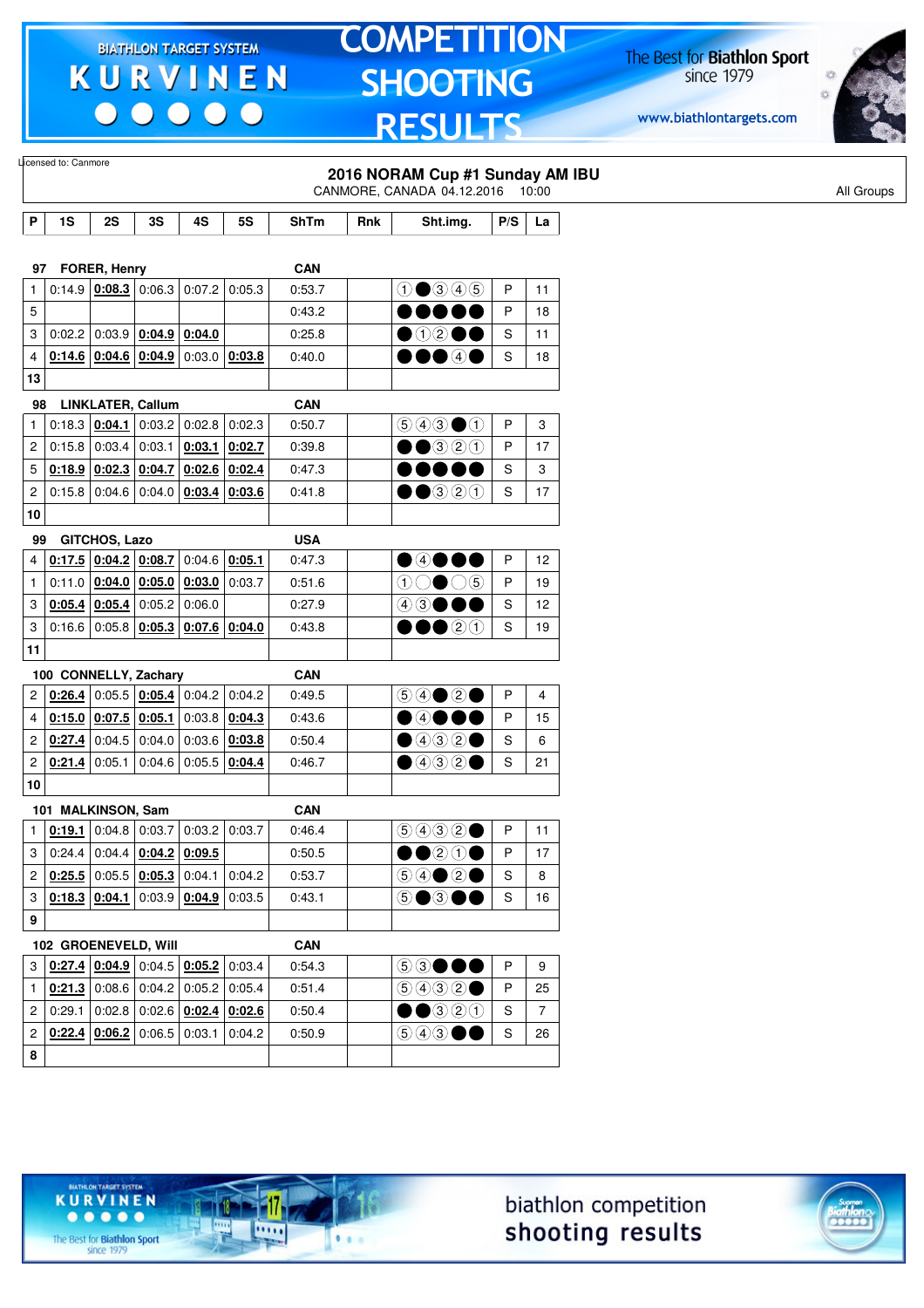$\begin{array}{c|c|c|c|c} \hline \bullet & \bullet & \bullet & \bullet & \bullet \end{array}$ 

# **TOMPETITION SHOOTING RESULTS**

The Best for **Biathlon Sport**<br>since 1979

www.biathlontargets.com



|                |        |                                                                                                     |        |                 |        |                      |     | 2016 NORAM Cup #1 Sunday AM IBU<br>CANMORE, CANADA 04.12.2016 10:00       |             |    |
|----------------|--------|-----------------------------------------------------------------------------------------------------|--------|-----------------|--------|----------------------|-----|---------------------------------------------------------------------------|-------------|----|
| P              | 1S     | 2S                                                                                                  | 3S     | 4S              | 5S     | <b>ShTm</b>          | Rnk | Sht.img.                                                                  | P/S         | La |
|                |        |                                                                                                     |        |                 |        |                      |     |                                                                           |             |    |
|                |        | 103 SAUNDERS, Devin                                                                                 |        |                 |        | <b>CAN</b>           |     |                                                                           |             |    |
| 3              |        | $\vert$ 0:27.6 $\vert$ 0:06.1 $\vert$ 0:06.2 $\vert$ 0:05.9                                         |        |                 | 0:06.6 | 1:06.4               |     | $\circledcirc$ $\bullet$                                                  | P           | 3  |
| 3              |        | $0:33.3$ 0:18.1 0:09.0                                                                              |        | 0:05.1          | 0:05.0 | 1:21.1               |     | $\bullet$ 20                                                              | P           | 23 |
| 4              |        | $0:25.9$ 0:06.5 0:11.3                                                                              |        | 0:06.9          | 0:06.4 | 1:20.7               |     | 1020                                                                      | S           | 3  |
| $\mathbf{1}$   |        | 0.33.6   0.05.0   0.05.0                                                                            |        | 0:13.4          | 0:04.1 | 1:07.2               |     | $\bigcirc \bigcirc \bigcirc \bigcirc \bigcirc \bigcirc \bigcirc \bigcirc$ | S           | 24 |
| 11             |        |                                                                                                     |        |                 |        |                      |     |                                                                           |             |    |
|                |        | 104 SCHRATZ, Thomas                                                                                 |        |                 |        | <b>CAN</b>           |     |                                                                           |             |    |
| 3              |        | $0.23.7$ 0.06.6 0.04.8 0.04.3                                                                       |        |                 | 0:04.6 | 0:53.4               |     | $\bigcirc$ 43                                                             | P           | 4  |
| 4              | 0:19.4 | $0.04.8$ 0.04.3                                                                                     |        | 0:04.2          | 0:04.4 | 0:46.6               |     | $\bullet$ 4 $\bullet$                                                     | P           | 15 |
| 3              |        | $0:25.2$ 0:05.0 0:05.2                                                                              |        | 0:06.8          | 0:03.7 | 0:54.3               |     | 5 4 ● ● ●                                                                 | S           | 4  |
| 3              |        | $0.43.4$ 0.05.6 0.03.5                                                                              |        | 0:03.5          | 0:04.7 | 1:06.1               |     | (5)<br>OOO                                                                | $\mathbf S$ | 15 |
| 13             |        |                                                                                                     |        |                 |        |                      |     |                                                                           |             |    |
|                |        |                                                                                                     |        |                 |        |                      |     |                                                                           |             |    |
|                |        | 105 CHASE, Jaedon                                                                                   |        |                 |        | <b>CAN</b>           |     |                                                                           |             |    |
| 2              |        | $0:17.4$ 0:06.0 0:05.4                                                                              |        | $0:04.5$ 0:05.0 |        | 0:58.0               |     | $\bigcirc$ 2                                                              | P           | 12 |
| 4              |        | 0:23.2 0:08.0 0:06.7                                                                                |        | 0:05.7          | 0:06.2 | 0:57.6               |     | 1020                                                                      | P           | 23 |
| 3              |        | $0:23.7$ 0:05.4 0:06.4                                                                              |        | 0:05.2          | 0:05.3 | 0:49.7               |     | ●②●●⑤                                                                     | S           | 13 |
| 3              |        | $0:24.9$ 0:05.3 0:04.4                                                                              |        | 0:04.6          | 0:06.3 | 0:53.3               |     | $\bullet\hspace{-4.4pt}\bullet\hspace{-4.4pt}$                            | S           | 27 |
| 12             |        |                                                                                                     |        |                 |        |                      |     |                                                                           |             |    |
|                |        | 106 EYRE, Gareth                                                                                    |        |                 |        | <b>CAN</b>           |     |                                                                           |             |    |
| 2              |        | $\vert$ 0:24.7 $\vert$ 0:07.9 $\vert$ 0:07.2 $\vert$ 0:06.4 $\vert$ 0:07.2                          |        |                 |        | 1:02.6               |     | $\bigcirc$ 432 $\bigcirc$                                                 | P           | 14 |
| 3              |        | $0:29.3$ 0:07.9 0:04.9                                                                              |        | 0:07.2          | 0:06.4 | 1:04.9               |     | 00020                                                                     | P           | 25 |
| $\overline{c}$ |        | 0:15.8 0:06.1                                                                                       | 0:07.4 | 0:06.7          | 0:06.0 | 0:57.1               |     | $\bullet$ 432 $\bullet$                                                   | S           | 13 |
| 3              |        | $0:26.3$ 0:07.9                                                                                     | 0:04.5 | 0:06.6          | 0:04.1 | 0:57.3               |     | $\bullet$ 43                                                              | S           | 27 |
| 10             |        |                                                                                                     |        |                 |        |                      |     |                                                                           |             |    |
|                |        | 107 LUMBY, Logan                                                                                    |        |                 |        | <b>CAN</b>           |     |                                                                           |             |    |
| 0              |        |                                                                                                     |        |                 |        |                      |     |                                                                           |             |    |
|                |        | 108 MCLEAN, Sean                                                                                    |        |                 |        |                      |     |                                                                           |             |    |
| 4              |        | $\vert$ <u>0:26.0 <math>\vert</math> 0:10.9 <math>\vert</math> 0:04.2 <math>\vert</math></u> 0:04.1 |        |                 |        | <b>CAN</b><br>0:58.0 |     |                                                                           | P           | 9  |
|                |        |                                                                                                     |        |                 | 0:04.1 |                      |     | ●④●●●                                                                     |             |    |
|                |        | $5   0:20.2   0:04.8   0:02.5   0:03.8   0:02.0$                                                    |        |                 |        | 0:41.1               |     |                                                                           | P           | 22 |
| $\overline{2}$ |        | $0:23.3$ $0:03.0$ 0:02.3 0:02.4                                                                     |        |                 | 0:02.9 | 0:49.0               |     | $\odot$ $\odot$ $\odot$ $\odot$                                           | S           | 10 |
| 3              |        | $0:18.9$ 0:02.8 0:02.5 0:02.4                                                                       |        |                 | 0:02.9 | 0:37.1               |     | 5●●2●                                                                     | S           | 24 |
| 14             |        |                                                                                                     |        |                 |        |                      |     |                                                                           |             |    |
|                |        | 109 CHAMPAGNE, Xavier                                                                               |        |                 |        | <b>CAN</b>           |     |                                                                           |             |    |
| $\mathbf{0}$   |        | $\vert 0.16.8 \vert 0.05.3 \vert 0.04.6 \vert 0.04.5 \vert$                                         |        |                 | 0:04.7 | 0:46.7               |     | (100000)                                                                  | P           | 11 |
| 3              |        | $0:19.8$ $0:03.7$ $0:03.4$ 0:04.1 0:04.0                                                            |        |                 |        | 0:40.9               |     | $\circledcirc\bullet\circledcirc\bullet$                                  | P           | 19 |
| $\mathbf 0$    | 0:17.1 | 0.04.8 0.04.3 0.04.4                                                                                |        |                 | 0:04.2 | 0:39.6               |     | 02345                                                                     | S           | 12 |
| $\mathbf{1}$   |        | $0.35.0$ 0.03.6 0.03.5 0.03.5 0.04.4                                                                |        |                 |        | 0:54.6               |     | $023 \bullet 5$                                                           | S           | 21 |
|                |        |                                                                                                     |        |                 |        |                      |     |                                                                           |             |    |

biathlon competition shooting results



The Best for **Biathlon Sport**<br>since 1979

TARGET SYSTEM

17

.....

 $1.1.1$ 

**KURVINEN**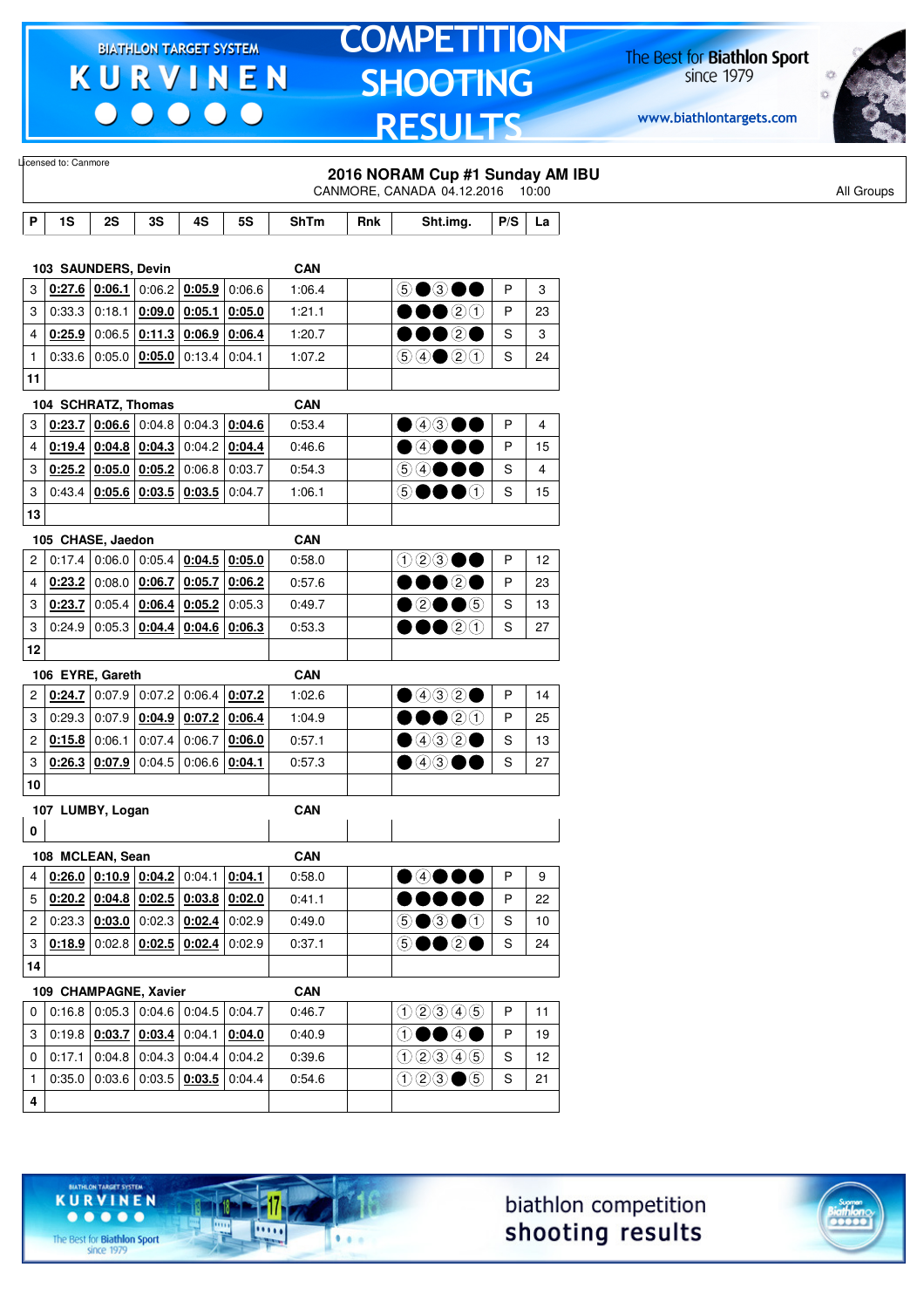$\begin{array}{c|c|c|c|c} \hline \bullet & \bullet & \bullet & \bullet & \bullet \end{array}$ 

# **TOMPETITION SHOOTING RESULTS**

The Best for **Biathlon Sport**<br>since 1979

www.biathlontargets.com



|                         | Licensed to: Canmore  |                                              |        |                        |        |             |     | 2016 NORAM Cup #1 Sunday AM IBU                                                                    |              |                |
|-------------------------|-----------------------|----------------------------------------------|--------|------------------------|--------|-------------|-----|----------------------------------------------------------------------------------------------------|--------------|----------------|
|                         |                       |                                              |        |                        |        |             |     | CANMORE, CANADA 04.12.2016 10:00                                                                   |              |                |
| P                       | 1S                    | 2S                                           | 3S     | 4S                     | 5S     | <b>ShTm</b> | Rnk | Sht.img.                                                                                           | P/S          | La             |
|                         |                       |                                              |        |                        |        |             |     |                                                                                                    |              |                |
|                         | 110 TAYLOR, Jake      |                                              |        |                        |        | <b>CAN</b>  |     |                                                                                                    |              |                |
| $\overline{c}$          | 0:31.7                | 0:05.5                                       | 0:04.2 | 0:04.0                 | 0:14.8 | 1:07.3      |     | $\bigcirc$ 432 $\bigcirc$                                                                          | P            | 8              |
| $\overline{4}$          | 0:09.7                | 0:02.6                                       | 0:03.4 | 0:04.0                 | 0:02.5 | 0:29.5      |     | $\bullet$ 4000                                                                                     | P            | 22             |
| 3                       |                       | $0.18.2$ 0:03.7 0:03.1                       |        | 0:03.2                 | 0:05.0 | 0:41.5      |     | 5●●2●                                                                                              | S            | 5              |
| 2                       |                       | $0:11.4$ 0:02.2                              |        | $0:02.8$ 0:02.3        | 0:01.9 | 0:26.5      |     | $\bigcirc$ 4300                                                                                    | S            | 24             |
| 11                      |                       |                                              |        |                        |        |             |     |                                                                                                    |              |                |
|                         | 111 MILLS, Joseph     |                                              |        |                        |        | <b>CAN</b>  |     |                                                                                                    |              |                |
| 4                       |                       | 0.50.0   0.07.5   0.03.7   0.04.3            |        |                        | 0:04.5 | 1:18.3      |     | $\bullet\bullet\bullet\circ$                                                                       | $\mathsf{P}$ | 7              |
| 2                       | 0:34.7                | 0:05.7                                       | 0:04.9 | 0:05.3                 | 0:03.9 | 1:00.9      |     | $\bigcirc$ 4300                                                                                    | P            | 21             |
| $\overline{c}$          |                       | 0:30.6   0:06.2                              | 0:03.5 | 0:04.9                 | 0:04.1 | 1:05.9      |     | $\circledcircled{\bullet} \bullet \bullet \circledcirc$                                            | S            | 2              |
| 4                       |                       | $0.17.9$ $0.04.4$ $0.05.0$ $0.03.2$          |        |                        | 0:05.1 | 0:40.0      |     | 50000                                                                                              | S            | 15             |
| 12                      |                       |                                              |        |                        |        |             |     |                                                                                                    |              |                |
|                         | 112 HAY, Colton       |                                              |        |                        |        | <b>CAN</b>  |     |                                                                                                    |              |                |
| 1                       |                       | $0:25.6$ 0:03.4                              |        | $0:21.6$ 0:03.3        | 0:09.2 | 1:09.9      |     | $023 \bullet 5$                                                                                    | P            | 8              |
| $\mathbf{2}^{\circ}$    | 0:21.1                | 0:03.0                                       |        | $0:02.2$ 0:03.6        | 0:05.3 | 0:41.3      |     | $\circledcirc$ $\circledcirc$ $\circ$                                                              | P            | 16             |
| $\mathbf{1}$            |                       | $0:27.8$ 0:02.8                              |        | $0:03.8$ 0:03.1        | 0:03.1 | 0:47.0      |     | $0$ $0$ $0$ $0$ $0$                                                                                | S            | 8              |
| $\overline{\mathbf{c}}$ |                       | $0:17.8$ 0:02.7                              | 0:03.8 | 0:03.6                 | 0:04.0 | 0:39.6      |     | ④④③①                                                                                               | S            | 18             |
| 6                       |                       |                                              |        |                        |        |             |     |                                                                                                    |              |                |
|                         | 113 BUSSANI, Emmanuel |                                              |        |                        |        | <b>CAN</b>  |     |                                                                                                    |              |                |
| 1                       | 0:33.0                | 0:05.4                                       |        | $0:05.2$ 0:05.3        | 0:05.2 | 1:02.1      |     | $\n  20046\n$                                                                                      | P            | $\overline{7}$ |
| 4                       | 0:24.1                | 0:05.6                                       | 0:04.3 | 0:04.5                 | 0:04.3 | 0:52.0      |     | $\bullet\bullet\textcircled{\tiny{4}}\bullet$                                                      | P            | 23             |
| $\mathbf{1}$            | 0:34.7                | 0:05.4                                       | 0:06.3 | 0:04.7                 | 0:04.9 | 1:01.8      |     | (1)2005                                                                                            | S            | 6              |
| $\overline{c}$          |                       | 0:27.0   0:04.5                              |        | $0:04.5$ 0:04.2        | 0:04.0 | 0:50.4      |     | $0 \bullet 3 \bullet 5$                                                                            | S            | 16             |
| 8                       |                       |                                              |        |                        |        |             |     |                                                                                                    |              |                |
|                         | 114 KELLY, Kieran     |                                              |        |                        |        | <b>CAN</b>  |     |                                                                                                    |              |                |
| 1                       |                       | $0.28.9$   0.07.8 0.06.4 0.04.8              |        |                        | 0:05.0 | 0:58.6      |     | $\bigcirc$ $\bigcirc$ $\bigcirc$ $\bigcirc$                                                        | P            | 6              |
| 3                       |                       | $0.27.6$   0.06.4   0.06.8   0.06.7   0.05.8 |        |                        |        | 1:09.0      |     | $\textcircled{\small{\texttt{1}}}\bullet\textcircled{\small{\texttt{2}}}\bullet$                   | P            | 24             |
| 0                       |                       | $0.28.7$ 0.04.4 0.04.2 0.04.1                |        |                        | 0:04.4 | 0:51.0      |     | 99900                                                                                              | S            | 6              |
| $\overline{4}$          |                       | $0.28.2$ $0.04.0$ $0.03.5$ $0.03.6$ $0.05.7$ |        |                        |        | 0:52.0      |     | $\oplus \bullet \bullet \bullet$                                                                   | S            | 21             |
| 8                       |                       |                                              |        |                        |        |             |     |                                                                                                    |              |                |
|                         | 116 CUTHILL, Colton   |                                              |        |                        |        | <b>CAN</b>  |     |                                                                                                    |              |                |
| $\overline{2}$          |                       | $0.30.0$ 0:06.2 0:05.6 0:05.7                |        |                        | 0:06.1 | 1:02.3      |     | $\circledcirc \bullet \circledcirc \circ \bullet$                                                  | $\mathsf{P}$ | $\overline{4}$ |
| 3                       | 0:19.1                |                                              |        | $0:05.8$ 0:03.6 0:03.6 | 0:04.4 | 0:43.9      |     | $\bullet\textcolor{red}{\bullet\circledcirc}\textcolor{red}{\circledcirc}\textcolor{red}{\bullet}$ | P            | 23             |
| 3                       |                       | $0.35.9$ 0:06.5 0:06.5 0:05.9                |        |                        | 0:06.5 | 1:07.5      |     | 50020                                                                                              | S            | 11             |
| 4                       |                       | $0.18.7$ $0.05.0$ 0.04.0 0.03.6 0.03.4       |        |                        |        | 0:42.0      |     | $\bullet\bullet$ 300                                                                               | S            | 18             |
| 12                      |                       |                                              |        |                        |        |             |     |                                                                                                    |              |                |
|                         |                       |                                              |        |                        |        |             |     |                                                                                                    |              |                |





 $• • • • •$ The Best for **Biathlon Sport**<br>since 1979

**KURVINEN** 

TARGET SYSTEM

-17

 $\overline{\cdots}$ 

 $1.1.1$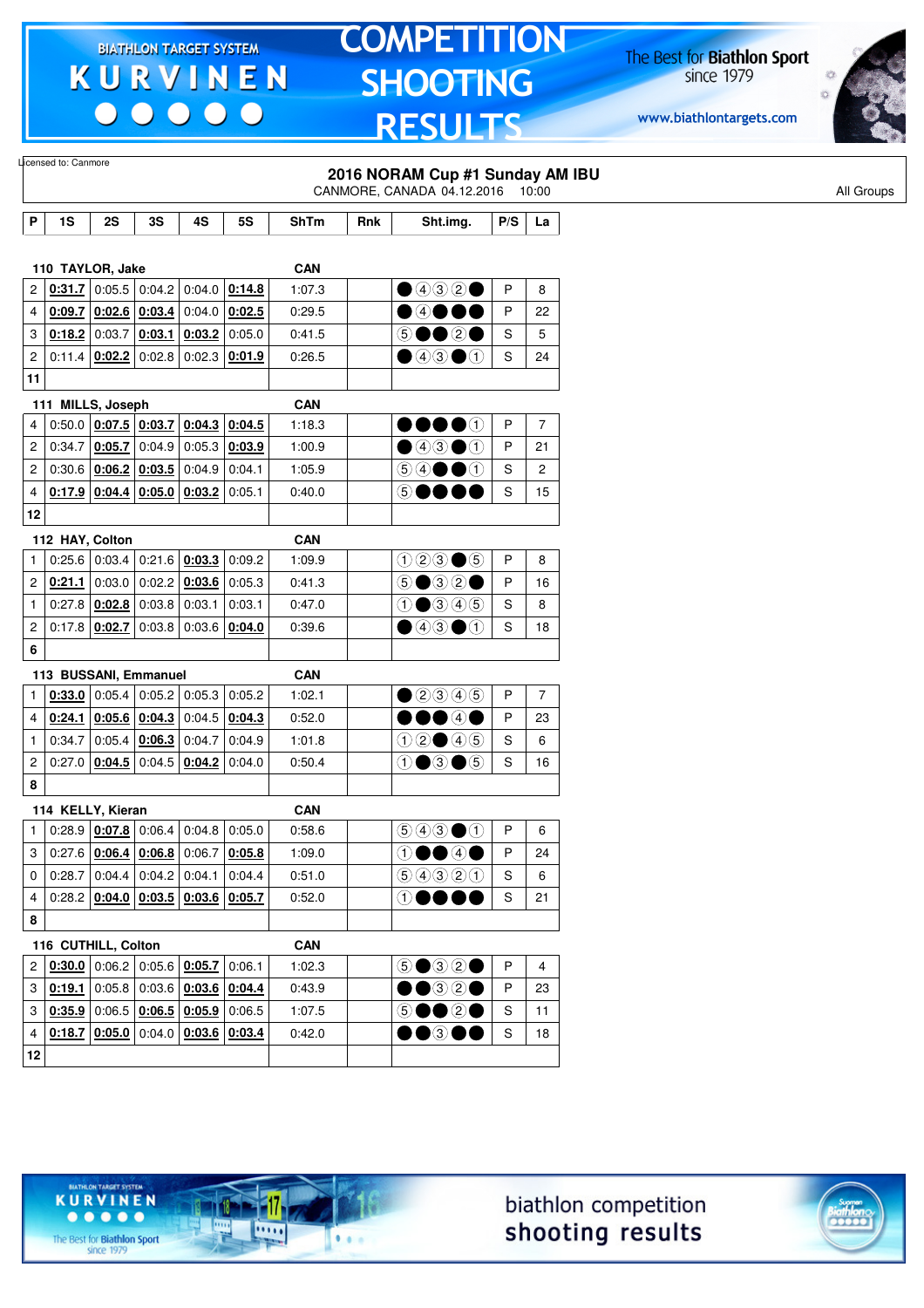$\begin{array}{c|c|c|c|c} \hline \bullet & \bullet & \bullet & \bullet & \bullet \end{array}$ 

# **TOMPETITION SHOOTING RESULTS**

The Best for **Biathlon Sport**<br>since 1979

www.biathlontargets.com



|                         | Licensed to: Canmore |                        |                                                                           |        |                 |             |     | 2016 NORAM Cup #1 Sunday AM IBU<br>CANMORE, CANADA 04.12.2016 10:00       |     |              |
|-------------------------|----------------------|------------------------|---------------------------------------------------------------------------|--------|-----------------|-------------|-----|---------------------------------------------------------------------------|-----|--------------|
| P                       | 1S                   | 2S                     | 3S                                                                        | 4S     | <b>5S</b>       | <b>ShTm</b> | Rnk | Sht.img.                                                                  | P/S | La           |
|                         |                      |                        |                                                                           |        |                 |             |     |                                                                           |     |              |
|                         | 117 BENDER, Cole     |                        |                                                                           |        |                 | <b>CAN</b>  |     |                                                                           |     |              |
| 0                       |                      | $0:28.3 \mid 0:04.1$   | 0:03.3                                                                    | 0:03.7 | 0:03.8          | 0.55.0      |     | (100000)                                                                  | P   | $\mathbf{1}$ |
| 3                       |                      |                        | $0.19.8$ $0.03.8$ 0.02.9                                                  | 0:02.7 | 0:02.7          | 0:38.5      |     | $\textcircled{\small{1}}$                                                 | P   | 20           |
| $\mathbf{1}$            |                      |                        | 0:29.4 0:03.2 0:03.4                                                      | 0:03.6 | 0:03.5          | 0:52.3      |     | $02 \bullet 45$                                                           | S   | $\mathbf{1}$ |
| 1                       |                      |                        | <b>0:22.9</b> $\vert$ 0:03.3 $\vert$ 0:03.8 $\vert$ 0:02.6 $\vert$ 0:03.0 |        |                 | 0:41.2      |     | $\bigcirc$ 2345                                                           | S   | 19           |
| 5                       |                      |                        |                                                                           |        |                 |             |     |                                                                           |     |              |
|                         | 118 HOLLAND, Lance   |                        |                                                                           |        |                 | <b>CAN</b>  |     |                                                                           |     |              |
| 0                       |                      |                        | 0.19.2   0.04.9   0.05.1                                                  | 0:04.8 | 0:05.6          | 0:42.2      |     | 9990                                                                      | P   | 14           |
| 3                       |                      |                        | $0.13.6$ 0:05.5 0:03.6                                                    | 0:05.7 | 0:04.3          | 0:41.0      |     | 04020                                                                     | P   | 24           |
| $\mathbf{1}$            |                      | $0:01.0$ 0:04.9 0:04.7 |                                                                           |        |                 | 0:21.2      |     | $\bullet$ 2030                                                            | S   | 11           |
| 3                       |                      |                        | $0.15.8$ 0:04.9 0:03.8 0:03.8                                             |        |                 | 0:41.9      |     | ••32•                                                                     | S   | 24           |
| $\overline{\mathbf{r}}$ |                      |                        |                                                                           |        |                 |             |     |                                                                           |     |              |
|                         | 119 ROGANS, Cory     |                        |                                                                           |        |                 | <b>CAN</b>  |     |                                                                           |     |              |
| 2                       |                      |                        | $0.27.2$ 0.05.8 0.06.0                                                    | 0:05.7 | 0:06.2          | 1:03.4      |     | $\bigcirc$ 432 $\bigcirc$                                                 | P   | 12           |
| $\mathbf{1}$            |                      |                        | $0:23.3$ 0:04.5 0:04.1                                                    |        | $0:04.3$ 0:03.8 | 0:45.6      |     | $\bigcirc \bigcirc \bigcirc \bigcirc \bigcirc \bigcirc \bigcirc \bigcirc$ | P   | 27           |
| $\mathbf{1}$            |                      |                        | $0.02.0$ 0.04.9 0.04.9                                                    | 0:05.2 |                 | 1:26.8      |     | $\bigcirc$ 3204                                                           | S   | 10           |
| 0                       |                      |                        | $0:21.4$ 0:04.0 0:04.2 0:03.2 0:03.0                                      |        |                 | 0:43.7      |     | 90300                                                                     | S   | 23           |
| 4                       |                      |                        |                                                                           |        |                 |             |     |                                                                           |     |              |
|                         | 120 LOVSTROM, Reid   |                        |                                                                           |        |                 | <b>CAN</b>  |     |                                                                           |     |              |
| $\mathbf{1}$            | 0:22.6               |                        | 0:03.6   0:03.2                                                           | 0:04.4 | 0:03.8          | 0:47.8      |     | $\bigcirc \bigcirc \bigcirc \bigcirc \bigcirc \bigcirc \bigcirc$          | P   | 3            |
| 4                       |                      | $0:19.8$ 0:04.1        | 0:03.7                                                                    | 0:03.3 | 0:04.0          | 1:13.0      |     | $\bullet$ $\circ$                                                         | P   | 26           |
| $\overline{4}$          | 0:17.1               |                        | $0.04.5$ 0.09.8                                                           | 0:03.7 | 0:05.3          | 0:57.6      |     | 5●●●                                                                      | S   | 3            |
| $\overline{c}$          |                      |                        | $0.14.0$ 0:03.5 0:02.7                                                    | 0:03.3 | 0:03.3          | 0:33.8      |     |                                                                           | S   | 22           |
| 11                      |                      |                        |                                                                           |        |                 |             |     |                                                                           |     |              |
|                         | 121 ALGRA, Ethan     |                        |                                                                           |        |                 | <b>CAN</b>  |     |                                                                           |     |              |
| 3                       |                      |                        | $0.19.2$ 0.04.1 0.04.6 0.04.0 0.04.2                                      |        |                 | 0:46.5      |     | $\bullet\bullet$ 20                                                       | P   | 11           |
| 1                       |                      |                        | $0.29.1 \mid 0.05.8 \mid 0.07.0 \mid 0.04.8 \mid 0.04.6$                  |        |                 | 0:55.9      |     | $\circledcirc \circledcirc \bullet \circledcirc$                          | P   | 22           |
| 0                       |                      |                        | $0.25.5$ 0.03.2 0.02.7 0.02.8 0.05.5                                      |        |                 | 0:44.6      |     | 99900                                                                     | S   | 12           |
| 3                       |                      |                        | $0.27.6$ $0.15.8$ 0.06.2 0.03.7 0.23.3                                    |        |                 | 1:21.1      |     | 5●3●●                                                                     | S   | 26           |
| $\overline{7}$          |                      |                        |                                                                           |        |                 |             |     |                                                                           |     |              |
|                         | 122 BERG, Finn       |                        |                                                                           |        |                 | <b>CAN</b>  |     |                                                                           |     |              |
|                         | 0:25.7               |                        | $\vert$ 0:05.6 $\vert$ 0:04.9 $\vert$ 0:04.3 $\vert$ <u>0:03.7</u>        |        |                 | 0:52.1      |     | 0234                                                                      | P   | 10           |
| 2                       |                      | $0:19.1$ 0:04.7        | $0.04.8$ 0.05.6 0.07.4                                                    |        |                 | 0:47.6      |     | $02 \bullet 6$                                                            | P   | 20           |
| 0                       |                      |                        | $0:26.4$ 0:06.3 0:05.1                                                    | 0:05.4 | 0:09.5          | 0.58.0      |     | 02345                                                                     | S   | 8            |
| $\mathbf{1}$            |                      |                        | $0.27.3$ 0:05.6 0:05.8 0:04.9 0:05.8                                      |        |                 | 0:59.5      |     | $\bigcirc$ 20045                                                          | S   | 16           |
|                         |                      |                        |                                                                           |        |                 |             |     |                                                                           |     |              |
| $\overline{\mathbf{4}}$ |                      |                        |                                                                           |        |                 |             |     |                                                                           |     |              |

biathlon competition shooting results



The Best for **Biathlon Sport**<br>since 1979

TARGET SYSTEM

17

 $\overline{\cdots}$ 

 $1.1.1$ 

**KURVINEN**